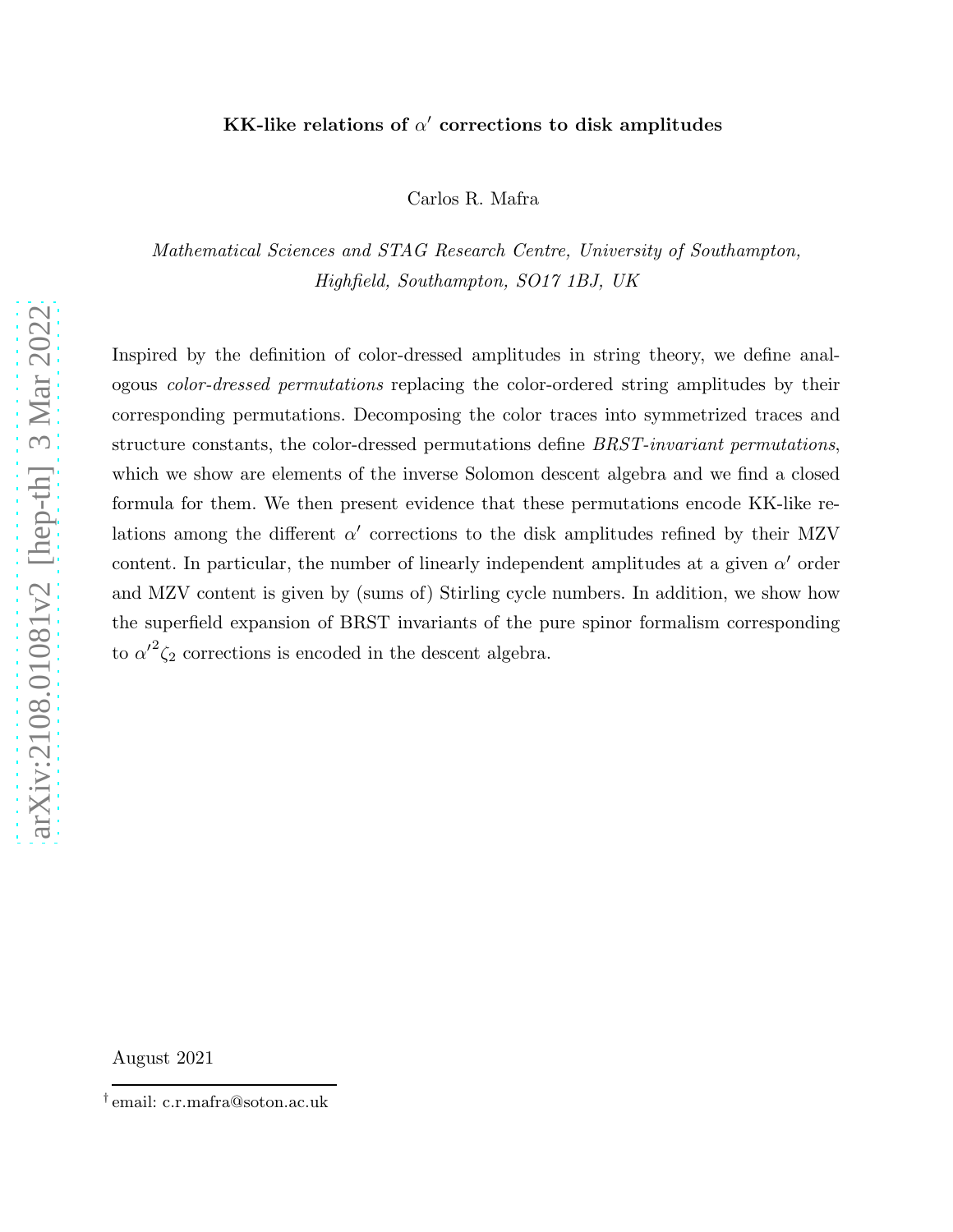# Contents

| 1                | Introduction research and the service of the service of the service of the service of the service of the service of the service of the service of the service of the service of the service of the service of the service of t      |
|------------------|-------------------------------------------------------------------------------------------------------------------------------------------------------------------------------------------------------------------------------------|
| $\bf{2}$         | The combinatorics of color-dressed permutations and all complete sections of $4$                                                                                                                                                    |
|                  |                                                                                                                                                                                                                                     |
|                  |                                                                                                                                                                                                                                     |
|                  | 2.3. Inverse idempotent basis and BRST-invariant permutations 7                                                                                                                                                                     |
|                  | 2.4. BRST-invariant permutations and orthogonal idempotents 8                                                                                                                                                                       |
| 3                | The descent algebra and string disk amplitudes $\ldots$ 9                                                                                                                                                                           |
|                  | 3.1. KK-like relations of $\alpha'$ corrections to disk amplitudes 9                                                                                                                                                                |
|                  | 3.2. The field-theory and $\alpha'^2$ corrections 13                                                                                                                                                                                |
|                  | 3.3. BRST-invariant permutations and BRST-invariant superfields<br>14                                                                                                                                                               |
|                  | 15                                                                                                                                                                                                                                  |
|                  | 16<br>3.5. The superfield expansion of $C_{1 P,Q,R}$ from BRST-invariant permutations.                                                                                                                                              |
| $\boldsymbol{4}$ | Conclusion research resources in the contract of the contract of the contract of the contract of the contract of the contract of the contract of the contract of the contract of the contract of the contract of the contract<br>17 |
| $\mathbf A$      | The Solomon descent algebra resources in the solomon descent algebra resources in the set of the set of the set of the set of the set of the set of the set of the set of the set of the set of the set of the set of the set<br>18 |
| $\bf{B}$         | 23                                                                                                                                                                                                                                  |
| $\mathbf C$      | 24                                                                                                                                                                                                                                  |
| D                | Parity of the disk amplitude and even partitions<br>${\bf 26}$                                                                                                                                                                      |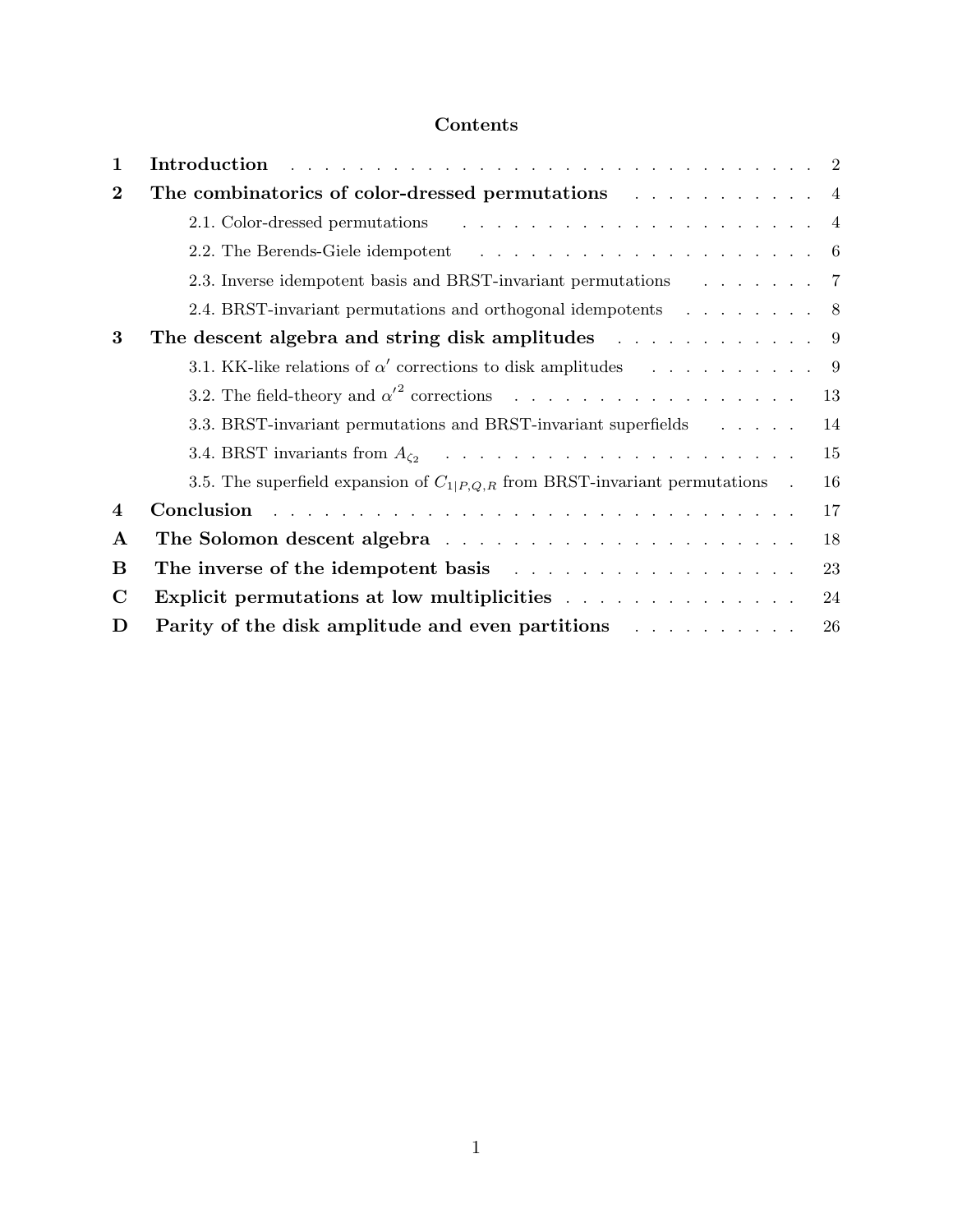#### 1. Introduction

It is well-known that superstring n-point color-ordered disk amplitudes satisfy monodromy relations which imply that the number of linearly independent amplitudes is  $(n-3)!$ , for all  $\alpha'$  corrections [1,2]. These relations involve coefficients that depend on Mandelstam variables [3] and are famously related to the Bern-Carrasco-Johansson (BCJ) color-kinematics amplitude relations in the field-theory limit. In this paper we investigate a weaker set of relations, called KK-like relations [4], of higher  $\alpha'$  corrections to disk amplitudes refined by their MZV content [5,6,7]. More precisely, writing the superstring color-ordered disk amplitude as a series of MZV disk amplitudes

$$
A^{\text{string}}(1, 2, ..., n) = A^{\text{SYM}}(1, 2, ..., n) + \sum_{m=0}^{\infty} \sum_{M} A_{\zeta_2^m \zeta_M}(1, 2, ..., n)
$$
(1.1)

where M runs over all MZV basis elements [8] that do not contain factors of  $\zeta_2$ , we will focus on relations of the form

$$
\sum_{\sigma} c_{\sigma} A_{\zeta_2^m \zeta_M}(\sigma) = 0, \tag{1.2}
$$

where the coefficients  $c_{\sigma}$  are rational numbers independent of Mandelstam invariants. It is well-known that (1.1) is cyclically symmetric and satisfies  $A^{string}(1, 2, \ldots, n)$  $(-1)^n A^{\text{string}}(n, n-1, \ldots, 1)$ , so the basis dimensions of all MZV disk amplitudes is at most  $\frac{1}{2}(n-1)!$ . When the superstring amplitude (1.1) is restricted to its field-theory limit  $A<sup>SYM</sup>$ , the KK-like relations correspond to the famous Kleiss-Kuijf (KK) relations [9], under which there are only  $(n-2)!$  independent amplitudes. However, it is not yet known in general the form of the KK-like relations and the corresponding basis dimensions for the  $\zeta_2^m \zeta_M$  components of (1.1) with  $m \geq 2$ . For instance, a brute-force search indicates that the upper bound  $\frac{1}{2}(n-1)!$  is saturated for  $A_{\zeta_2^2\zeta_M}(1,2,\ldots,n)$  when  $n=4,5,6$  and 7, but the  $n = 8$  case is different. In fact,

$$
\#(A_{\zeta_2^2\zeta_M}(1,2,\ldots,8)) = 2519 = \frac{1}{2}7! - 1.
$$
\n(1.3)

In this paper, this result and its generalization will be obtained as

$$
\#(A_{\zeta_M}(1,2,\ldots,n)) = {n-1 \brack 1} = (n-2)! \tag{1.4}
$$

$$
\#(A_{\zeta_2\zeta_M}(1,2,\ldots,n)) = \begin{bmatrix} n-1 \\ 3 \end{bmatrix} \n\#(A_{\zeta_2^m\zeta_M}(1,2,\ldots,n)) = \begin{bmatrix} n-1 \\ 1 \end{bmatrix} + \begin{bmatrix} n-1 \\ 3 \end{bmatrix} + \cdots + \begin{bmatrix} n-1 \\ 2m+1 \end{bmatrix}, \quad m \ge 2.
$$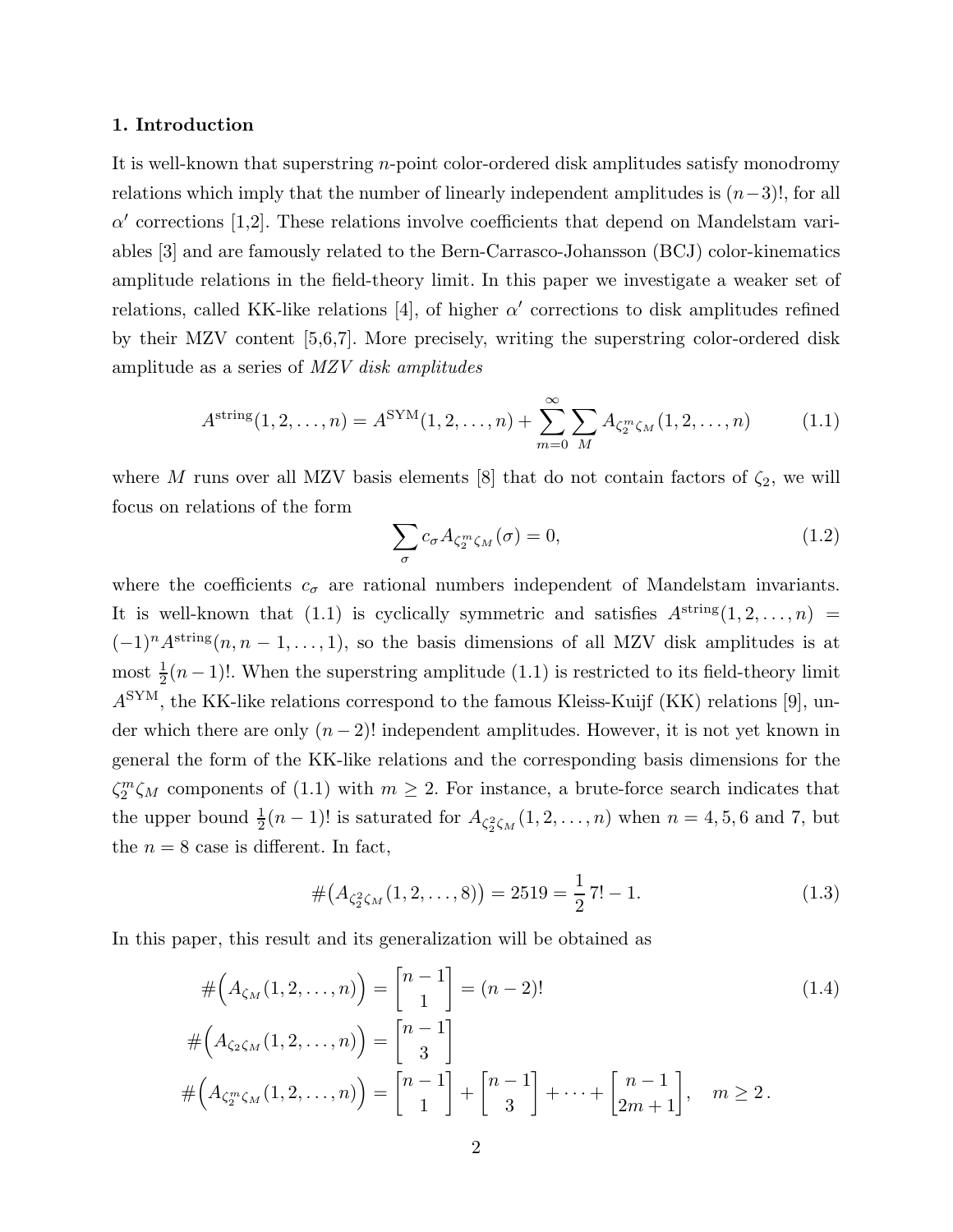We will see that the general KK-like relations are closely related to the mathematical framework of the Solomon descent algebra [10,11,12,13,14,15,16]. To see this we will define the color-dressed permutation

$$
P_n = \sum_{\sigma \in S_n, \sigma(1)=1} \text{Tr}(T^{\sigma}) \sigma, \qquad T^{\sigma} := T^{\sigma(1)} T^{\sigma(2)} \cdots T^{\sigma(n)} \qquad (1.5)
$$

which is inspired by the expression of the color-dressed disk amplitudes, where  $T^i := T^{a_i}$ denotes a Chan-Paton factor. When the closed formula from [17] for the color-trace decomposition [18] is plugged into (1.5), the permutations appearing as coefficients with respect to a basis of color factors define what we call BRST invariant permutations  $\gamma_{1|P_1,...,P_k}$  with  $1 ≤ k ≤ n-1$ . We conjecture the following closed formula

$$
\gamma_{1|P_1,\dots,P_k} = 1.\mathcal{E}(P_1)\sqcup \mathcal{E}(P_2)\sqcup \dots \sqcup \mathcal{E}(P_k) \tag{1.6}
$$

where  $\mathcal{E}(P)$  satisfying  $\mathcal{E}(R \sqcup S) = 0$  for  $R, S \neq \emptyset$  is the *Berends-Giele idempotent*, defined in section 2.2 from mapping the permutations of the Solomon idempotent [19] into their inverses. Then in section 3.1 we will find evidence that these BRST-invariant permutations encode the general KK-like relations as

$$
A_{\zeta_M}(\gamma_{1|P_1,...,P_k}) = 0, \quad k \neq 1,
$$
  
\n
$$
A_{\zeta_2\zeta_M}(\gamma_{1|P_1,...,P_k}) = 0, \quad k \neq 3
$$
  
\n
$$
A_{\zeta_2^m\zeta_M}(\gamma_{1|P_1,...,P_k}) = 0, \quad k \neq 1, 3, 5,..., 2m + 1, \quad m \ge 2.
$$
\n(1.7)

Studying the color-dressed string disk amplitude we will obtain, following the results of [20], a correspondence between the above permutations and kinematics from the string disk amplitudes. More precisely, the duality from [20] is generalized to

$$
A^{\text{SYM}}(1,2,\ldots,n) \longleftrightarrow \gamma_{123\ldots n}^{(1)}, \qquad A_{\zeta_2}(1,2,\ldots,n) \iff \gamma_{123\ldots n}^{(3)}, \qquad (1.8)
$$

where  $\gamma^{(1)}$  and  $\gamma^{(3)}$  are orthogonal idempotents of the (inverse) descent algebra constructed from linear combinations of  $\gamma_{1|P_1,...,P_k}$  with  $k=1$  and  $k=3$  respectively. This interpretation is important because we can use a theorem from the work of Garsia and Reutenauer [11] to prove results conjectured in [20].

In section 3.3, the BRST-invariant permutations will be used to define higher-mass BRST-invariant superfields via

$$
\gamma_{1|P_1, P_2, ..., P_k} \leftrightarrow A^{\text{string}}(\gamma_{1|P_1, P_2, ..., P_k}), \qquad A_{\zeta_2^m \zeta_M}(\gamma_{1|P_1, ..., P_k}) = k! C_{1|P_1, ..., P_k}^{\zeta_2^m \zeta_M}.
$$
 (1.9)

As shown in section 3.4, the case for  $\zeta_2$  reduces to the BRST-invariants studied in [20,21]. In the appendices we review the descent algebra and collect various proofs and explicit expansions omitted from the main text.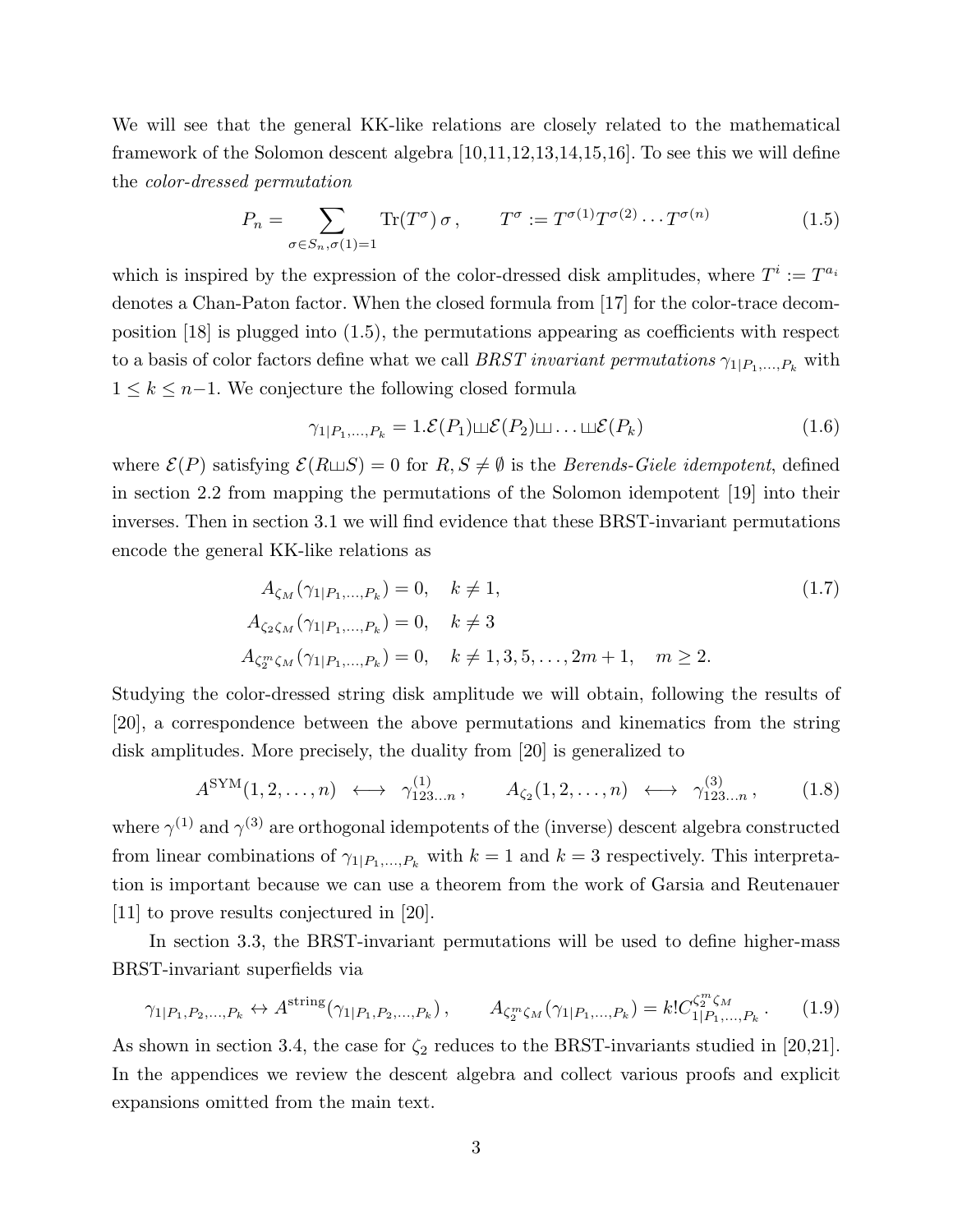#### 1.0.1. Conventions

Words from the alphabet  $\mathbb{N} = \{1, 2, \ldots\}$  will be denoted either by capital Latin letters or, especially when viewed as elements of the permutation group, by lower case Greek letters. The symmetric group  $S_n$  acts on words of length n via the right-action multiplication [16]

$$
P \circ \sigma = p_{\sigma(1)} p_{\sigma(2)} \dots p_{\sigma(n)}, \tag{1.10}
$$

where  $p_i$  denotes the *i*th letter of P. For example  $abcd \circ 3124 = cabd$ . The inverse  $\sigma^{-1}$ of a permutation  $\sigma$  of length n is such that  $\sigma \circ \sigma^{-1} = \sigma^{-1} \circ \sigma = 12 \dots n$ . For example,  $(2314)^{-1} = 3124$ . For typographical convenience, we write a permutation  $\sigma$  as  $W_{\sigma}$ .

#### 2. The combinatorics of color-dressed permutations

#### 2.1. Color-dressed permutations

In this section we will investigate the combinatorics of the *color-dressed permutations*  $P_n$ 

$$
P_n = \sum_{\sigma \in S_n, \sigma(1)=1} \text{Tr}(T^{\sigma}) W_{\sigma}, \qquad T^{\sigma} := T^{\sigma(1)} T^{\sigma(2)} \cdots T^{\sigma(n)}, \tag{2.1}
$$

arising from decomposing [18] the traces of color factors into symmetrized traces  $d^{12...k}$ and structure constants  $f^{abc}$  of the gauge group [17]

$$
\text{Tr}(T^0 T^1 \cdots T^{n-1}) = \sum_{S_{n-1} \ni \sigma = \sigma_1 \cdots \sigma_k} i^{n-1-k} \kappa_{\sigma_1} \cdots \kappa_{\sigma_k} d^{0a_1 \cdots a_k} F^{\sigma_1}_{a_1} \cdots F^{\sigma_k}_{a_k}.
$$
 (2.2)

where  $\sigma = \sigma_1 \cdot \sigma_2 \cdot \ldots \cdot \sigma_k$  denotes the decreasing Lyndon factorization of  $\sigma$  to be defined below,  $F_a^{\sigma}$  for a word  $\sigma$  and a letter a is defined recursively by  $F_a^{Pj} = F_b^P f^{bja}$  with base case  $F_a^i = \delta_a^i$ . The coefficients  $\kappa_{\sigma}$  are defined in (A.20). In addition, the symmetrized trace and the structure constant are given by

$$
d^{12...k} := \frac{1}{k!} \sum_{\sigma \in S_k} \text{Tr}(T^{\sigma}), \qquad d^{12} := \frac{1}{2} \delta^{12}, \quad [T^a, T^b] = i f^{abc} T^c. \tag{2.3}
$$

The decreasing Lyndon factorization (dLf) of  $\sigma$  is defined as [22,11]  $\sigma = \sigma_1 \cdot \sigma_2 \ldots \sigma_k$  representing the unique deconcatenation of  $\sigma$  into Lyndon subwords  $\sigma_1, \ldots, \sigma_k$  such that  $\sigma_1 > \cdots > \sigma_k$  in the lexicographical order of the alphabet  $\mathbb{N} = \{1, 2, \ldots, \}$ . Representing the concatenation by a dot to distinguish the subwords  $\sigma_i$  in the dLF factorization of  $\sigma$ , we have, for example  $1432 = 1432$ ,  $2134 = 2.134$ ,  $54132 = 5.4.132$ ,  $42671835 = 4.267.1835$ .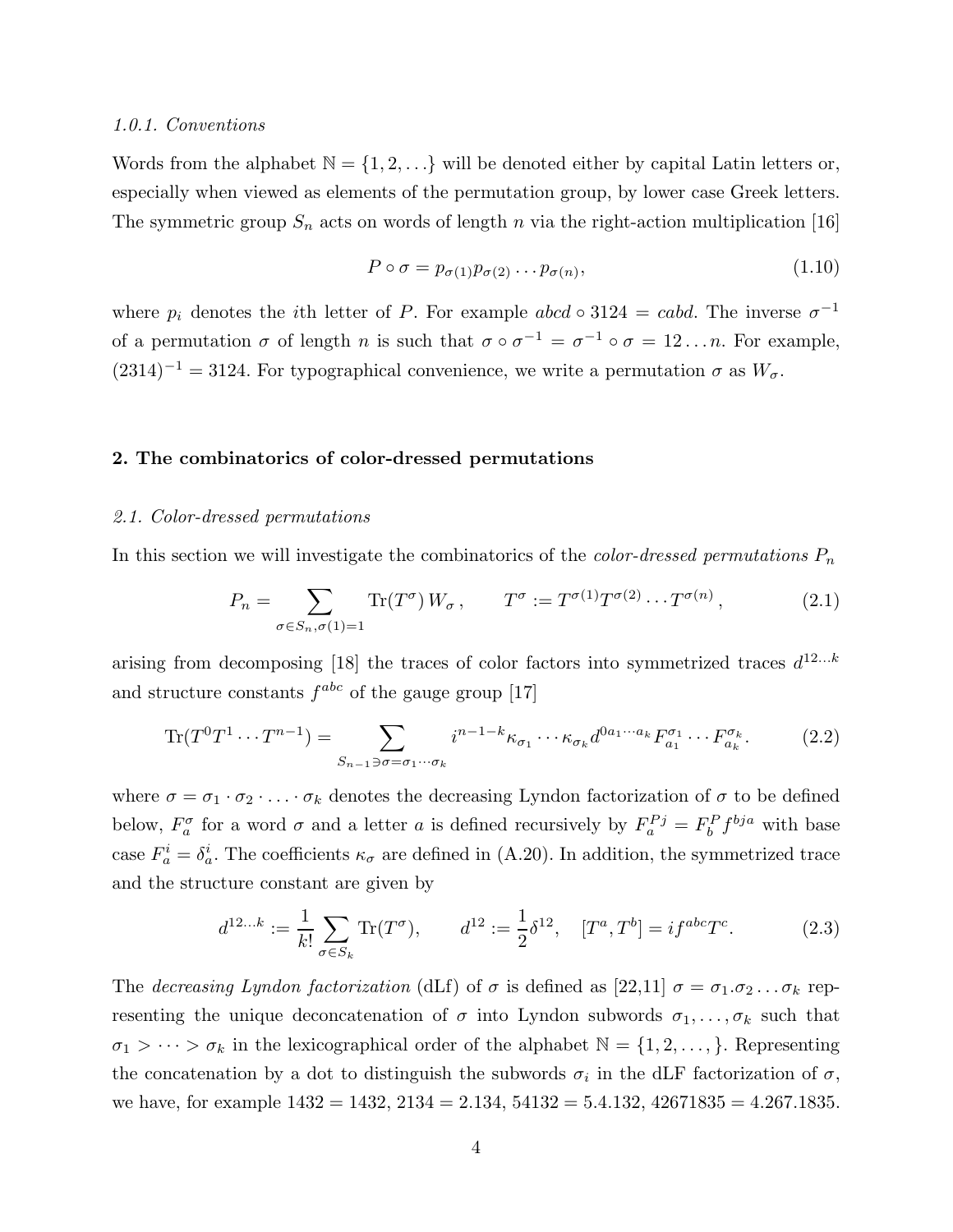Definition (BRST-invariant permutations). The BRST-invariant permutations are the coefficients with respect to the basis of color factors  $d^{1a_1...a_k}F^{\sigma_1}_{a_1} \dots F^{\sigma_k}_{a_k}$ , where  $\sigma_1 \cdots \sigma_k$ is the decreasing Lyndon factorization of  $\sigma$ , in the color-dressed permutation (2.1), i.e.

$$
P_n = \sum_{\sigma \in S_{n-1}} i^{n-1-k} d^{1a_1...a_k} F_{a_1}^{\sigma_1} \cdots F_{a_k}^{\sigma_k} \gamma_{1|\sigma_1,...,\sigma_k}, \qquad (2.4)
$$

The reason for this terminology will become clear in (3.23) when  $\gamma_{1|\sigma_1,\sigma_2,\sigma_3}$  will be associated to BRST invariants superfields in the pure spinor formalism. For example, plugging  $\text{Tr}(T^1T^2T^3) = d^{1a_1a_2}F^2_{a_1}F^3_{a_2} + \frac{i}{2}$  $\frac{i}{2}d^{1a}F_a^{23}$  into (2.1) yields

$$
P_3 = d^{1ab} F_a^2 F_b^3 \gamma_{1|2,3} + i d^{1a} F_a^{23} \gamma_{1|23} , \qquad (2.5)
$$

with

$$
\gamma_{1|2,3} = W_{123} + W_{132}, \quad \gamma_{1|23} = \frac{1}{2} W_{123} - \frac{1}{2} W_{132}.
$$
 (2.6)

Repeating the same exercise for  $n = 4$  using  $(2.2)$  we obtain

$$
P_4 = d^{1abc} F_a^2 F_b^3 F_c^4 \gamma_{1|2,3,4}
$$
  
+  $i d^{1ab} F_a^{23} F_b^4 \gamma_{1|23,4} + i d^{1ab} F_a^{24} F_b^3 \gamma_{1|24,3} + i d^{1ab} F_a^2 F_b^{34} \gamma_{1|2,34}$   
+  $i^2 d^{1a} F_a^{234} \gamma_{1|234} + i^2 d^{1a} F_a^{243} \gamma_{1|243}$  (2.7)

where the BRST-invariant permutations are given by

$$
\gamma_{1|2,3,4} = W_{1234} + W_{1243} + W_{1324} + W_{1342} + W_{1423} + W_{1432},
$$
\n
$$
\gamma_{1|23,4} = \frac{1}{2}W_{1234} + \frac{1}{2}W_{1243} - \frac{1}{2}W_{1324} - \frac{1}{2}W_{1342} + \frac{1}{2}W_{1423} - \frac{1}{2}W_{1432},
$$
\n
$$
\gamma_{1|2,34} = \frac{1}{2}W_{1234} - \frac{1}{2}W_{1243} + \frac{1}{2}W_{1324} + \frac{1}{2}W_{1342} - \frac{1}{2}W_{1423} - \frac{1}{2}W_{1432},
$$
\n
$$
\gamma_{1|24,3} = \frac{1}{2}W_{1234} + \frac{1}{2}W_{1243} + \frac{1}{2}W_{1324} - \frac{1}{2}W_{1342} - \frac{1}{2}W_{1423} - \frac{1}{2}W_{1432},
$$
\n
$$
\gamma_{1|234} = \frac{1}{3}W_{1234} - \frac{1}{6}W_{1243} - \frac{1}{6}W_{1324} - \frac{1}{6}W_{1342} - \frac{1}{6}W_{1423} + \frac{1}{3}W_{1432},
$$
\n
$$
\gamma_{1|243} = -\frac{1}{6}W_{1234} + \frac{1}{3}W_{1243} - \frac{1}{6}W_{1324} + \frac{1}{3}W_{1342} - \frac{1}{6}W_{1423} - \frac{1}{6}W_{1432}.
$$
\n(2.8)

For  $n = 5$  we obtain

$$
P_5 = d^{1abcd} F_a^2 F_b^3 F_c^4 F_d^5 \gamma_{1|2,3,4,5} \tag{2.9}
$$
  
+  $id^{1abc} F_a^{23} F_b^4 F_c^5 \gamma_{1|23,4,5} + id^{1abc} F_a^{24} F_b^3 F_c^5 \gamma_{1|24,3,5} + id^{1abc} F_a^{25} F_b^3 F_c^4 \gamma_{1|25,3,4} \tag{2.9}$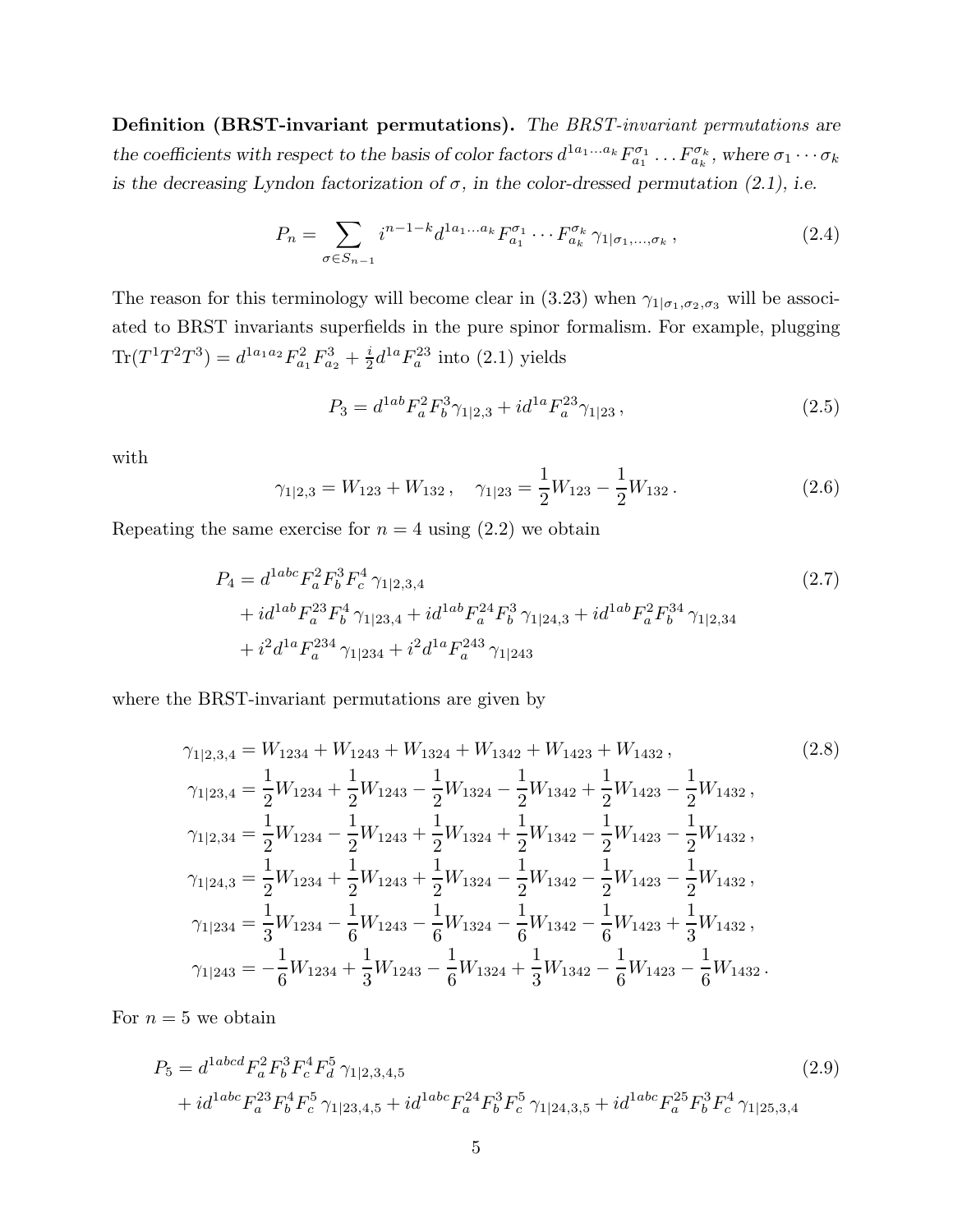$$
+i d^{1abc} F_a^2 F_b^{34} F_c^5 \gamma_{1|2,34,5} + i d^{1abc} F_a^2 F_b^{35} F_c^4 \gamma_{1|2,35,4} + i d^{1abc} F_a^2 F_b^3 F_c^{45} \gamma_{1|2,3,45}
$$
  
\n
$$
+ i^2 d^{1ab} F_a^{234} F_b^5 \gamma_{1|234,5} + i^2 d^{1ab} F_a^{243} F_b^5 \gamma_{1|243,5} + i^2 d^{1ab} F_a^{235} F_b^4 \gamma_{1|235,4}
$$
  
\n
$$
+ i^2 d^{1ab} F_a^{245} F_b^3 \gamma_{1|245,3} + i^2 d^{1ab} F_a^{253} F_b^4 \gamma_{1|253,4} + i^2 d^{1ab} F_a^{254} F_b^3 \gamma_{1|254,3}
$$
  
\n
$$
+ i^2 d^{1ab} F_a^{345} F_b^2 \gamma_{1|345,2} + i^2 d^{1ab} F_a^{354} F_b^2 \gamma_{1|354,2}
$$
  
\n
$$
+ i^2 d^{1ab} F_a^{23} F_b^{45} \gamma_{1|23,45} + i^2 d^{1ab} F_a^{24} F_b^{35} \gamma_{1|24,35} + i^2 d^{1ab} F_a^{25} F_b^{34} \gamma_{1|25,34}
$$
  
\n
$$
+ i^3 d^{1a} F_a^{2345} \gamma_{1|2345} + i^3 d^{1a} F_a^{2354} \gamma_{1|2354} + i^3 d^{1a} F_a^{2435} \gamma_{1|2435}
$$
  
\n
$$
+ i^3 d^{1a} F_a^{2453} \gamma_{1|2453} + i^3 d^{1a} F_a^{2534} \gamma_{1|2534} + i^3 d^{1a} F_a^{2543} \gamma_{1|2543}
$$

where the various  $\gamma_{1|A_1,A_2,...,A_k}$  are listed in the appendix C.

#### 2.1.1. Relating the BRST-invariant permutations with the descent algebra

The permutations in each  $\gamma_{1|A_1,A_2,...,A_k}$  turn out to be related to the descent algebra reviewed in the appendix A. To see this consider  $\gamma_{1|23,4}$  from (2.8), relabel  $i \rightarrow i - 1$  and strip off the leading "0" (denoted by  $\times$ ) to obtain

$$
\gamma_{\times|12,3} = \frac{1}{2} \underbrace{W_{123}}_{\in D_{\emptyset}} + \frac{1}{2} \underbrace{W_{132}}_{\in D_{\{2\}}} - \frac{1}{2} \underbrace{W_{213}}_{\in D_{\{1\}}} - \frac{1}{2} \underbrace{W_{231}}_{\in D_{\{2\}}} + \frac{1}{2} \underbrace{W_{312}}_{\in D_{\{1\}}} - \frac{1}{2} \underbrace{W_{321}}_{\in D_{\{1,2\}}},
$$
(2.10)

The above permutations are *not* in the descent algebra  $\mathcal{D}_3$  since permutations in the same descent class have different coefficients (see also proposition 2.1 from [23]). However, the inverse permutations in  $\theta(\gamma_{\times|12,3})$  do belong to the same descent classes:

$$
\theta(\gamma_{\times|12,3}) = \frac{1}{2} \underbrace{W_{123}}_{\in D_{\emptyset}} + \frac{1}{2} \underbrace{W_{132}}_{\in D_{\{2\}}} - \frac{1}{2} \underbrace{W_{213}}_{\in D_{\{1\}}} - \frac{1}{2} \underbrace{W_{312}}_{\in D_{\{1\}}} + \frac{1}{2} \underbrace{W_{231}}_{\in D_{\{2\}}} - \frac{1}{2} \underbrace{W_{321}}_{\in D_{\{1,2\}}}.
$$
\n(2.11)\n
$$
= \frac{1}{2} D_{\emptyset} - \frac{1}{2} D_{\{1\}} + \frac{1}{2} D_{\{2\}} - \frac{1}{2} D_{\{1,2\}}.
$$

as can be verified using (A.3). This suggests that the BRST-invariant permutations belong to the *inverse* descent algebra  $\mathcal{D}'_n := \theta(\mathcal{D}_n)$ . To find an algorithm that generates these permutations, we will consider the inverse of the Eulerian idempotent (A.20).

#### 2.2. The Berends-Giele idempotent

Define the Berends-Giele idempotent<sup>1</sup>  $\mathcal{E}_n$  as the inverse of the Eulerian idempotent (A.20):

$$
\mathcal{E}_n = \sum_{\sigma \in S_n} \kappa_{\sigma^{-1}} \sigma, \qquad \mathcal{E}(P) = \mathcal{E}_P := P \circ \mathcal{E}_n, \quad |P| = n. \tag{2.12}
$$

 $<sup>1</sup>$  The inverse of an idempotent is also idempotent.</sup>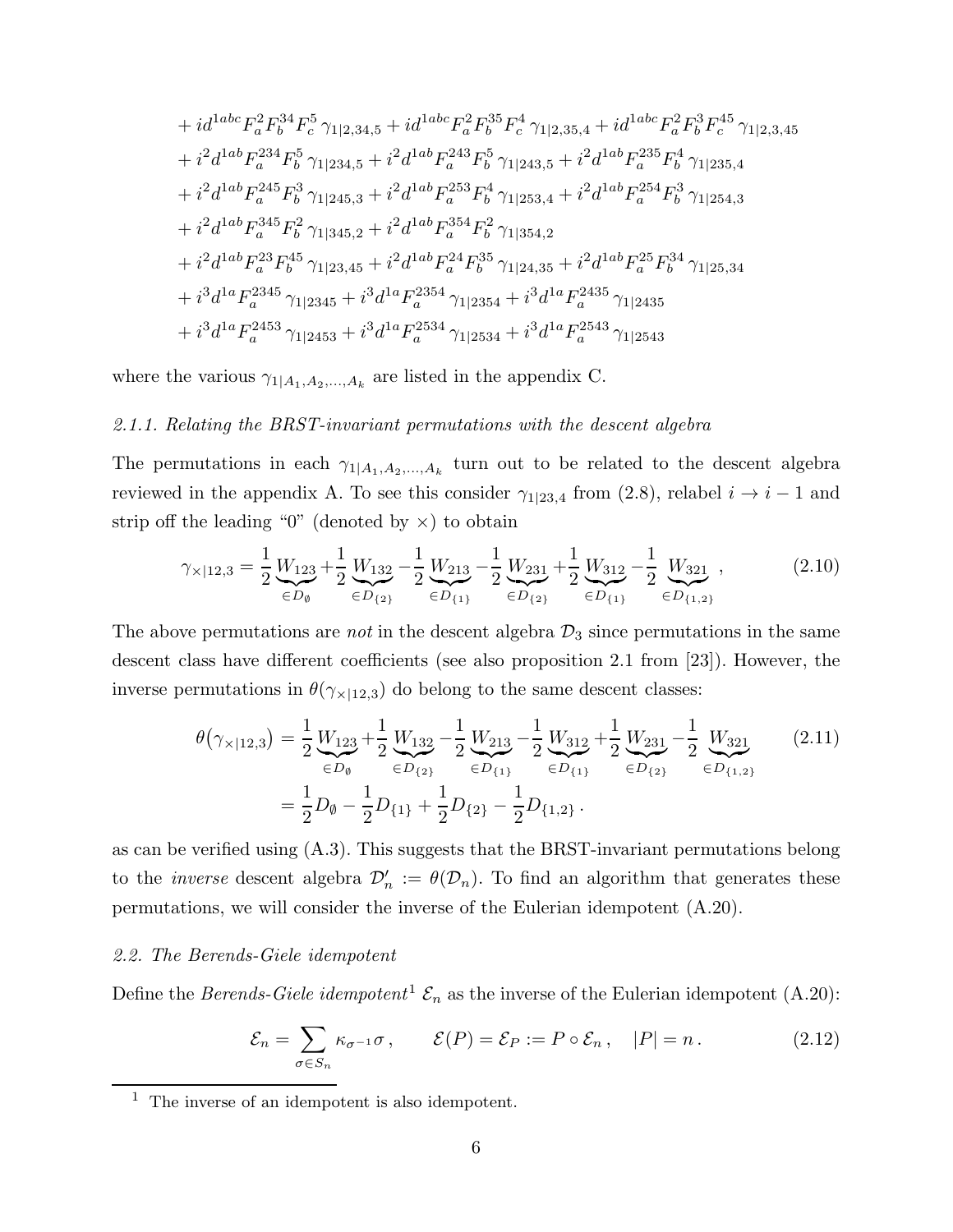The reason for this terminology is the correspondence with the standard Berends-Giele current of Yang-Mills theory [24], see section 3.2. A few examples of (2.12) are

$$
\mathcal{E}(1) = W_1, \qquad \mathcal{E}(12) = \frac{1}{2}(W_{12} - W_{21}), \tag{2.13}
$$
\n
$$
\mathcal{E}(123) = \frac{1}{3}W_{123} - \frac{1}{6}W_{132} - \frac{1}{6}W_{213} - \frac{1}{6}W_{231} - \frac{1}{6}W_{312} + \frac{1}{3}W_{321},
$$

while the expansion of  $\mathcal{E}(1234)$  can be found in the appendix C.1.

Proposition (Shuffle Symmetry). The Berends-Giele idempotent (2.12) satisfies

$$
\mathcal{E}(R \sqcup S) = 0. \tag{2.14}
$$

*Proof.*<sup>2</sup> Since the sum in (2.12) is over all permutations we rename  $P \circ \sigma = \tau$  and sum over τ. Notice that  $\sigma^{-1} = \tau^{-1} \circ P$ , so  $\mathcal{E}(P) = \sum_{\sigma} \kappa_{\sigma^{-1}} P \circ \sigma = \sum_{\tau} \kappa_{(\tau^{-1} \circ P)} \tau$  and therefore

$$
\mathcal{E}(R \sqcup S) = \sum_{\tau} \kappa_{(\tau^{-1} \circ (R \sqcup S))} \tau = \sum_{\tau} \kappa_{(\tau^{-1}(R) \sqcup \tau^{-1}(S))} \tau = 0 \tag{2.15}
$$

where the last equality follows from  $(A.22)$  and the crucial observation in  $(1.5)$  of  $[11]$  that  $\sigma^{-1} \circ (R \sqcup S) = \sigma^{-1}(R) \sqcup \sigma^{-1}(S)$ , where  $\sigma^{-1}(R)$  denotes the word obtained by replacing each letter in R by its image under  $\sigma^{-1}$ .  $\Box$ 

### 2.3. Inverse idempotent basis and BRST-invariant permutations

Following the realization in section 2.1.1 that the BRST-invariant permutations are related to the inverse of the descent algebra, we define the inverse of the idempotent basis  $I_p$  as

$$
\mathcal{I}_{p_1p_2...p_k}(P_1, P_2,..., P_k) := \theta(I_{p_1p_2...p_k})(P), \quad |P_i| = p_i, \quad P_1P_2...P_k = P \qquad (2.16)
$$

where the map  $\theta$  is defined in (A.14). For example  $\mathcal{I}_{21}(12,3) = \frac{1}{2}(W_{123} + W_{132} - W_{213} - W_{123})$  $W_{231} + W_{312} - W_{321}$ . See (B.4) for the explicit permutations in  $\mathcal{I}_{22}(12, 34)$ .

An alternative representation is proven in the appendix B

$$
\mathcal{I}_{p_1p_2\ldots p_k}(P_1, P_2, \ldots, P_k) = \mathcal{E}(P_1) \sqcup \mathcal{E}(P_2) \sqcup \ldots \sqcup \mathcal{E}(P_k), \quad |P_i| = p_i, \qquad (2.17)
$$

<sup>&</sup>lt;sup>2</sup> We know from [25] that any Lie polynomial can be expanded as  $\sum_{\sigma} M_{\sigma} \sigma$  with  $M_{R \sqcup S} = 0$  for nonempty R, S, so it follows that if  $\Gamma$  is a Lie polynomial then the word function  $\mathcal{F}(P) := P \circ \theta(\Gamma)$ satisfies the shuffle symmetry  $\mathcal{F}(R \sqcup S) = 0$  for  $R, S \neq \emptyset$ .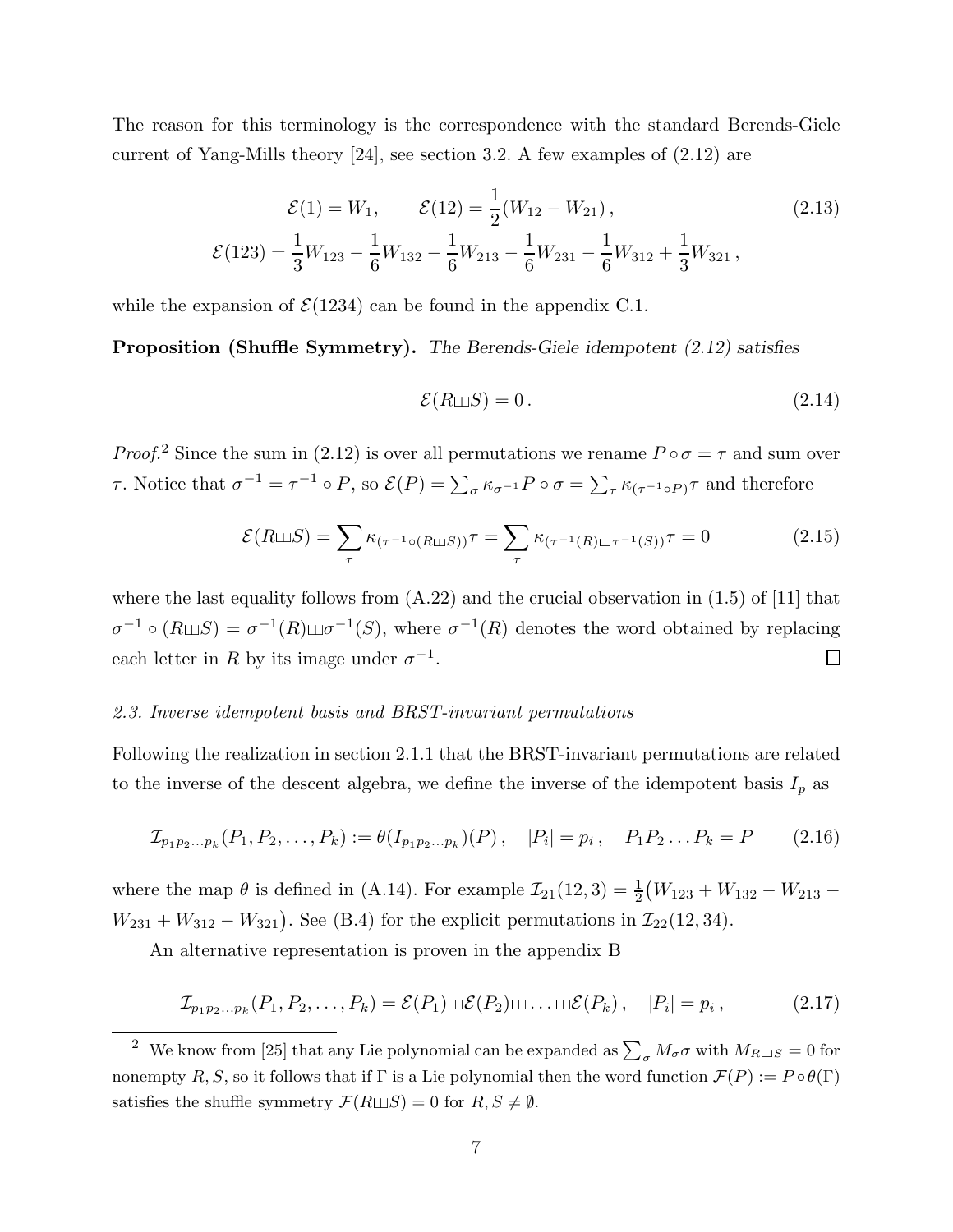from which it follows that  $(\tilde{P}$  denotes the reversal<sup>3</sup> of P)

$$
\mathcal{I}_{...p_i...}(\ldots,R \sqcup S,\ldots) = 0, \quad R, S \neq \emptyset, \quad |R| + |S| = p_i, \tag{2.18}
$$

$$
\mathcal{I}_{\ldots p_i \ldots p_j \ldots (\ldots, P_i, \ldots, P_j, \ldots)} = \mathcal{I}_{\ldots p_j \ldots p_i \ldots (\ldots, P_j, \ldots, P_i, \ldots)},
$$
\n
$$
\tilde{\mathcal{I}}_{p_1 \ldots p_k}(P_1, \ldots, P_k) = (-1)^{\#\text{even}(p)} \mathcal{I}_{p_1 \ldots p_k}(P_1, \ldots, P_k),
$$
\n(2.19)

where  $\#\text{even}(p)$  denotes the number of even parts in the composition p. To see this note that if a function satisfies the shuffle symmetry or, in other words, belongs to the dual space of Lie polynomials [26], then  $\tilde{F}(P) = (-1)^{|P|-1}F(P)$  and (2.19) follows from (2.17).

Finally, based on multiple examples we conjecture that

$$
\gamma_{1|P_1,...,P_k} = 1.\mathcal{I}_{p_1...p_k}(P_1,...,P_k) = 1.\mathcal{E}(P_1) \sqcup \mathcal{E}(P_2) \sqcup ... \sqcup \mathcal{E}(P_k), \quad p_i = |P_i|.
$$
 (2.20)

The shuffle symmetry of  $\mathcal{E}(P_i)$  can be used to fix the first letter of  $P_i$  and the commutativity of the shuffle product implies total symmetry in word exchanges, so the basis dimension of  $\gamma_{1|P_1,...,P_k}$  with *n* letters is given by the Stirling cycle numbers [27]

$$
\#(\gamma_{1|P_1,P_2,...,P_k}) = \begin{bmatrix} n-1 \\ k \end{bmatrix}, \qquad \sum_{i=1}^k |P_i| = n-1, \qquad (2.21)
$$

which explains the total number of terms in  $P_n$  as  $\sum_{k=1}^{n-1} \binom{n-1}{k}$  $\begin{bmatrix} -1 \\ k \end{bmatrix} = (n-1)!$ .

### 2.4. BRST-invariant permutations and orthogonal idempotents

Since the BRST-invariant permutations have been related to the idempotent basis of the (inverse) descent algebra in (2.20) we may construct orthogonal idempotents as in section A.3 by taking the inverse of the Reutenauer idempotents (A.32)  $\gamma_{12...n}^{(i)} := 1.\theta(E^{(i)}),$ where the labels in  $\theta(E^{(i)})$  must be shifted as  $i \to i+1$  prior to the left concatenation with the letter 1. Equivalently, from  $(A.30)$ ,  $(A.32)$ , and  $(2.20)$  we obtain

$$
\gamma_{12...n}^{(k)} = \sum_{23...n = P_1...P_k} \frac{1}{k!} \gamma_{1|P_1,...,P_k} \,. \tag{2.22}
$$

From the discussion of section A.3 it follows that (2.22) are orthogonal idempotents in the inverse descent algebra  $\mathcal{D}'_n$  satisfying ( $\delta^{ij}$  is the Kronecker delta)

$$
\sum_{k=1}^{n-1} \gamma_{12...n}^{(k)} = W_{12...n}, \qquad \gamma_{12...n}^{(i)} \circ \gamma_{12...n}^{(j)} = \delta^{ij} \gamma_{12...n}^{(i)}
$$
(2.23)

<sup>3</sup> If  $Q = q_1 \dots q_n$  then its reversal is the word  $\tilde{Q} := q_n \dots q_1$ .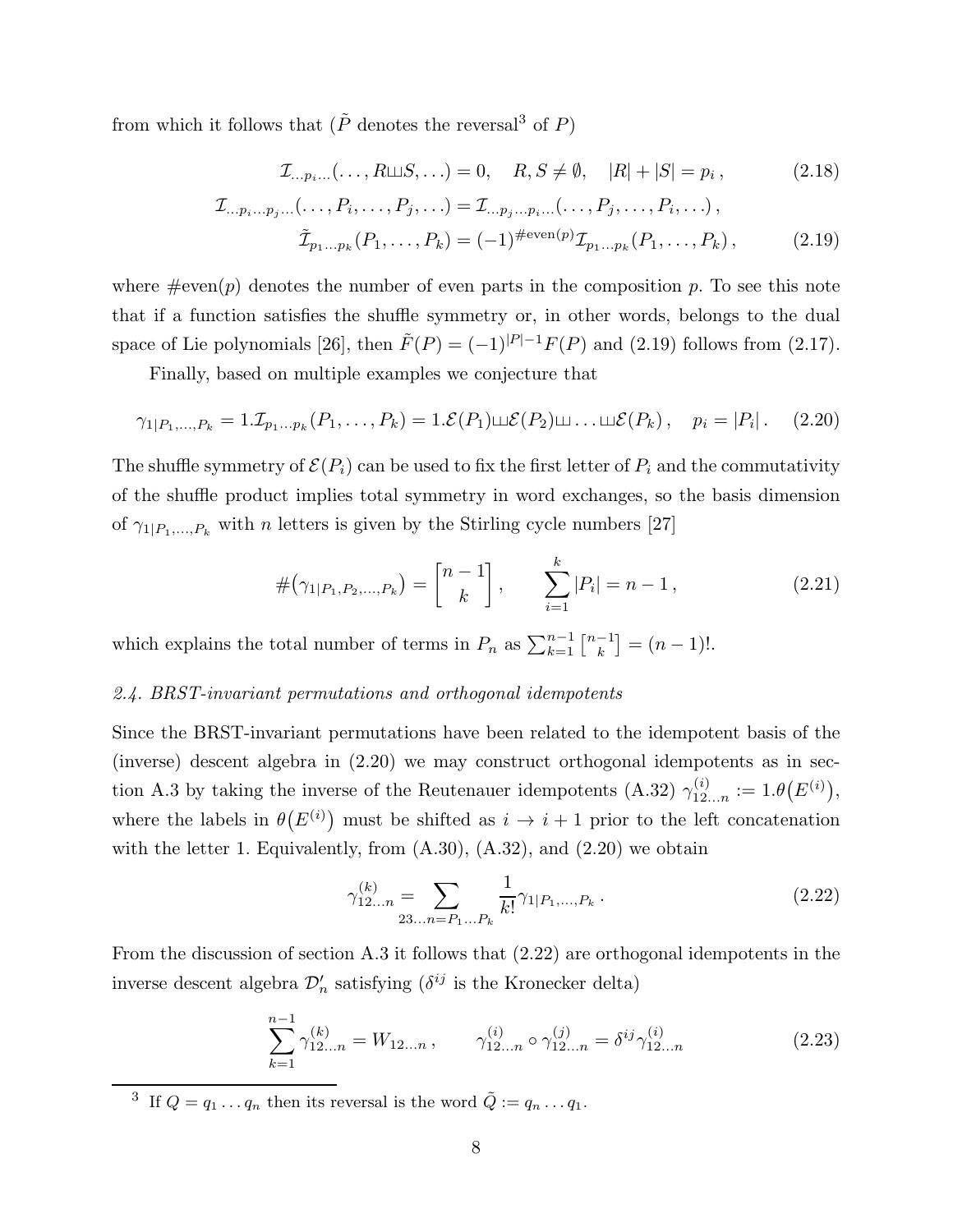For example, from the BRST-invariant permutations in (2.6) we get

$$
\gamma_{123}^{(1)} \equiv \gamma_{1|23} = \frac{1}{2} W_{123} - \frac{1}{2} W_{132}, \quad \gamma_{123}^{(2)} \equiv \frac{1}{2} \gamma_{1|2,3} = \frac{1}{2} W_{123} + \frac{1}{2} W_{132}, \tag{2.24}
$$

which clearly satisfies  $(2.23)$ . Similarly, at multiplicity four the definition  $(2.22)$ 

$$
\gamma_{1234}^{(1)} = \gamma_{1|234} , \qquad \gamma_{1234}^{(2)} = \frac{1}{2} \left( \gamma_{1|23,4} + \gamma_{1|2,34} \right) , \qquad \gamma_{1234}^{(3)} = \frac{1}{3!} \gamma_{1|2,3,4} , \tag{2.25}
$$

yields

$$
\gamma_{1234}^{(1)} = \frac{1}{3} W_{1234} - \frac{1}{6} W_{1243} - \frac{1}{6} W_{1324} - \frac{1}{6} W_{1342} - \frac{1}{6} W_{1423} + \frac{1}{3} W_{1432},
$$
\n
$$
\gamma_{1234}^{(2)} = \frac{1}{2} W_{1234} - \frac{1}{2} W_{1432},
$$
\n
$$
\gamma_{1234}^{(3)} = \frac{1}{6} W_{1234} + \frac{1}{6} W_{1243} + \frac{1}{6} W_{1324} + \frac{1}{6} W_{1342} + \frac{1}{6} W_{1423} + \frac{1}{6} W_{1432}.
$$
\n(2.26)

It is straightforward but tedious [28] to check that the above satisfy (2.23). At multiplicity five, the orthogonal idempotents are given by

$$
\gamma_{12345}^{(1)} = \gamma_{1|2345},
$$
\n
$$
\gamma_{12345}^{(3)} = \frac{1}{3!} (\gamma_{1|23,4,5} + \gamma_{1|2,34,5} + \gamma_{1|2,3,45}),
$$
\n
$$
\gamma_{12345}^{(2)} = \frac{1}{2} (\gamma_{1|234,5} + \gamma_{1|23,45} + \gamma_{1|2,34,5}),
$$
\n
$$
\gamma_{12345}^{(4)} = \frac{1}{4!} \gamma_{1|2,3,4,5},
$$
\n
$$
\gamma_{12345}^{(4)} = \frac{1}{4!} \gamma_{1|2,3,4,5},
$$
\n
$$
(2.27)
$$

whose expansions can be found in the appendix C and can be checked to obey (2.23).

# 3. The descent algebra and string disk amplitudes

# 3.1. KK-like relations of  $\alpha'$  corrections to disk amplitudes

The color-dressed string disk amplitude

$$
M_n = \sum_{\sigma \in S_{n-1}} \text{Tr}\left(T^1 T^{\sigma(2)} \cdots T^{\sigma(n)}\right) A^{\text{string}}(1, \sigma(2), \ldots, \sigma(n)),\tag{3.1}
$$

is a sum over disk orderings of the open string color-ordered amplitude weighted by traces of Chan-Paton factors. The explicit form of the disk amplitudes is a linear combination of field-theory amplitudes  $A^{\text{SYM}}$  of ten-dimensional super-Yang-Mills [29] given by [30,31]

$$
A^{\text{string}}(P) = \sum_{Q, R \in S_{n-3}} Z(P|1, R, n, n-1) S[R|Q]_1 A^{\text{SYM}}(1, Q, n-1, n) \tag{3.2}
$$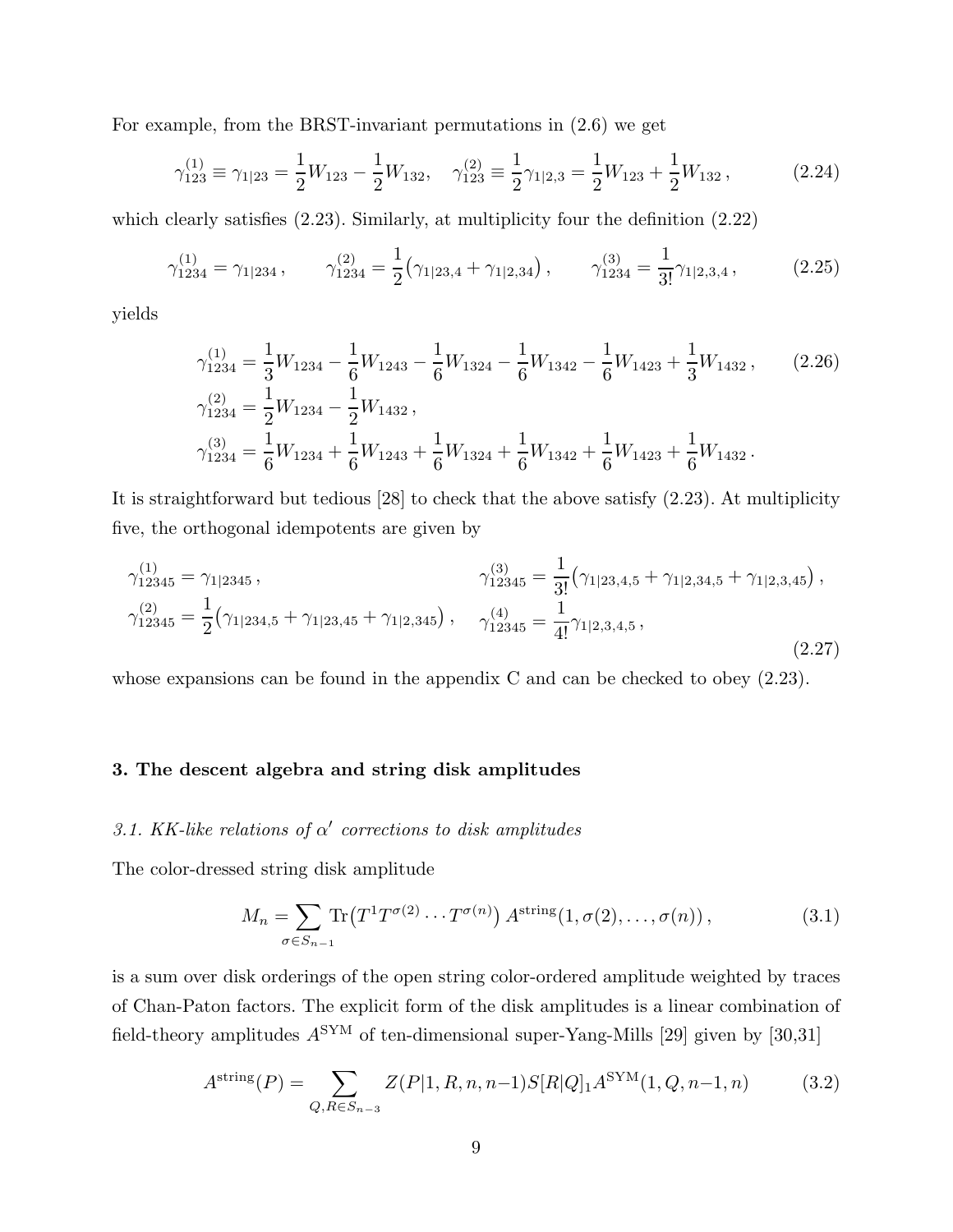where  $S(P|Q)$ <sub>1</sub> is the field-theory KLT kernel [32,33,34] conveniently computed recursively by  $S[A, j|B, j, C]_i = (k_{iB} \cdot k_j)S[A|B, C]_i$ , with  $S[\emptyset|\emptyset]_i := 1$  [35,36,26]. In addition,  $Z(P|Q)$  are the non-abelian Z-theory amplitudes of [37,31]. The color-ordered amplitudes are decomposed as

$$
A^{\text{string}}(1, 2, ..., n) = A^{\text{SYM}}(1, 2, ..., n) + \sum_{m=0}^{\infty} \sum_{M} A_{\zeta_2^m \zeta_M}(1, 2, ..., n)
$$
(3.3)

where M runs over all MZV basis [8,38] elements<sup>4</sup> not containing factors of  $\zeta_2$ , i.e.  $\zeta_M$  =  $\{\zeta_3,\zeta_5,\zeta_7,\zeta_{3,5},\ldots\}$ . From now on we will use the shorthand  $MZV$  amplitudes for the  $A_{\zeta_2^m\zeta_M}$ components of (3.3), and we will see below that components with the same  $\alpha'$  but different MZV content satisfy different relations.

It is well-known that the color-ordered string disk amplitudes are cyclically symmetric and parity invariant [39]

$$
Astring(1, 2, ..., n) = Astring(2, 3, ..., n, 1)
$$
\n(3.4)  
\n
$$
Astring(1, 2, ..., n) = (-1)n Astring(n, n - 1, ..., 2, 1).
$$

These relations imply an upper bound on the number of linearly-independent amplitudes  $A_{\zeta_2^m\zeta_M}(1,2,\ldots,n)$  of  $\frac{1}{2}(n-1)!$ . We want to know whether the different MZV amplitudes in  $(3.3)$  satisfy additional KK-like relations and their corresponding basis dimensions, where:

Definition (KK-like relation). An identity of the form

$$
\sum_{\sigma} c_{\sigma} A_{\zeta_2^m \zeta_M}(\sigma) = 0, \tag{3.5}
$$

where the coefficients  $c_{\sigma}$  are rational numbers is said to be KK-like [4].

For an example KK-like relation, one can verify that the  $\zeta_2$  amplitudes satisfy [20],

$$
A_{\zeta_2}(1,2,3,4,5) + \text{perm}(2,4,5) = 0. \tag{3.6}
$$

A central observation of this paper is that the BRST-invariant permutations  $\gamma_{1|P_1,...,P_k}$ seem to encode all the KK-like relations among the  $\alpha'$ -correction amplitudes. While the cyclicity relation in (3.4) was used in the definition (3.1) to fix the label in  $\gamma_{1}$ ..., the parity

<sup>4</sup> This is the same organization of the motivic decomposition of the disk amplitudes [6]. The power of  $\alpha'$  is equal to the weight of the associated MZV, e.g. both  $A_{\zeta_2\zeta_3}$  and  $A_{\zeta_5}$  contain  ${\alpha'}^5$ .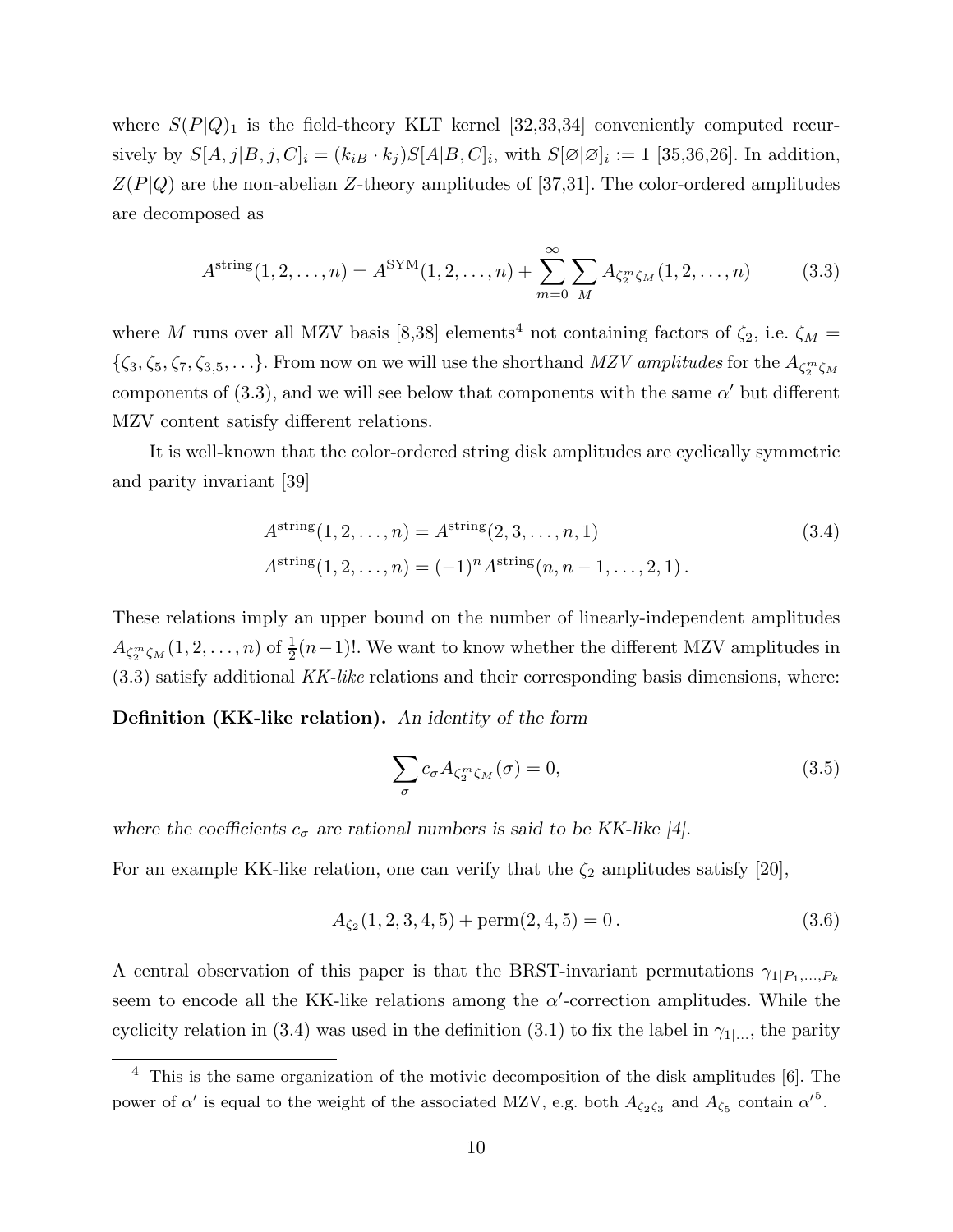and cyclicity relations (3.4) are encoded by compositions of  $n-1$  with even number of parts:

$$
Astring(\gamma_{1|P_1,\dots,P_k}) = 0, \quad k \text{ even.}
$$
\n(3.7)

See the appendix D for a proof. The identity  $\sum_{k \text{ even}} \binom{n-1}{k}$  $\left[\begin{smallmatrix} -1 \ k \end{smallmatrix}\right] = \frac{1}{2}$  $\frac{1}{2}(n-1)!$  agrees with the counting of linearly independent amplitudes following from (3.4). Note that (3.7) implies the parity relation in (3.4) as

$$
\sum_{k \text{ even}} \frac{1}{k!} A^{\text{string}}(\gamma_{1|P_1,\dots,P_k}) = A^{\text{string}}(1,2,\dots,n) - (-1)^n A^{\text{string}}(1,n,n-1,\dots,2). \tag{3.8}
$$

Based on explicit computations, we find that MZV amplitudes with different  $\zeta_2^m$  content<sup>5</sup> satisfy the following KK-like relations:

$$
A_{\zeta_M}(\gamma_{1|P_1,...,P_k}) = 0, \quad k \neq 1,
$$
  
\n
$$
A_{\zeta_2\zeta_M}(\gamma_{1|P_1,...,P_k}) = 0, \quad k \neq 3
$$
  
\n
$$
A_{\zeta_2^m\zeta_M}(\gamma_{1|P_1,...,P_k}) = 0, \quad k \neq 1, 3, 5, ..., 2m + 1, \quad m \ge 2,
$$
\n
$$
(3.9)
$$

which constitute the *descent algebra decomposition of KK-like relations*. To count the basis dimensions implied by (3.9) we recall that  $\#(\gamma_{1|P_1,...,P_k}) = \binom{n-1}{k}$  $\begin{bmatrix} -1 \\ k \end{bmatrix}$  and  $\sum_{k=1}^{n-1} \begin{bmatrix} n-1 \\ k \end{bmatrix}$  $\left[\begin{smallmatrix} -1 \ k \end{smallmatrix}\right]=$  $(n-1)!$ . Thus, subtracting the dimensions of the BRST-invariant permutations from the number of cyclically symmetric *n*-point amplitudes<sup>6</sup> leads to

$$
#(A_{\zeta_M}(\gamma_{1|P_1,\ldots,P_k})) = \begin{bmatrix} n-1 \\ 1 \end{bmatrix} = (n-2)!,
$$
\n(3.10)

$$
#(A_{\zeta_2\zeta_M}(\gamma_{1|P_1,\ldots,P_k})) = \begin{bmatrix} n-1\\3 \end{bmatrix},
$$
\n(3.11)

$$
\#(A_{\zeta_2^m\zeta_M}(\gamma_{1|P_1,...,P_k})) = \begin{bmatrix} n-1 \\ 1 \end{bmatrix} + \begin{bmatrix} n-1 \\ 3 \end{bmatrix} + \dots + \begin{bmatrix} n-1 \\ 2m+1 \end{bmatrix}.
$$
 (3.12)

The dimension (3.10) corresponds to the number of independent amplitudes under the Kleiss-Kuijf relations  $A^{SYM}(P1Q, n) - (-1)^{|P|}A^{SYM}(1, \tilde{P}\sqcup Q, n) = 0$ , which is also valid

 $5$  The string monodromy relations  $[1,2]$  give rise to deformations of the field-theory BCJ relations by powers of  $\alpha'^{2m}\zeta_2^m$  [35,5]. Since the BCJ-satisfying  $\zeta_M$  components lead to the minimum  $(n-3)!$  dimension, they are not expected to modify the dimensions within a given  $\zeta_2^m \zeta_M$  class.

<sup>&</sup>lt;sup>6</sup> Note that  $\frac{1}{2}(n-1)!$  is equal to the sum over  $\binom{n-1}{k}$  $\binom{-1}{k}$  with even k. Since k even is included in (3.9), the Stirling cycle numbers are subtracted from  $(n-1)!$ .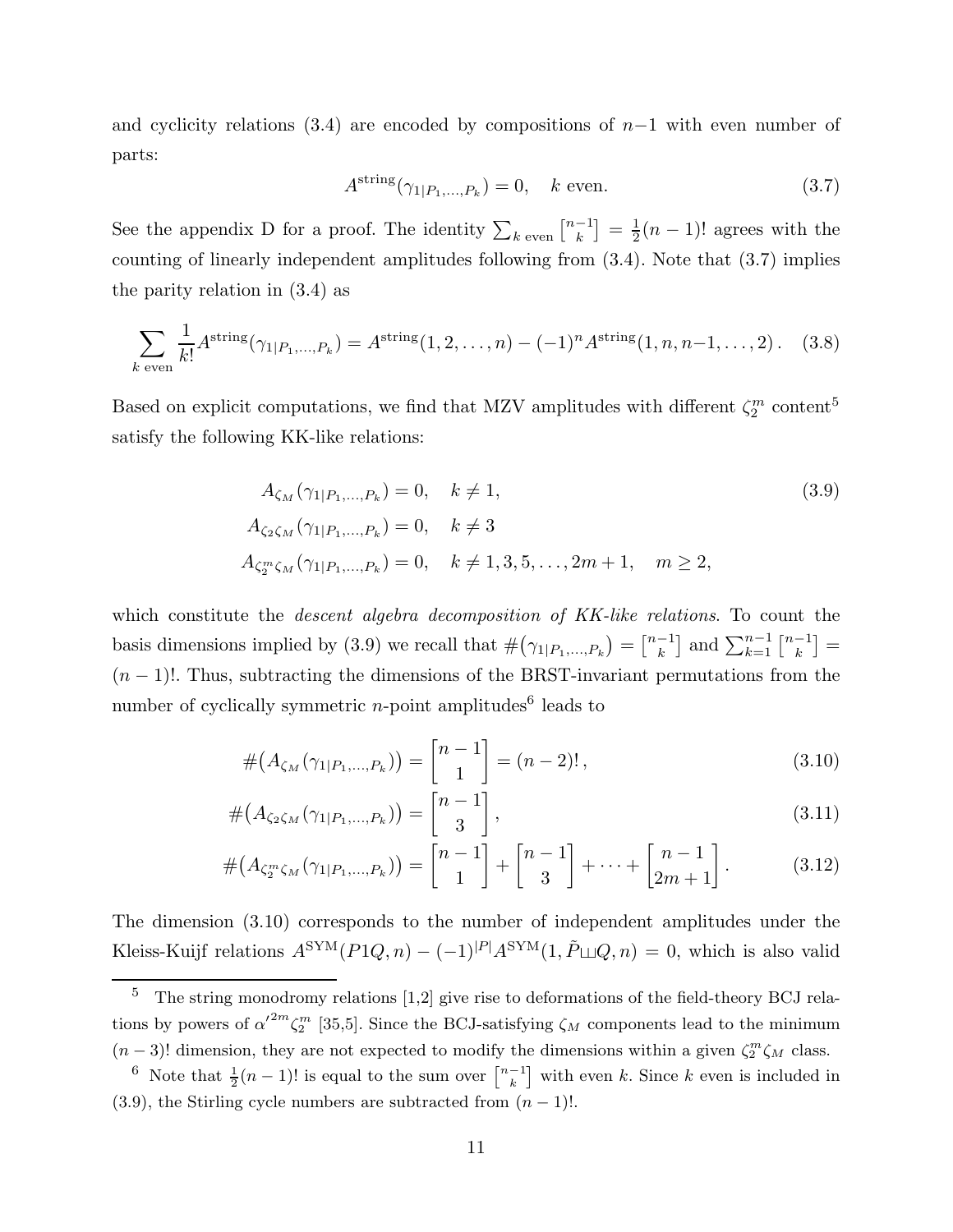| $\mathbf{k}$  | $\overline{A^{\mathrm{string}}}(\gamma_{1 P_1,,P_k})=0$                                                      | $\overline{A}^{\text{string}}(\gamma_{1 P_1,,P_k}) \neq 0$                           |
|---------------|--------------------------------------------------------------------------------------------------------------|--------------------------------------------------------------------------------------|
|               | $\zeta_7, \zeta_5, \zeta_3, \zeta_3^2, \zeta_2, \zeta_2\zeta_5, \zeta_2\zeta_3, \zeta_2^2, \zeta_2^2\zeta_3$ | $\zeta_2^3$                                                                          |
| 6             | $\forall \zeta_M$                                                                                            |                                                                                      |
| 5             | $\zeta_7, \zeta_5, \zeta_3, \zeta_3^2, \zeta_2, \zeta_2\zeta_5, \zeta_2\zeta_3$                              | $\zeta_2^2, \zeta_2^2 \zeta_3, \zeta_2^3$                                            |
| 4             | $\forall \zeta_M$                                                                                            |                                                                                      |
| 3             | $\zeta_7, \zeta_5, \zeta_3, \zeta_3^2$                                                                       | $\zeta_2, \zeta_2 \zeta_5, \zeta_2 \zeta_3, \zeta_2^2, \zeta_2^2 \zeta_3, \zeta_2^3$ |
| $\mathcal{D}$ | $\forall \zeta_M$                                                                                            |                                                                                      |
|               | $\zeta_2, \zeta_2\zeta_3, \zeta_2\zeta_5$                                                                    | $\zeta_7, \zeta_5, \zeta_3, \zeta_3^2, \zeta_2^2, \zeta_2^2 \zeta_3, \zeta_2^3$      |

Table 1. Overview of the descent algebra symmetries of higher  $\alpha'$  corrections to string disk amplitudes of up to  $n = 8$  points displayed by their MZV content of weight  $w \le 7$ . The entries depend only on the number of parts k of the composition of  $n-1$ . However, a partition with k parts cannot be probed by disk amplitudes with fewer than  $k+1$  points.

for the BCJ-satisfying  $\zeta_M$  corrections. The dimension (3.11) was obtained in [20] following a similar discussion of the all-plus one-loop amplitudes of [4] (see also [40]).

The basis dimension formula (3.12) and the corresponding amplitude relations in (3.9) are new. Interestingly, they imply that the basis dimension of the  $\zeta_2^m \zeta_M$  components with  $m \geq 2$  is given by  $\frac{1}{2}(n-1)!$  only when  $n \leq 2m+3$ . More explicitly,

$$
#(A_{\zeta_2^m\zeta_M}(1,2,\ldots,n)) = \frac{1}{2}(n-1)!, \quad n = 4,5,\ldots,2m+3.
$$
 (3.13)

For a deviation from the  $\frac{1}{2}(n-1)!$  dimension, we have, for example with  $m=2$ 

$$
\#(A_{\zeta_2^2\zeta_M}(1,2,\ldots,8)) = \begin{bmatrix} 7 \\ 1 \end{bmatrix} + \begin{bmatrix} 7 \\ 3 \end{bmatrix} + \begin{bmatrix} 7 \\ 5 \end{bmatrix} = 2519 = \frac{1}{2}7! - 1, \tag{3.14}
$$

which was confirmed by a long brute-force search using FORM [28]. The additional relation on top of (3.7) is seen to be  $A_{\zeta_2^2}(\gamma_{1|2,3,4,5,6,7,8}) = A_{\zeta_2^2}(1,2 \sqcup 3 \sqcup \ldots \sqcup 8) = 0$ , in agreement with the analysis of [35,41]. At nine points and  $m = 2$ , the formula (3.12) predicts a mismatch due to  $\begin{bmatrix} 8 \\ 7 \end{bmatrix}$  $\binom{8}{7} = 28$  additional relations etc.

The evidence for the descent algebra decomposition of KK-like relations in (3.9) was collected from explicit calculations of  $A_{\zeta_2^n\zeta_M}(\gamma_{1|P_1,...,P_k})$  for various compositions  $p = (p_1, \ldots, p_k) \models n-1$  with  $|P_i| = p_i$ . The results are summarized in Table 1<sup>7</sup>. The number of checks of  $A_{\zeta_2^m\zeta_M}(\gamma_{1|P_1,...,P_k})$  at n points would appear to grow exponentially, but luckily a vanishing outcome was observed to depend only on the number of parts k of the composition, independently of n (with data up to  $n = 8$ ). Thus it suffices to test the single

<sup>&</sup>lt;sup>7</sup> The data in Table 1 was collected using the  $\alpha'$  corrections to disk amplitudes obtained in  $[30,42,43,31]$  (see also  $[44,45,46,47]$  and references therein for earlier work),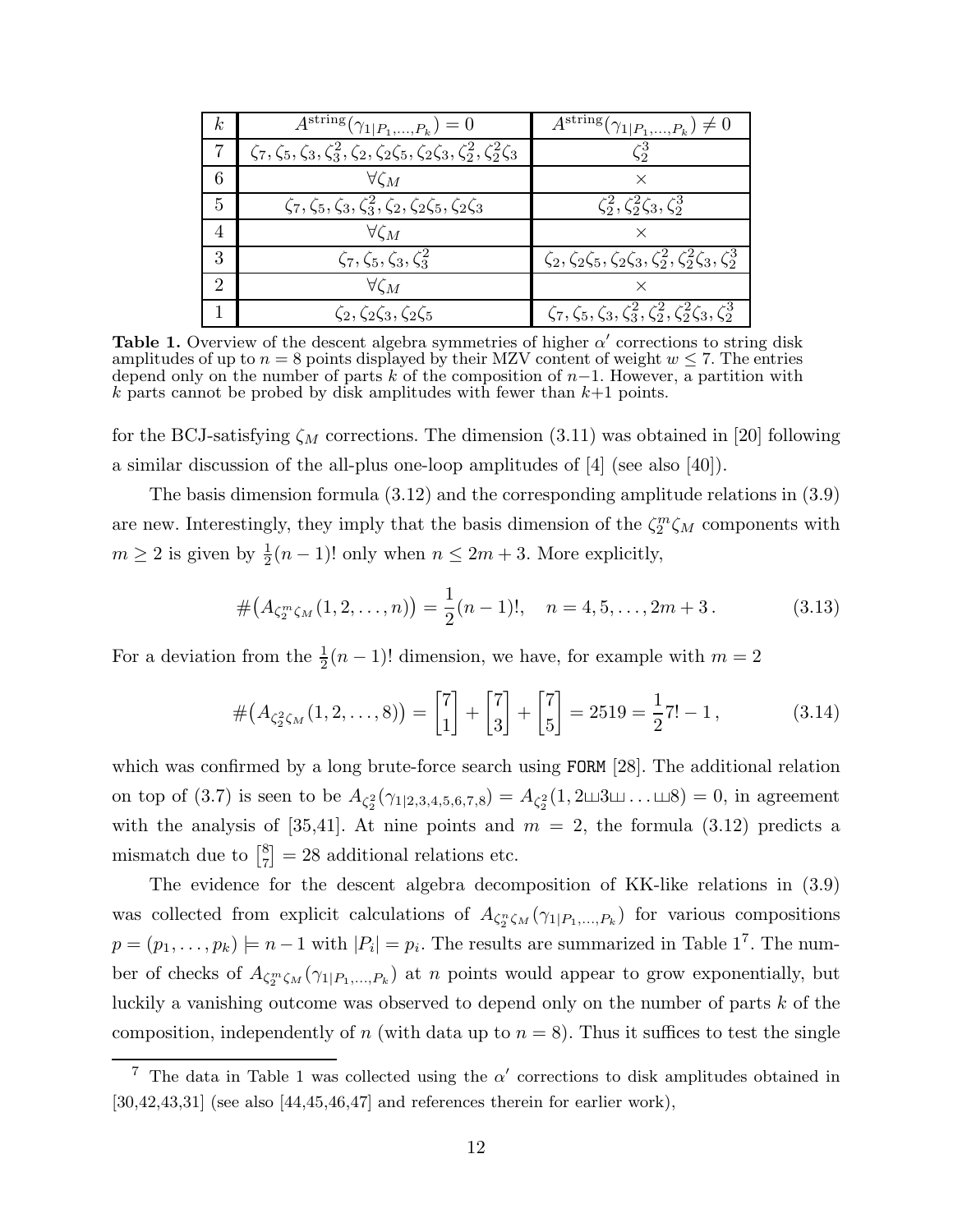case  $k = n-1$  for each additional external leg. Since  $\gamma_{1|2,3,\dots,n} = 1.(2 \sqcup 3 \sqcup \dots \sqcup n)$  by  $(2.20)$ , we get a sum over all cyclic orderings of the *n*-point string disk amplitude  $(3.2)$ , leading to the  $\alpha'$ -corrected abelian Z-theory amplitudes  $A^{\text{string}}(\gamma_{1|2,3,...,n}) \sim A^{\text{NLSM}}(1,2,...,n)$  of [35,41]. As a consistency check, the proof (D.1) implying that  $A_{\zeta_2^m\zeta_M}(\gamma_{1|2,\ldots,k})$  vanishes when k is even (so n is odd) agrees with the vanishing of NLSM odd-point amplitudes.

# 3.2. The field-theory and  $\alpha'^2$  corrections

The SYM amplitudes are computed in pure spinor superspace from the expression  $M_1E_P$ , where  $E_P$  is a superfield satisfying the same shuffle symmetry  $E_{R\sqcup S} = 0$  for  $R, S \neq \emptyset$  of the standard Berends-Giele current  $J_P^m$  [48,49]. The  $A_{\zeta_2}$  amplitudes [50] can be computed in pure spinor superspace [20] using BRST-closed combinations of superfields  $C_{1|X,Y,Z}$ symmetric under exchanges of any pairs  $X \leftrightarrow Y, Z$  and satisfying  $C_{1|R\sqcup S,Y,Z} = 0$  for  $R, S \neq \emptyset$ . For convenience, define the BRST-closed combination  $C_{1|P} := M_1E_P$  so that<sup>8</sup>

$$
A^{\text{SYM}}(1,2,\ldots,n) = \langle C_{1|2\ldots n} \rangle, \qquad (3.15)
$$

$$
A_{\zeta_2}(1,2,\ldots,n) = \sum_{2\ldots n} \langle C_{1|X,Y,Z} \rangle, \qquad (3.16)
$$

where  $\sum_{2...n}$  is a shorthand for the sum over the deconcatenations of  $2...n = XYZ$ . In terms of these BRST invariants, the color-dressed amplitudes at four and five points can be written as [20]

$$
M_{4} = 6\zeta_{2}\alpha'^{2}d^{1234}C_{1|2,3,4}
$$
\n
$$
+ i^{2}d^{1a}F_{a}^{234}C_{1|234} + i^{2}d^{1a}F_{a}^{243}C_{1|243} + \mathcal{O}(\alpha'^{3}),
$$
\n
$$
M_{5} = 6\zeta_{2}\alpha'^{2}id^{1abc}\left(F_{a}^{23}F_{b}^{4}F_{c}^{5}C_{1|23,4,5} + F_{a}^{24}F_{b}^{3}F_{c}^{5}C_{1|24,3,5} + F_{a}^{25}F_{b}^{3}F_{c}^{4}C_{1|25,3,4}\right)
$$
\n
$$
+ F_{a}^{2}F_{b}^{34}F_{c}^{5}C_{1|2,34,5} + F_{a}^{2}F_{b}^{35}F_{c}^{4}C_{1|2,35,4} + F_{a}^{2}F_{b}^{3}F_{c}^{45}C_{1|2,3,45}\right)
$$
\n
$$
+ i^{3}d^{1a}F_{a}^{2345}C_{1|2345} + i^{3}d^{1a}F_{a}^{2354}C_{1|2354} + i^{3}d^{1a}F_{a}^{2435}C_{1|2435}
$$
\n
$$
+ i^{3}d^{1a}F_{a}^{2453}C_{1|2453} + i^{3}d^{1a}F_{a}^{2534}C_{1|2534} + i^{3}d^{1a}F_{a}^{2543}C_{1|2543} + \mathcal{O}(\alpha'^{3}),
$$
\n
$$
(3.17)
$$
\n
$$
(3.17)
$$

with similar expansions at higher points. Comparing  $(3.17)$  with the color-dressed permutations  $P_4$  and  $P_5$  in (2.7) and (2.9) implies the correspondences<sup>9</sup> at the given  $\alpha'$  order,

$$
C_{1|X} \longleftrightarrow \gamma_{1|X}, \qquad C_{1|X,Y,Z} \longleftrightarrow \frac{1}{6}\gamma_{1|X,Y,Z}. \tag{3.18}
$$

<sup>&</sup>lt;sup>8</sup> The angular brackets  $\langle \ldots \rangle$  denotes the pure spinor zero-mode integration of [51], but it plays no role in the subsequent discussions.

<sup>&</sup>lt;sup>9</sup> The first correspondence in (3.18) implies  $M_1E_P \leftrightarrow 1 \cdot \mathcal{E}_P$  and suggests the duality  $E_P \leftrightarrow \mathcal{E}_P$  $(E_P)$  here is the superfield of [52], not the Eulerian idempotent). Since the superfield  $E_P$  is related to the Berends-Giele current  $M_P$  [52], this motivates the terminology of  $\mathcal{E}_P$  in (2.12).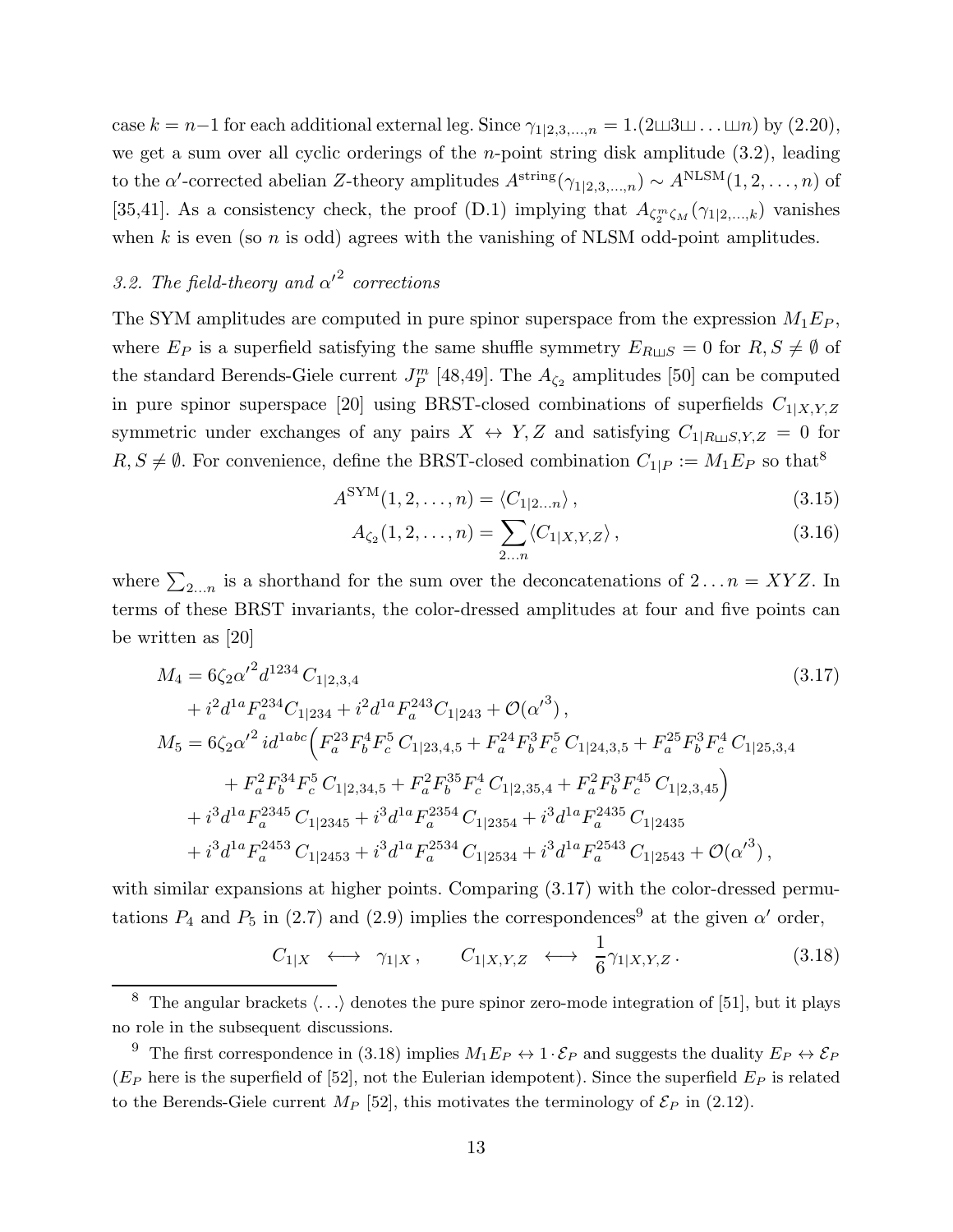So the  $A^{\text{SYM}}$  and  $A_{\zeta_2}$  amplitudes correspond to idempotents of the descent algebra

$$
A^{\text{SYM}}(1,2,\ldots,n) \longleftrightarrow \gamma_{123\ldots n}^{(1)}, \qquad A_{\zeta_2}(1,2,\ldots,n) \leftrightarrow \gamma_{123\ldots n}^{(3)}.
$$
 (3.19)

where the deconcatenations  $(3.16)$  and  $(2.22)$  have been used in the last line. The correspondences in  $(3.19)$  can be used to justify the first two relations in  $(3.4)$  from the theorem 4.2 of [11], namely  $E_{\mu} \circ I_{p} = 0$  if  $\lambda(p) \neq \mu$ , where  $E_{\mu}$  for a partition  $\mu$  is reviewed in (A.30), p is a composition and  $\lambda(p)$  is its shape as defined in the beginning of section A.3. Under the dualities  $(3.19)$  this identity implies the relations<sup>10</sup>

$$
A^{\text{SYM}}(\gamma_{1|P_1,...,P_k}) = 0, \quad k \neq 1, \qquad A_{\zeta_2}(\gamma_{1|P_1,...,P_k}) = 0, \quad k \neq 3. \tag{3.20}
$$

#### 3.3. BRST-invariant permutations and BRST-invariant superfields

The linearity condition  $M_n = A^{\text{string}}(P_n)$  implies that BRST-invariant permutations in  $P_n$ are mapped to kinematics in  $M_n$  leading to a correspondence between the BRST-invariant permutations (2.4) and a series of MZV (or  $\alpha'$ ) corrections from the string disk amplitude

$$
\gamma_{1|P_1, P_2, ..., P_k} \leftrightarrow A^{\text{string}}(\gamma_{1|P_1, P_2, ..., P_k})\,. \tag{3.21}
$$

whose precise content follows from Table 1 and (3.2). For example,

$$
\gamma_{1|234} \leftrightarrow A^{\text{SYM}}(1,2,3,4) + \zeta_3 \alpha'^3 s_{12} s_{23} (s_{12} + s_{23}) A^{\text{SYM}}(1,2,3,4) + \cdots \qquad (3.22)
$$
  

$$
\gamma_{1|2,3,4} \leftrightarrow -6 \zeta_2 \alpha'^2 s_{12} s_{23} A^{\text{SYM}}(1,2,3,4) -3 \zeta_2^2 \alpha'^4 (s_{12}^3 s_{23} + s_{12}^2 s_{23}^2 + s_{12} s_{23}^3) A^{\text{SYM}}(1,2,3,4) + \cdots
$$

with similar expansions at higher points. The data presented in Table 1 and the discussion in section 3.2 suggest that the BRST-invariant permutations can be associated to a series of higher-mass BRST-invariant superfields by defining

$$
A_{\zeta_2^m\zeta_M}(\gamma_{1|P_1,\dots,P_k}) = k! C_{1|P_1,\dots,P_k}^{\zeta_2^m\zeta_M}.
$$
 (3.23)

<sup>&</sup>lt;sup>10</sup> To see this we use that  $P \cdot (\sigma \circ \tau) = ((P \cdot \sigma) \circ (P \cdot \tau))$  if P has no common letters with  $\sigma$ and  $\tau$  and  $\theta(\sigma \circ \tau) = \theta(\tau) \circ \theta(\sigma)$  to show that the theorem 4.2 of [11] implies  $(1 \cdot \mathcal{I}_p) \circ (1 \cdot E_\mu^{\theta}) = 0$ for  $\lambda(p) \neq \mu$  leading to (3.20) since  $A_{\zeta_2}$  corresponds to a sum of  $\theta(E_\mu)$  with partitions with three parts  $k(\mu) = 3$  and  $A^{\text{SYM}}$  to  $\theta(E_{\mu})$  with  $k(\mu) = 1$ .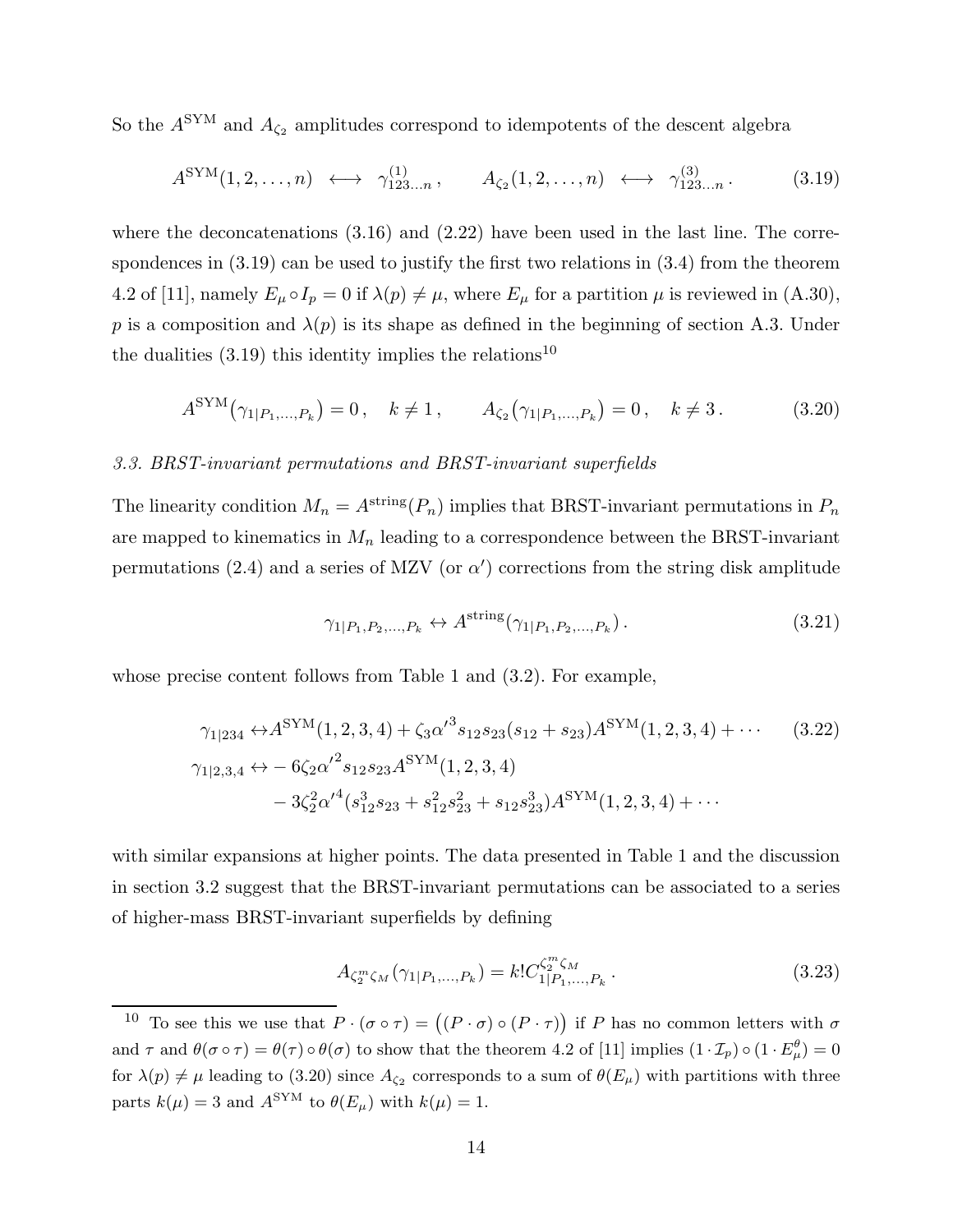The MZV amplitudes then follow from

$$
A_{\zeta_2^m\zeta_M}(1,2,3,\ldots,n) = \sum_{k=1}^{2m+1} \sum_{23\ldots n} C_{1|P_1,\ldots,P_k}^{\zeta_2^m\zeta_M},\tag{3.24}
$$

where  $\sum_{23...n}$  is a shorthand notation for the deconcatenations of  $P_1P_2...P_k = 23...n$ . For example,

$$
A_{\zeta_2^2}(1,2,3,4) = C_{1|234}^{\zeta_2^2} + C_{1|2,3,4}^{\zeta_2^2} = -\frac{2}{5}(s_{12}s_{23}^3 + \frac{1}{4}s_{12}^2s_{23}^2 + s_{12}^3s_{23})A^{\text{SYM}}(1,2,3,4),
$$
 (3.25)

where the BRST invariants  $C_{1|234}^{\zeta_2^2} = 1/10(s_{12}s_{23}^3 + 4s_{12}^2s_{23}^2 + s_{12}^3s_{23})A^{\text{SYM}}(1,2,3,4)$  and  $C_{1|2,3,4}^{\zeta_2^2} = -1/2(s_{12}s_{23}^3+s_{12}^2s_{23}^2+s_{12}^3s_{23})A^{\text{SYM}}(1,2,3,4)$  were used. The superfield representation of the above BRST invariants is known only for the two simplest cases,  $C_{1|P} = M_1 E_P$ [52] and  $C_{11}^{\zeta_2}$  $\frac{C_{2}}{1|P_{1},P_{2},P_{3}}$  [21,53]. Note that  $C_{1|P_{1}} = A^{\text{SYM}}(1,P_{1})$  while the S-map algorithm of [21] gives rise to a purely combinatorial translation between  $C_{1}^{\zeta_2}$  $1|P_1,P_2,P_3|$  and sums of  $s_{ij}^2 A^{\text{SYM}}$ . It remains to be seen whether there exists a general algorithm to rewrite  $C^{\zeta_2^m\zeta_M}$ in terms of SYM amplitudes.

# 3.4. BRST invariants from  $A_{\zeta_2}$

Another consequence of the duality (3.18) is that the representation of  $A_{\zeta_2}$  in terms of  $C_{1|P_1,P_2,P_3}$  given in (3.16) is invertible, as argued indirectly in [20]. This follows from Theorem 4.2 of [11],  $E_{\mu} \circ I_{p} = I_{p}$  if  $\lambda(p) = \mu$  where  $\lambda(p)$  is the shape of the composition p and  $E_{\mu}$  is defined in (A.30). This implies  $(1 \cdot \mathcal{I}_{p}) \circ (1 \cdot \theta(E_{\mu})) = (1 \cdot \mathcal{I}_{p})$  for  $\lambda(p) = \mu$  or, using the function interpretation of the right action  $\sigma \circ F := F(\sigma)$  with a partition with three parts  $k(\mu) = 3$ 

$$
A_{\zeta_2}(\gamma_{1|P_1,P_2,P_3}) = 6C_{1|P_1,P_2,P_3}, \quad |P_i| = p_i, \quad P_1 P_2 P_3 = 23...n, \tag{3.26}
$$

where we used the identifications  $(2.20)$ ,  $(2.22)$  and duality  $(3.19)$  on the left-hand side and the duality (3.18) on the right-hand side. For example, from  $\gamma_{1|23,4,5}$  of (C.1) we get

$$
6C_{1|23,4,5} = A_{12345}^{\zeta_2} + A_{12354}^{\zeta_2} + A_{12435}^{\zeta_2} + A_{12453}^{\zeta_2} + A_{12534}^{\zeta_2} + A_{12543}^{\zeta_2}
$$
\n
$$
- A_{13245}^{\zeta_2} - A_{13254}^{\zeta_2} - A_{13425}^{\zeta_2} - A_{13524}^{\zeta_2} + A_{14235}^{\zeta_2} - A_{14325}^{\zeta_2},
$$
\n
$$
(3.27)
$$

where we used the parity relation (3.4) in the RHS.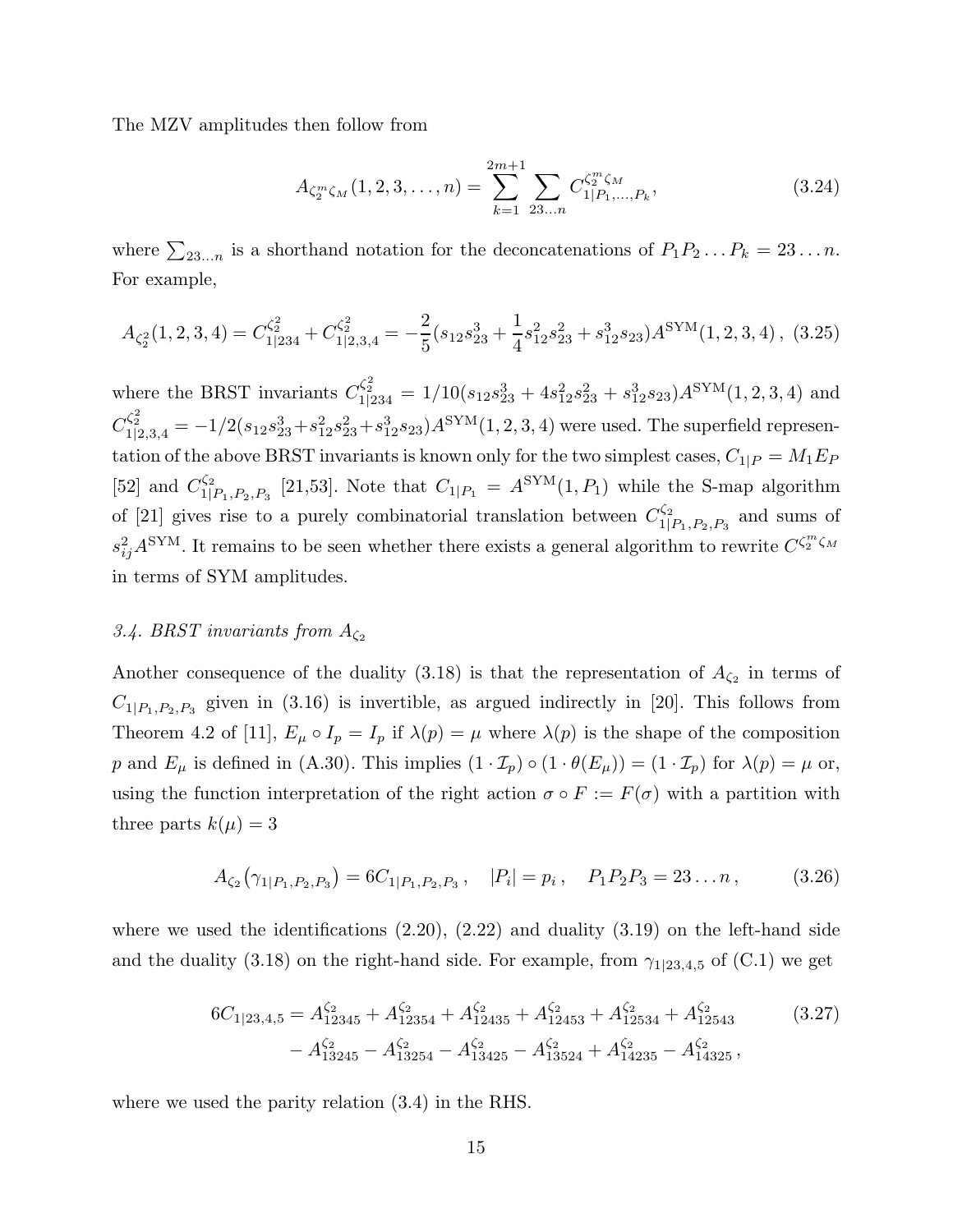# 3.5. The superfield expansion of  $C_{1|P,Q,R}$  from BRST-invariant permutations

The so-called BRST invariants  $C_{1|P,Q,R}$  of the pure spinor formalism [51] play an important role in the mapping between BRST-invariant permutations and kinematics, see section 3.3. They were firstly derived at low multiplicities in [20] and were subsequently studied in different contexts and given general recursive algorithms, see [21,53,54]. Their superfield expansions in terms of Berends-Giele currents follow from

$$
C_{i|P,Q,R} = M_i M_{P,Q,R} + M_i \cdot \left[ C_{p_1|p_2...p_{|P|},Q,R} - C_{p_{|P|}|p_1...p_{|P|-1},Q,R} + (P \leftrightarrow Q,R) \right] \tag{3.28}
$$

starting from  $C_{i|j,k,l} = M_i M_{j,k,l}$  with the dot representing concatenation,  $M_i \cdot M_A := M_{iA}$ . For example, the first few expansions are given by

$$
C_{1|2,3,4} = M_1 M_{2,3,4},
$$
\n
$$
C_{1|23,4,5} = M_1 M_{23,4,5} + M_{12} M_{3,4,5} - M_{13} M_{2,4,5},
$$
\n
$$
C_{1|234,5,6} = M_1 M_{234,5,6} + M_{12} M_{34,5,6} + M_{123} M_{4,5,6} - M_{124} M_{3,5,6}
$$
\n
$$
- M_{14} M_{23,5,6} - M_{142} M_{3,5,6} + M_{143} M_{2,5,6},
$$
\n
$$
C_{1|23,45,6} = M_1 M_{23,45,6} + M_{12} M_{45,3,6} - M_{13} M_{45,2,6} + M_{14} M_{23,5,6} - M_{15} M_{23,4,6}
$$
\n
$$
+ M_{124} M_{3,5,6} - M_{134} M_{2,5,6} + M_{142} M_{3,5,6} - M_{152} M_{3,4,6}
$$
\n
$$
- M_{125} M_{3,4,6} + M_{135} M_{2,4,6} - M_{143} M_{2,5,6} + M_{153} M_{2,4,6}.
$$
\n(3.29)

These terms can be extracted from the permutations of the BRST-invariant permutations  $\gamma_{1|P,Q,R}$  of the inverse descent algebra as follows:

1. Sum over the cyclic permutations of all permutations in  $\gamma_{1|P,Q,R}$ :

$$
W_{\sigma} \to W_{\sigma} + \text{cyclic}(\sigma) \tag{3.30}
$$

2. Decompose  $W_{\sigma}$  into all possible four-word deconcatenations:

$$
W_{\sigma} = \sum_{XYZW = \sigma} W_X . W_Y . W_Z . W_W \tag{3.31}
$$

3. Move label 1 to the front by repeatedly commuting  $W_C W_{A1B} = W_{A1B} W_C$  if necessary and write the result in terms of Berends-Giele superfields:

$$
W_{A1B}.W_C.W_D.W_E := \frac{1}{4!} M_{A1B} M_{C,D,E}
$$
\n(3.32)

The resulting expressions have been explicitly checked<sup>11</sup> for all topologies of BRST invariants up to eight points. In addition, using the descent duality (3.18) one may also derive the change of basis identities for  $C_{i\neq1|...} = \sum C_{1|...}$  from [53,54] by choosing a different label to be singled-out in the color-dressed permutation (2.1) [55].

<sup>&</sup>lt;sup>11</sup> The shuffle symmetry  $AiB = (-1)^{|A|} i\tilde{A} \sqcup B$  [23] is needed to rewrite words in a Lyndon basis.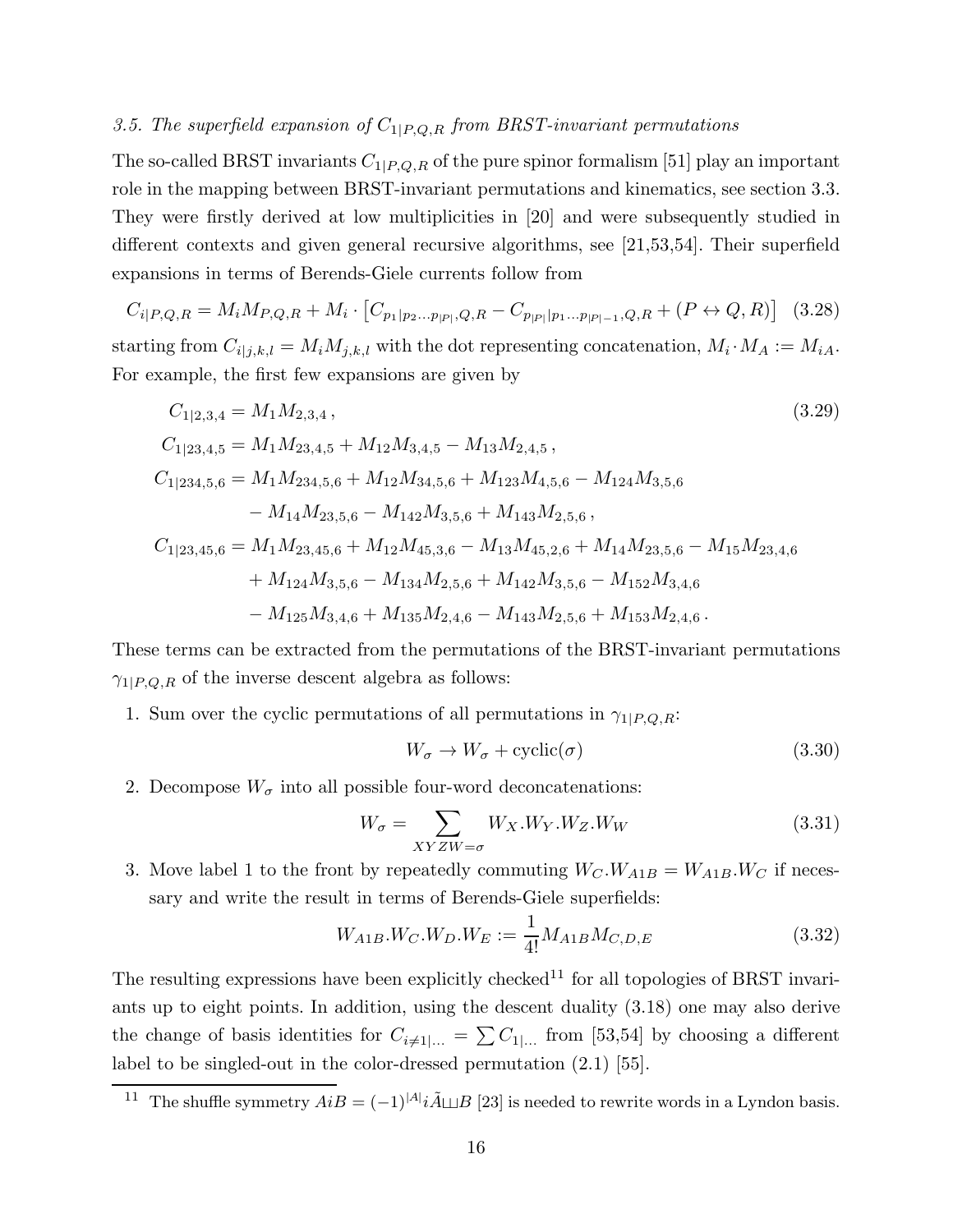#### 4. Conclusion

In this paper we investigated the combinatorial properties of the permutations appearing in the *color-dressed permutations* (2.1) using the tools from the descent algebra. In particular, we defined BRST-invariant permutations, found a closed formula, and related them to orthogonal idempotents which sum to the identity permutation [12,56,11].

We then considered the color-dressed string disk amplitudes within this framework. This led to the discovery of the relations  $(3.9)$  obeyed by the  $\alpha'$  corrections of disk amplitudes refined by their MZV content, dubbed the descent algebra decomposition of KK-like *relations*. The basis dimensions of linearly independent amplitudes at a given  $\alpha'$  order and MZV content are given by sums of Stirling cycle numbers. These claims have been explicitly checked using various data points in string theory up to  $n = 8$  and  ${\alpha'}^7$ .

Inspired by [20], we proposed a correspondence between the permutations from the (inverse) descent algebra and kinematics from the string disk amplitudes in terms of highermass BRST invariants. In the particular case of  $\alpha'^2$ , we exploited a theorem from the mathematics literature on descent algebra to prove certain claims in [20] and to systematically express BRST invariants as linear combinations of  $A_{\zeta_2}$  corrections to disk amplitudes in (3.26).

And finally, we found an algorithm to extract the superfield content of the BRST invariants in the pure spinor formalism from the BRST-invariant permutations in the inverse descent algebra. It will be interesting to obtain superfield realizations of the higher-mass BRST invariants defined in section 3.3. They can probably be extracted from a perturbiner series of amplitudes at the appropriate mass level. For instance, the superfields in  $C_{1|P}^{\text{SYM}} = M_1 E_P$  are related to the series Tr(VVV) [57,29]. The superfields in  $C_{1|}^{\zeta_2}$  $a_{1|P_1,P_2,P_3}^{q_2}$  are related to the series  $\text{Tr}(\mathbb{V}_1(\lambda \gamma^m \mathbb{W})(\lambda \gamma^n \mathbb{W})\mathbb{F}_{mn})$ , while the superfields in  $C_{11}^{\zeta_3}$  $j_{1|P}^{\prime 3}$  should follow from  $\text{Tr}((\lambda \gamma^{mnpqr} \lambda)(\lambda \gamma^{s} \mathbb{W}) \mathbb{F}_{mn} \mathbb{F}_{pq} \mathbb{F}_{rs})$ . It would also be interesting to find combinatorial algorithms to directly translate the higher-mass BRST invariants  $C_{1|P_1}^{\zeta_2^m\zeta_M}$  $a_{1|P_1,...,P_k}^{q_2 q_1}$  into linear combinations of super-Yang–Mills amplitudes and powers of Mandelstam invariants, generalizing the S-map algorithm of [21] for  $C_{1}^{\zeta_2}$  $\mathbb{S}^2_{1|P_1,P_2,P_3}$ . This would give rise to a combinatorial description of the  $P_n$  and  $M_n$  matrices of [6].

Acknowledgements: I thank Ruggero Bandiera for discussions during an early stage of this project. I also thank Oliver Schlotterer for sharing notes containing intriguing observations about the permutations in the color-dressed amplitude that served as the motivation for this paper, for discussions, for collaboration on related topics, and for comments on the draft. CRM is supported by a University Research Fellowship from the Royal Society.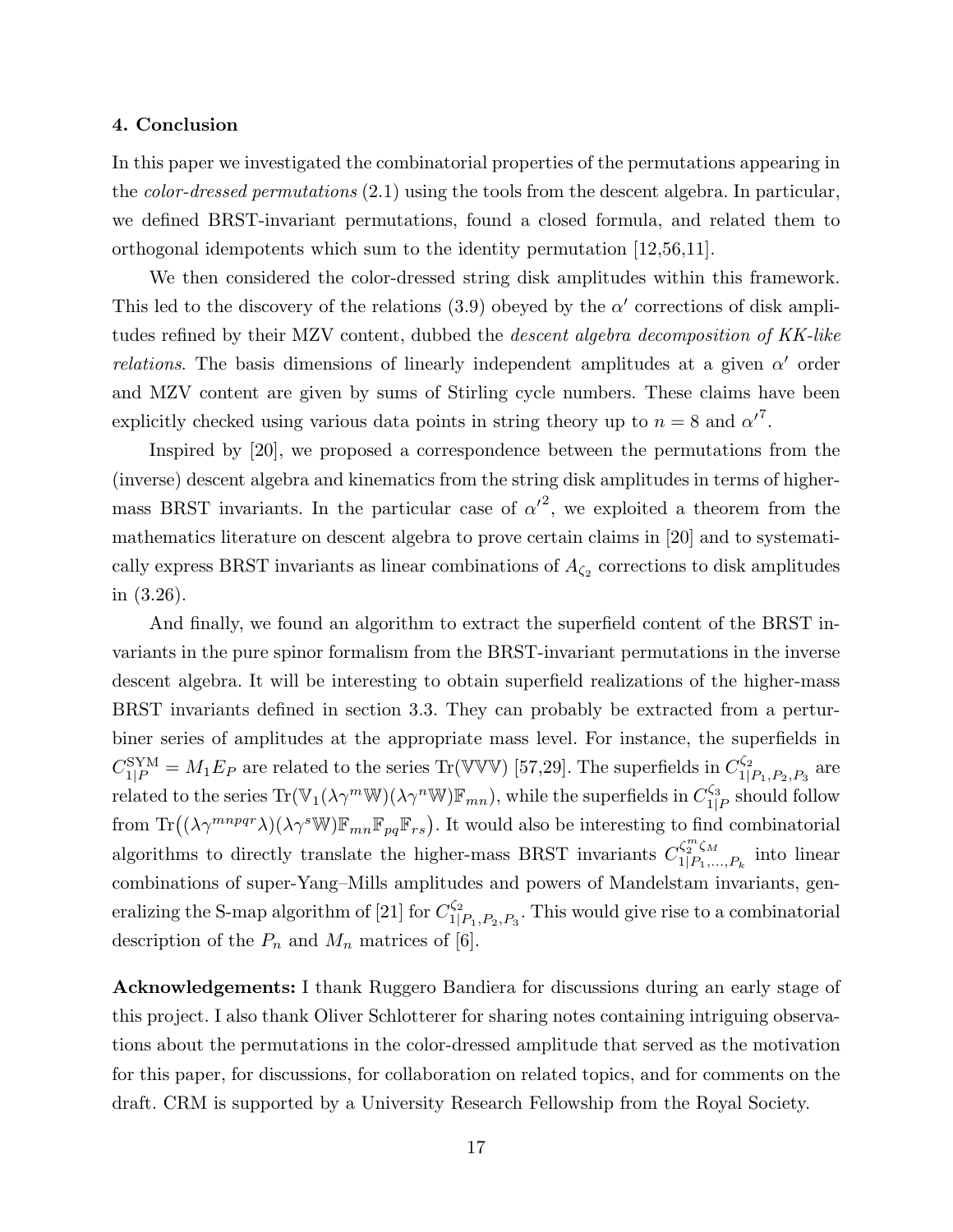#### Appendix A. The Solomon descent algebra

We review the salient features of the Solomon descent algebra [10,11,12,13,14,15,16]. In particular, we discuss different bases and highlight the orthogonal idempotents discovered by Reutenauer, as they will be related to  $\alpha'$  corrections to string amplitudes.

#### A.1. Descent classes and the Solomon descent algebra

The descent set  $D(\sigma)$  and the and the descent number  $d_{\sigma}$  of a permutation  $\sigma = \sigma_1 \sigma_2 \ldots \sigma_n$ in  $S_n$  are defined by

$$
D(\sigma) = \{ i \in \{1, 2, \dots, n-1\} \mid \sigma_i > \sigma_{i+1} \}, \qquad d_{\sigma} = \#(D(\sigma)). \tag{A.1}
$$

For example, the permutation  $\sigma = 546132$  has descent set  $D(\sigma) = \{1, 3, 5\}$  and descent number  $d_{\sigma} = 3$ . The collection of permutations with a given descent set S is called a descent class,

$$
D_S = \sum_{D(\sigma) = S} \sigma \,. \tag{A.2}
$$

For example, the permutations in  $S_3$  are distributed into four descent classes,

$$
D_{\emptyset} = W_{123}, \quad D_{\{1\}} = W_{213} + W_{312}, \quad D_{\{2\}} = W_{132} + W_{231}, \quad D_{\{1,2\}} = W_{321}. \tag{A.3}
$$

In general, the permutations of  $S_n$  decompose into  $2^{n-1}$  distinct descent classes; all the subsets in the powerset of  $\{1, 2, \ldots, n-1\}$  since the last *n*-th position is never a descent. Solomon showed the remarkable property that descent classes are closed under the right action (1.10)

$$
D_S \circ D_T = \sum_{U \subseteq \{1, 2, \dots, n-1\}} c_{S, T, U} D_U \tag{A.4}
$$

where the coefficients  $c_{S,T,U}$  are non-negative integers [10]. The descent classes therefore form a  $2^{n-1}$  dimensional algebra, the so-called Solomon's descent algebra  $\mathcal{D}_n$  $[10,11,13,14,15,16].$ 

As an example of  $(A.4)$ , consider the permutations in  $S_4$ . Its 24 elements are organized into 8 descent classes as follows

$$
D_{\{0\}} = W_{1234},
$$
\n
$$
D_{\{1,2\}} = W_{3214} + W_{4213} + W_{4312},
$$
\n
$$
D_{\{1\}} = W_{2134} + W_{3124} + W_{4123},
$$
\n
$$
D_{\{2\}} = W_{1324} + W_{1423} + W_{2314} + W_{2413} + W_{3412},
$$
\n
$$
D_{\{2,3\}} = W_{1432} + W_{2431} + W_{3421},
$$
\n
$$
D_{\{1,3\}} = W_{2143} + W_{3142} + W_{3241} + W_{4132} + W_{4231},
$$
\n
$$
D_{\{1,2,3\}} = W_{4321}.
$$
\n(A.5)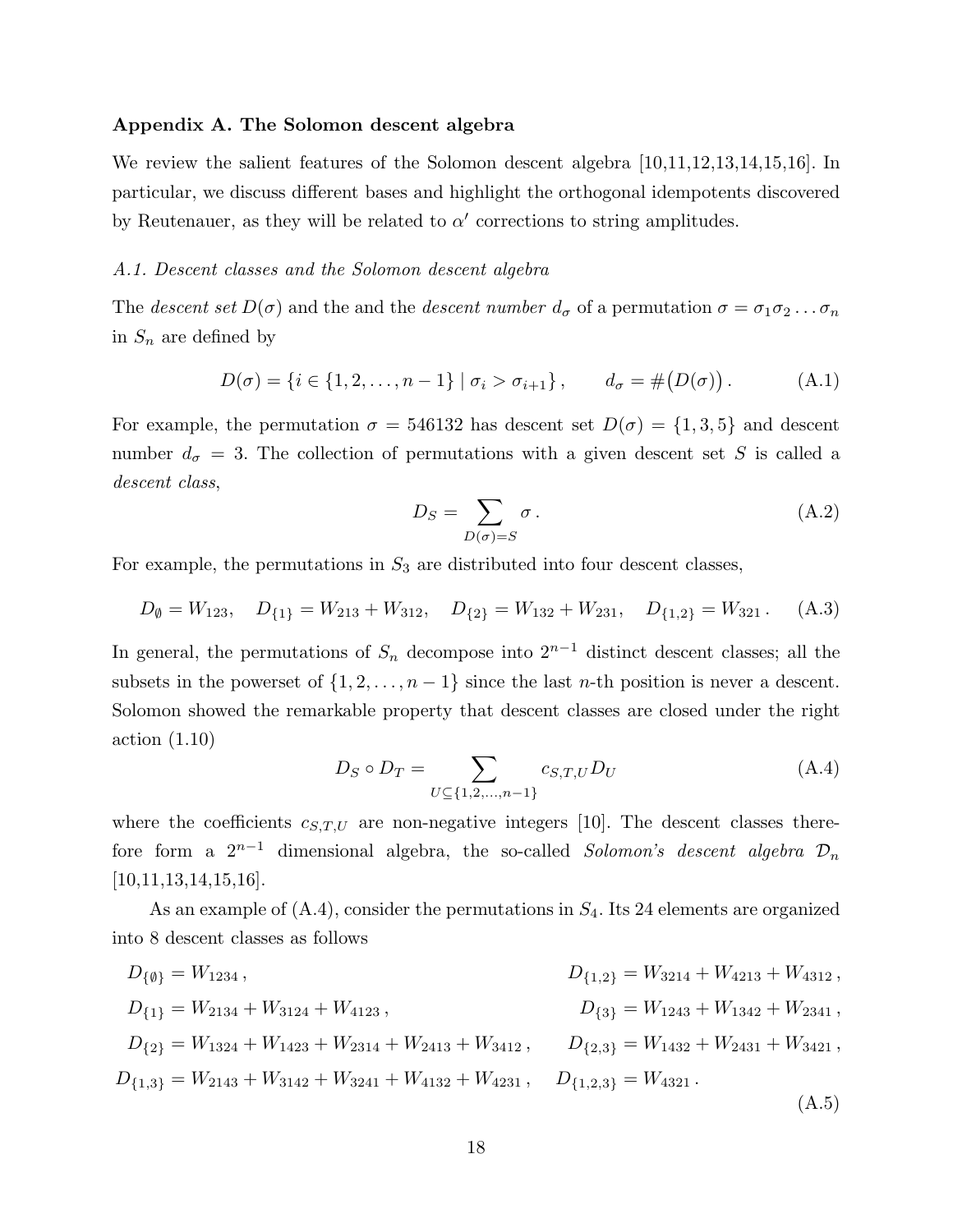It is straightforward to multiply the permutations among these descent classes using the right-action of the symmetric group (1.10). For example,

$$
D_{\{1\}} \circ D_{\{2\}} = W_{1234} + W_{1243} + W_{1324} + W_{1342} + W_{1423} + W_{1432} + W_{2314}
$$
\n
$$
+ W_{2341} + W_{2413} + W_{2431} + W_{3214} + W_{3412} + W_{3421} + W_{4213} + W_{4312}
$$
\n
$$
= D_{\{\emptyset\}} + D_{\{1,2\}} + D_{\{2\}} + D_{\{2,3\}} + D_{\{3\}},
$$
\n(A.6)

where the last line follows from the remarkable property (A.4) which ensures that the permutations in (A.6) are themselves a sum of descent classes.

#### A.2. Bases of the descent algebra

Apart from the descent classes  $D<sub>S</sub>$  indexed by descent sets S, there are other convenient bases of the descent algebra [11].

## A.2.1. Composition basis  $B_p$

The composition p of n, denoted  $p \models n$ , is a k-tuple of positive integers with sum n,

$$
p = (p_1, p_2, \dots, p_k), \quad p_1 + p_2 + \dots + p_k = n. \tag{A.7}
$$

There is a bijection between compositions  $p \models n$  and subsets S of  $\{1, 2, \ldots, n-1\}$ 

$$
p = (p_1, p_2, \dots, p_k) \mapsto \{p_1, p_1 + p_2, \dots, p_1 + p_2 + \dots + p_{k-1}\} := S(p), \qquad (A.8)
$$

$$
S = \{i_1, i_2, \dots, i_k\} \mapsto (i_1, i_2 - i_1, \dots, i_k - i_{k-1}, n - i_k) := C_n(S).
$$
 (A.9)

Thus the total number of compositions of n is  $2^{n-1}$ , the cardinality of the powerset of  $\{1, 2, \ldots, n-1\}$ . Note that the map  $C_n(S) = p$  depends on the order n of the permutation group  $S_n$  for  $C_3(\{1,2\}) = (1,1,1)$  but  $C_4(\{1,2\}) = (1,1,2)$ . In particular,  $C_n(\emptyset) = (n)$ .

The basis  $B_p$  is indexed by compositions p rather than subsets and is defined by [11]

$$
B_p = D_{\subseteq S(p)}\,,\tag{A.10}
$$

with  $S(p)$  given by (A.8). For example, the  $D<sub>S</sub>$  basis elements (A.5) become

$$
B_{1111} = D_{\emptyset} + D_{\{1\}} + D_{\{2\}} + D_{\{3\}} + D_{\{1,2\}} \qquad B_{13} = D_{\emptyset} + D_{\{1\}},
$$
  
\n
$$
+ D_{\{1,3\}} + D_{\{2,3\}} + D_{\{1,2,3\}},
$$
  
\n
$$
B_{112} = D_{\emptyset} + D_{\{1\}} + D_{\{2\}} + D_{\{1,2\}},
$$
  
\n
$$
B_{121} = D_{\emptyset} + D_{\{1\}} + D_{\{3\}} + D_{\{1,3\}},
$$
  
\n
$$
B_{211} = D_{\emptyset} + D_{\{2\}} + D_{\{3\}} + D_{\{2,3\}},
$$
  
\n
$$
B_{31} = D_{\emptyset} + D_{\{3\}},
$$
  
\n
$$
B_{4} = D_{\emptyset}.
$$
  
\n(A.11)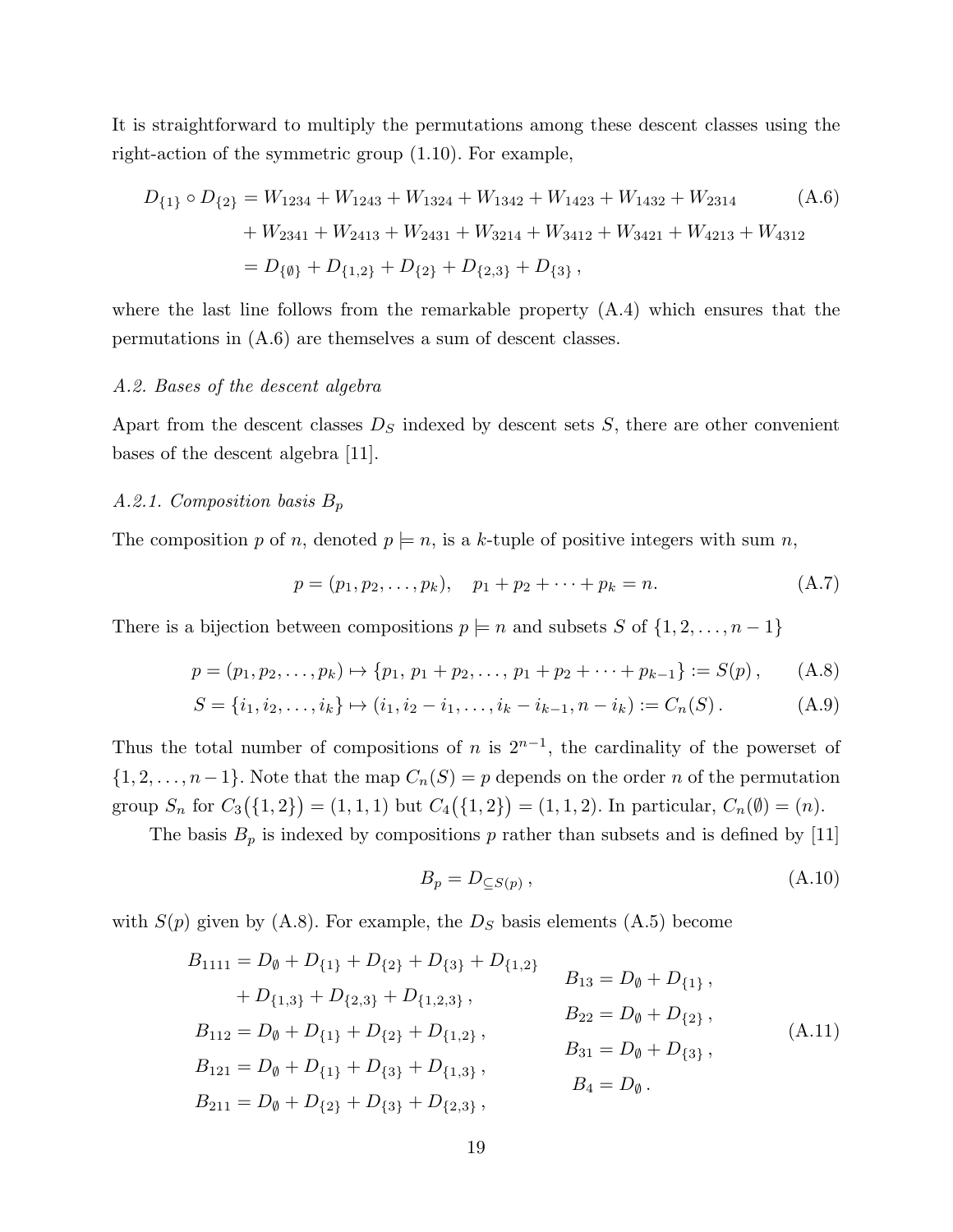The inverse of  $(A.10)$  is given by Lemma 8.18 in [16]

$$
D_S = \sum_{T \subseteq S} (-1)^{|S| - |T|} D_{\subseteq T} . \tag{A.12}
$$

For example (in  $S_4$ ),  $D_{\{1,2\}} = B_{112} - B_{13} - B_{22} + B_4$ ,  $D_{\{1\}} = B_{13} - B_4$ ,  $D_{\{2\}} = B_{22} - B_4$ , and  $D_{\emptyset} = B_4$ , from which we verify that  $D_{\emptyset} + D_{\{1\}} + D_{\{2\}} + D_{\{1,2\}} = B_{112}$ .

The permutations within a basis element  $B_p$  can be found via [56,11]

$$
B_{p_1p_2...p_k} = \theta(X_1 \sqcup X_2 \sqcup ... \sqcup X_k), \quad 12 \dots n = X_1 \dots X_k, \quad |X_i| = p_i. \tag{A.13}
$$

where the inverse map  $\theta$  is given by

$$
\theta(\sigma) \mapsto \sigma^{-1} \,. \tag{A.14}
$$

For example, if  $p = (1, 1, 2)$  then  $X_1 = 1$ ,  $X_2 = 2$  and  $X_3 = 34$  and we get

$$
B_{112} = \theta(1 \sqcup 2 \sqcup 34) = W_{1234} + W_{1324} + W_{1423} + W_{2134} + W_{2314} + W_{2413} \quad (A.15)
$$

$$
+ W_{3124} + W_{3214} + W_{3412} + W_{4123} + W_{4213} + W_{4312}.
$$

## A.2.2. Multiplication table for  $B_p \circ B_q$

There is a closed formula for the multiplication of  $B_p \circ B_q$  [14,11,58]. Let M be a matrix with non-negative integer entries  $m_{ij}$  whose row sum  $r(M)$  and column sum  $c(M)$  are vectors defined by

$$
r(M)_i := \sum_j m_{ij}, \qquad c(M)_j := \sum_i m_{ij}.
$$
 (A.16)

Then

$$
B_p \circ B_q = \sum_{\substack{c(M) = p \\ r(M) = q}} B_{\text{co}(M)} \tag{A.17}
$$

where  $\text{co}(M)$  denotes the composition obtained by reading the matrix M row by row from top to bottom while excluding the zero entries  $m_{ij} = 0$ . This product is associative and  $B_n$  is a multiplicative identity for compositions of n [58].

For example, let us recover the result (A.6) for  $D_{\{1\}} \circ D_{\{2\}}$  using the above multiplication table (A.17) in  $S_4$ . Given that  $D_{\{1\}} = B_{13} - B_4$  and  $D_{\{2\}} = B_{22} - B_4$ , the only non-trivial product we need is  $B_{13} \circ B_{22}$  since  $B_4$  is the identity for compositions of  $n = 4$ . The set of integer matrices M with  $c(M) = (1, 3)$  and  $r(M) = (2, 2)$  is given by

$$
\begin{pmatrix} 1 & 1 \ 0 & 2 \end{pmatrix}, \qquad \begin{pmatrix} 0 & 2 \ 1 & 1 \end{pmatrix}. \tag{A.18}
$$

Thus  $B_{13} \circ B_{22} = B_{112} + B_{211}$  and  $D_{\{1\}} \circ D_{\{2\}} = (B_{13} - B_4) \circ (B_{22} - B_4)$  implies

$$
D_{\{1\}} \circ D_{\{2\}} = B_{112} + B_{211} - B_{13} - B_{22} + B_4 = D_{\emptyset} + D_{\{1,2\}} + D_{\{2\}} + D_{\{2,3\}} + D_{\{3\}}
$$
 (A.19)  
where we used the conversions (A.11).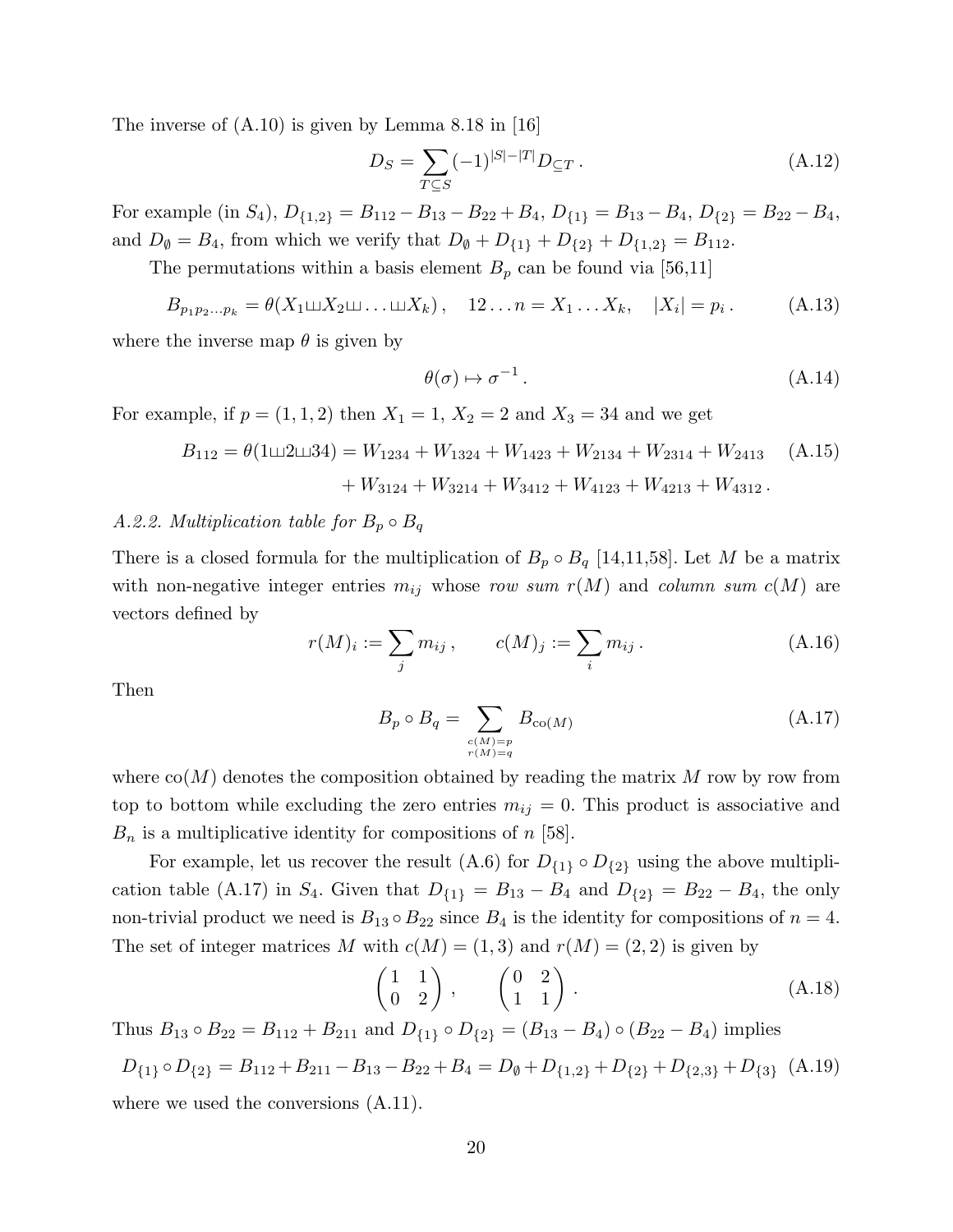#### A.2.3. The Eulerian idempotent

The Eulerian (or Solomon) idempotent is defined by [19,12,56,59] (see also [60])

$$
E_n = \sum_{\sigma \in S_n} \kappa_{\sigma} \sigma, \qquad \kappa_{\sigma} = \frac{(-1)^{d_{\sigma}}}{|\sigma| \binom{|\sigma| - 1}{d_{\sigma}}}
$$
(A.20)

where  $d_{\sigma}$  denotes the descent number (A.1) of the permutation  $\sigma$ . For example,

$$
E_2 = \frac{1}{2}(W_{12} - W_{21}), \quad E_3 = \frac{1}{3}W_{123} - \frac{1}{6}W_{132} - \frac{1}{6}W_{213} - \frac{1}{6}W_{231} - \frac{1}{6}W_{312} + \frac{1}{3}W_{321}.
$$
 (A.21)

Apart from being an idempotent satisfying  $E_n \circ E_n = E_n$ , the definition (A.20) is also a Lie polynomial [12]. Therefore its coefficients  $\kappa_{\sigma}$  must satisfy the shuffle symmetry [25]

$$
\kappa_{R \sqcup S} = 0, \quad R, S \neq \emptyset. \tag{A.22}
$$

As usual, the definition (A.20) in terms of the fixed alphabet N in  $S_n$  can be turned into a function of an arbitrary word P by the right action  $(1.10)$  of the symmetric group [16,61],

$$
E(P) = EP := P \circ E_n, \quad |P| = n.
$$
 (A.23)

For example,  $E(i, j, k) = ijk \circ E_3 = \frac{1}{3}W_{ijk} - \frac{1}{6}W_{ikj} - \frac{1}{6}W_{jik} - \frac{1}{6}W_{jki} - \frac{1}{6}W_{kij} + \frac{1}{3}W_{kji}$ .

# A.2.4. The idempotent basis  $I_p$

The idempotent basis  $I_p$  of the descent algebra  $\mathcal{D}_n$  satisfying  $I_p \circ I_p = I_p$  was introduced in [11] and it is indexed by the compositions of  $n$ 

$$
I_{p_1p_2...p_k}(P) = \sum_{\substack{x_1,\ldots,x_k\\|x_i|=p_i}} \langle P, X_1 \sqcup X_2 \sqcup \ldots \sqcup X_k \rangle E^{X_1} E^{X_2} \ldots E^{X_k},
$$
 (A.24)

where the sum is constrained by the length of  $X_i$  being equal to the corresponding  $p_i$  in the composition p and  $E^{X_i}$  denote the Eulerian idempotent function (A.23). For example, with canonical  $P = 12...n$  we have

$$
I_{11} = W_{12} + W_{21}, \t I_2 = \frac{1}{2}(W_{12} - W_{21}),
$$
\n
$$
I_{111} = W_{123} + W_{132} + W_{213} + W_{231} + W_{312} + W_{321},
$$
\n
$$
I_{21} = \frac{1}{2}W_{123} + \frac{1}{2}W_{132} - \frac{1}{2}W_{213} + \frac{1}{2}W_{231} - \frac{1}{2}W_{312} - \frac{1}{2}W_{321},
$$
\n
$$
I_{12} = \frac{1}{2}W_{123} - \frac{1}{2}W_{132} + \frac{1}{2}W_{213} - \frac{1}{2}W_{231} + \frac{1}{2}W_{312} - \frac{1}{2}W_{321},
$$
\n
$$
I_3 = \frac{1}{3}W_{123} - \frac{1}{6}W_{132} - \frac{1}{6}W_{213} - \frac{1}{6}W_{231} - \frac{1}{6}W_{312} + \frac{1}{3}W_{321}.
$$
\n(A.25)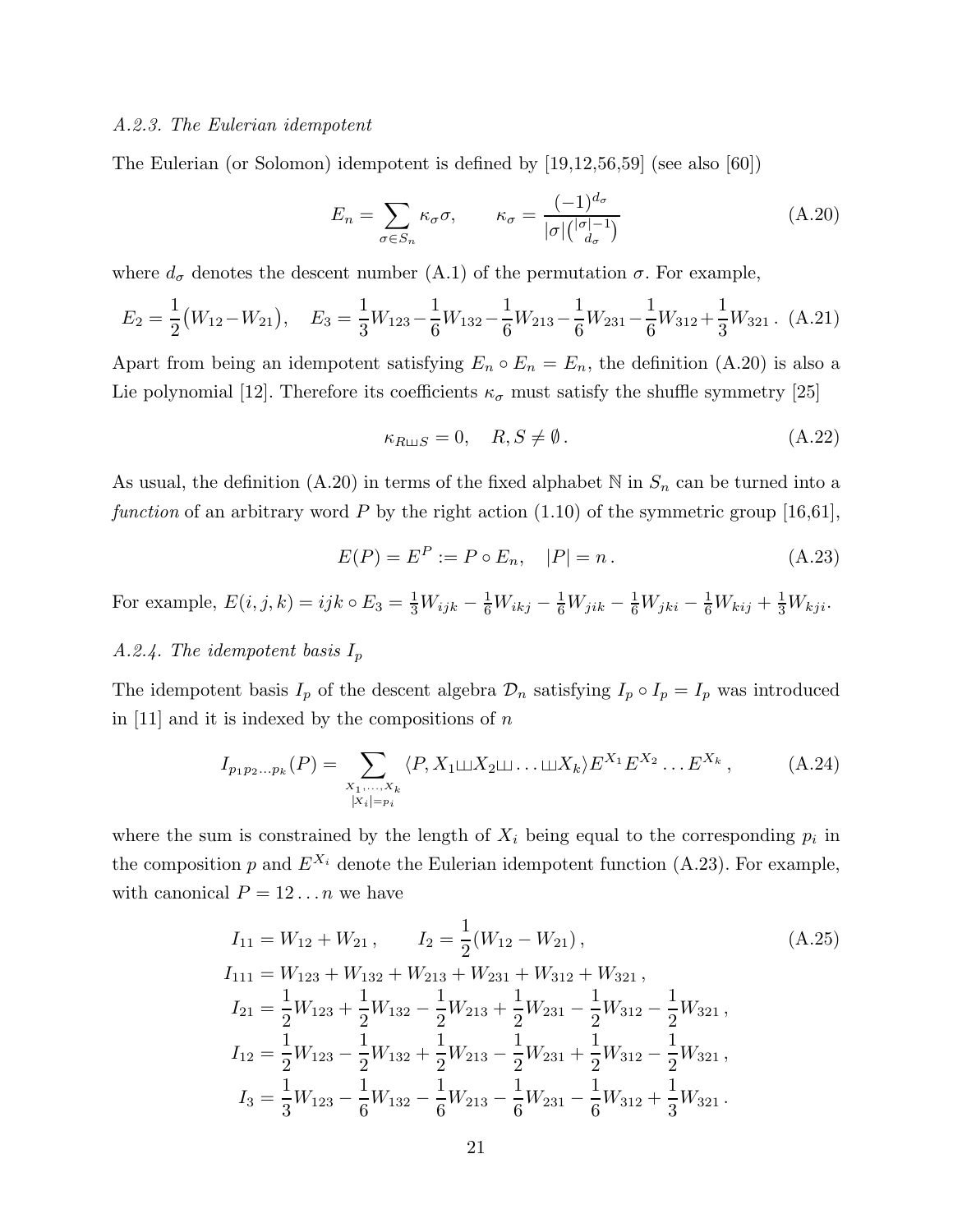A.2.5.  $I_p$  to  $B_p$ 

The idempotent basis elements  $I_p$  for  $p = p_1p_2 \ldots p_k$  can be expanded in terms of compositions  $B_q$  using an algorithm discussed in [11]. First one defines moments  $e_m$  as a polynomial in non-commuting variables  $t_i$  for  $i = 1, 2, \ldots$  from the generating series

$$
\sum x^n e_n = \log(1 + \sum t_i x^i)
$$
\n(A.26)

where x is a commuting parameter. For example, from  $(A.26)$  it follows that

$$
e_1 = t_1, \quad e_2 = t_2 - \frac{1}{2}t_1^2, \quad e_3 = t_3 - \frac{1}{2}(t_1t_2 + t_2t_1) + \frac{1}{3}t_1^3 \tag{A.27}
$$
\n
$$
e_4 = -\frac{1}{4}t_1^4 + \frac{1}{3}t_1^2t_2 + \frac{1}{3}t_1t_2t_1 - \frac{1}{2}t_1t_3 + \frac{1}{3}t_2t_1^2 - \frac{1}{2}t_2^2 - \frac{1}{2}t_3t_1 + t_4
$$

Then to convert the  $I_p$  basis elements to the composition basis  $B_q$  one uses [11]

$$
I_p = \delta(e_{p_1}e_{p_2}\dots e_{p_k}), \text{ with } \delta(t_{i_1}t_{i_2}\dots t_{i_k}) := B_{i_1i_2\dots i_k}.
$$
 (A.28)

For example,

$$
I_4 = -\frac{1}{4}B_{1111} + \frac{1}{3}B_{112} + \frac{1}{3}B_{121} - \frac{1}{2}B_{13} + \frac{1}{3}B_{211} - \frac{1}{2}B_{22} - \frac{1}{2}B_{31} + B_4.
$$
 (A.29)

#### A.3. Reutenauer orthogonal idempotents

A partition  $\lambda$  of n, denoted  $\lambda \vdash n$ , is a k-tuple of positive integers with sum n satisfying  $\lambda_1 \geq \lambda_2 \geq \ldots \geq \lambda_k$ . If  $p \models n$  is a composition of n, the shape  $\lambda(p)$  of p is the partition of n obtained by rearranging the parts of p in decreasing order. Also,  $k(p)$  is the number of parts of the composition p. For example,  $p = (2, 3, 1, 2)$  implies  $\lambda(p) = 3221$  and  $k(p) = 4$ .

Given a partition  $\lambda = (\lambda_1, \lambda_2, \dots, \lambda_k)$  into k parts, theorem 3.1 of [11] shows that

$$
E_{\lambda} := \frac{1}{k!} \sum_{\lambda(p)=\lambda} I_p, \qquad \sum_{\lambda \vdash n} E_{\lambda} = W_{12...n}.
$$
 (A.30)

Note that when the partition  $\lambda$  of n has only one part,  $E_{\lambda} = I_n$  coincides with the Eulerian idempotent  $E_n$  (A.20), so this notation is not ambiguous. For example,  $E_1 = I_1$  and

$$
E_2 = I_2, \t E_3 = I_3, \t E_{111} = \frac{1}{3!} I_{111},
$$
  
\n
$$
E_{11} = \frac{1}{2} I_{11}, \t E_{21} = \frac{1}{2} (I_{12} + I_{21}), \t E_{211} = \frac{1}{3!} (I_{112} + I_{121} + I_{211}).
$$
\n(A.31)

one can readily verify  $E_3 + E_{21} + E_{111} = W_{123}$  using the expansions listed in the appendix C.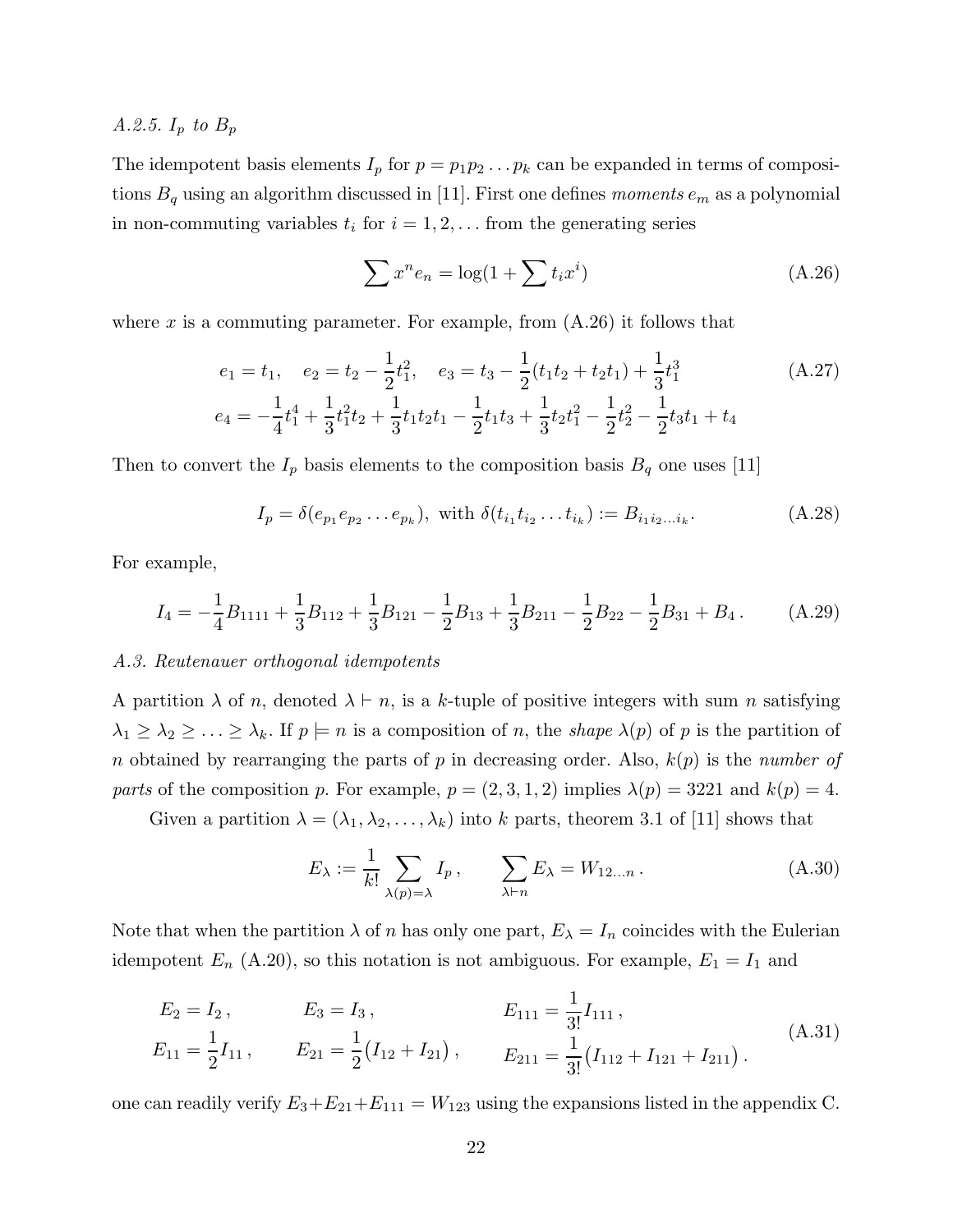The Reutenauer idempotents  $E^{(m)}$  are defined in the alphabet  $\{1, 2, ...\}$  as the sum over all permutations of  $E_{\lambda}$  from (A.30) such that  $\lambda$  is a partition of n with m parts, i.e.,

$$
E^{(m)} = \sum_{\substack{\lambda \vdash n \\ k(\lambda) = m}} E_{\lambda} \tag{A.32}
$$

For example,

$$
n = 2 \t E^{(1)} = E_2, \t E^{(2)} = E_{11}
$$
  
\n
$$
n = 3 \t E^{(1)} = E_3, \t E^{(2)} = E_{21}, \t E^{(3)} = E_{111}
$$
  
\n
$$
n = 4 \t E^{(1)} = E_4, \t E^{(2)} = E_{31} + E_{22}, \t E^{(3)} = E_{211}, \t E^{(4)} = E_{1111}
$$
\n(A.33)

It was shown in  $[11,12]$  that  $(A.32)$  are orthogonal idempotents which sum to the identity permutation

$$
\sum_{i=1}^{n} E^{(i)} = W_{123...n}, \qquad E^{(i)} \circ E^{(j)} = \begin{cases} E^{(i)} & \text{if } i = j; \\ 0 & \text{otherwise.} \end{cases}
$$
 (A.34)

An alternative definition of the Reutenauer idempotents in terms of a generating function can be found in [16].

#### Appendix B. The inverse of the idempotent basis

In this appendix we will prove (2.17), that is:

**Proposition.** The inverse of the idempotent basis  $(2.16)$  satisfies

$$
\mathcal{I}_{p_1p_2\ldots p_k}(P_1, P_2, \ldots, P_k) = \mathcal{E}(P_1) \sqcup \mathcal{E}(P_2) \sqcup \ldots \sqcup \mathcal{E}(P_k), \quad |P_i| = p_i \qquad (B.1)
$$

where  $P = P_1 \dots P_k$  is the factorization of P with  $P_i$  of length  $p_i$ .

*Proof.* The proof will be based on the following observations collected from [16], which should be consulted for more details as the equation numbers below refer to it. First, the adjoint of an arbitrary function  $F(P) = P \circ F$  of a word P is given by  $\theta(F)(P) = P \circ \theta(F)$ , see (3.3.5). Second, the adjoint of  $F_{p_1} \star F_{p_2} \ldots \star F_{p_k}$  is  $\theta(F_{p_1}) \star' \theta(F_{p_2}) \ldots \star' \theta(F_{p_k})$  where  $\star$ and  $\star'$  are the convolution operators defined in (1.5.7) and (1.5.8) and  $\theta(F_j)$  is the adjoint of  $F_j$  when viewed as a function by the right-action (1.10), see proof of Lemma 3.13. Third, for permutations  $F_{p_i}$  of length  $p_i$  one can show (by adapting the proof of Lemma 3.13)

$$
(F_{p_1} \star' \ldots \star' F_{p_k})(P) = F_{p_1}(P_1) \sqcup \ldots \sqcup F_{p_k}(P_k)
$$
\n(B.2)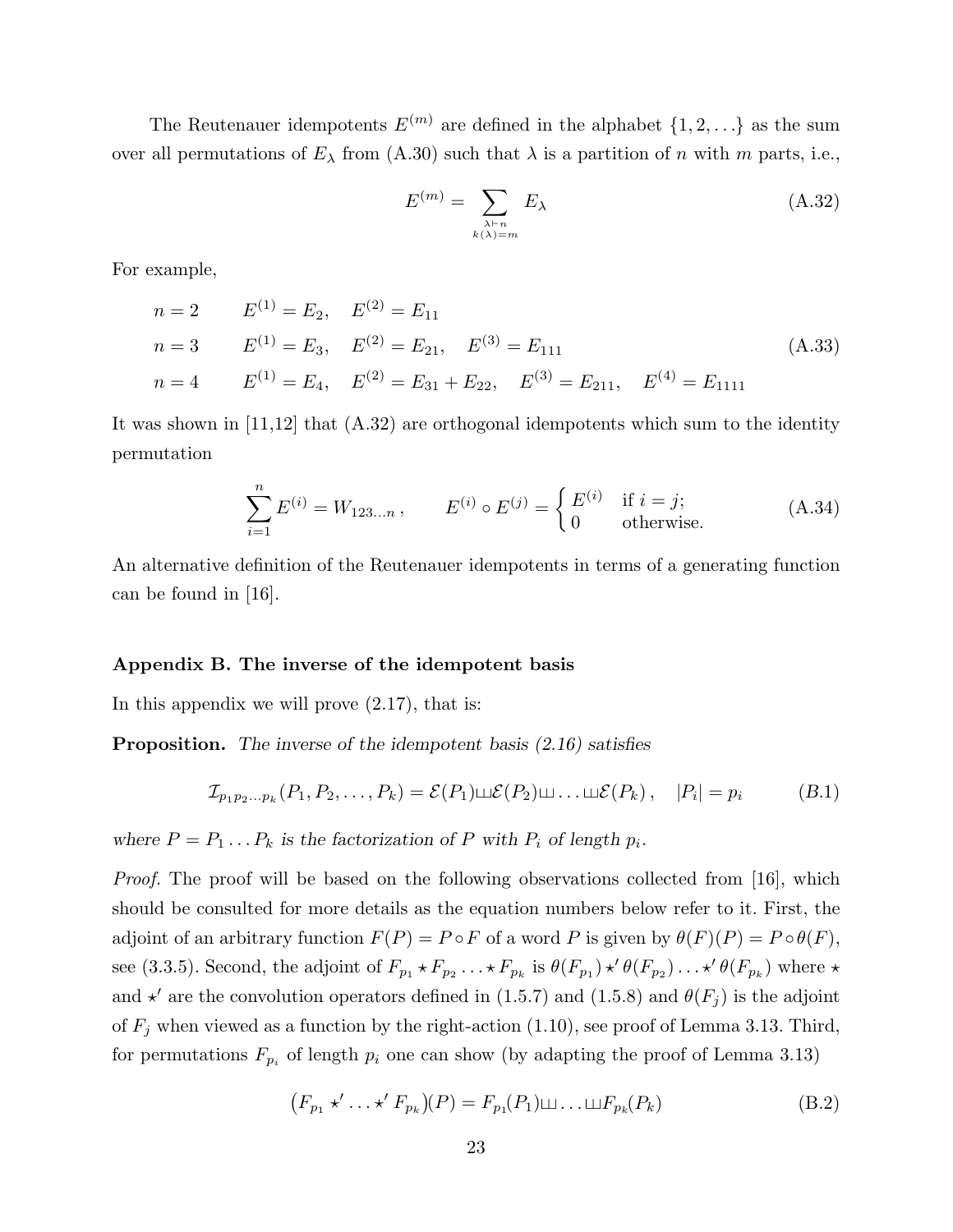where the functions are defined via a right action as  $F_{p_i}(P_i) := P_i \circ F_{p_i}$ . The proof of (B.1) then follows from the observation by (1.5.4) and (1.5.7) that the idempotent basis  $I_p$  (A.24) can be rewritten as a convolution  $I_{p_1...p_k}(P) = (E_{p_1} \star ... \star E_{p_k})(P)$  where  $E_p$  is the Eulerian idempotent (A.20). Therefore its adjoint  $\theta(I_{p_1...p_k})(P)$  is given by

$$
\theta(I_{p_1\ldots p_k})(P) = \theta(E_{p_1})(P_1) \star' \ldots \star' \theta(E_{p_k})(P_k), \quad P = P_1 \ldots P_k, \quad |P_i| = p_i
$$
  
=  $\mathcal{E}(P_1) \sqcup \ldots \sqcup \mathcal{E}(P_k)$  (B.3)

where we used (B.2) and  $\mathcal{E}(P_i) = \theta(E_{p_i})(P_i)$ .

As a multiplicity-four example of the inverse idempotent basis of (2.16) we have

$$
\mathcal{I}_{22}(12,34) = \frac{1}{4}W_{1234} - \frac{1}{4}W_{1243} + \frac{1}{4}W_{1324} + \frac{1}{4}W_{1342} - \frac{1}{4}W_{1423} - \frac{1}{4}W_{1432}
$$
\n
$$
- \frac{1}{4}W_{2134} + \frac{1}{4}W_{2143} - \frac{1}{4}W_{2314} - \frac{1}{4}W_{2341} + \frac{1}{4}W_{2413} + \frac{1}{4}W_{2431}
$$
\n
$$
+ \frac{1}{4}W_{3124} + \frac{1}{4}W_{3142} - \frac{1}{4}W_{3214} - \frac{1}{4}W_{3241} + \frac{1}{4}W_{3412} - \frac{1}{4}W_{3421}
$$
\n
$$
- \frac{1}{4}W_{4123} - \frac{1}{4}W_{4132} + \frac{1}{4}W_{4213} + \frac{1}{4}W_{4231} - \frac{1}{4}W_{4312} + \frac{1}{4}W_{4321}.
$$
\n(B.4)

## Appendix C. Explicit permutations at low multiplicities

The multiplicity-five BRST-invariant permutations (defined in (2.4)) are given by

$$
\gamma_{1|2,3,4,5} = W_{1(2 \text{u}3 \text{u}4 \text{u}5)} \qquad (C.1)
$$
\n
$$
\gamma_{1|23,4,5} = \frac{1}{2} W_{12345} + \frac{1}{2} W_{12354} + \frac{1}{2} W_{12435} + \frac{1}{2} W_{12453} + \frac{1}{2} W_{12534} + \frac{1}{2} W_{12543} - \frac{1}{2} W_{13245} - \frac{1}{2} W_{13254} - \frac{1}{2} W_{13425} - \frac{1}{2} W_{13452} - \frac{1}{2} W_{13524} - \frac{1}{2} W_{13542} + \frac{1}{2} W_{14235} + \frac{1}{2} W_{14253} - \frac{1}{2} W_{14325} - \frac{1}{2} W_{14352} + \frac{1}{2} W_{14523} - \frac{1}{2} W_{14532} + \frac{1}{2} W_{15234} + \frac{1}{2} W_{15243} - \frac{1}{2} W_{15324} - \frac{1}{2} W_{15342} + \frac{1}{2} W_{15423} - \frac{1}{2} W_{15432} - \frac{1}{2} W_{15432} - \frac{1}{2} W_{15432} - \frac{1}{2} W_{15432} - \frac{1}{2} W_{15432} - \frac{1}{6} W_{12435} - \frac{1}{6} W_{12435} + \frac{1}{3} W_{12534} - \frac{1}{6} W_{13245} - \frac{1}{6} W_{13245} - \frac{1}{6} W_{13452} - \frac{1}{6} W_{13524} - \frac{1}{6} W_{13542} - \frac{1}{6} W_{14235} - \frac{1}{6} W_{14235} - \frac{1}{6} W_{14235} + \frac{1}{3} W_{14325} + \frac{1}{3} W_{14352} - \frac{1}{6} W_{14523} + \frac{1}{3} W_{14532} + \frac{1}{
$$

 $\Box$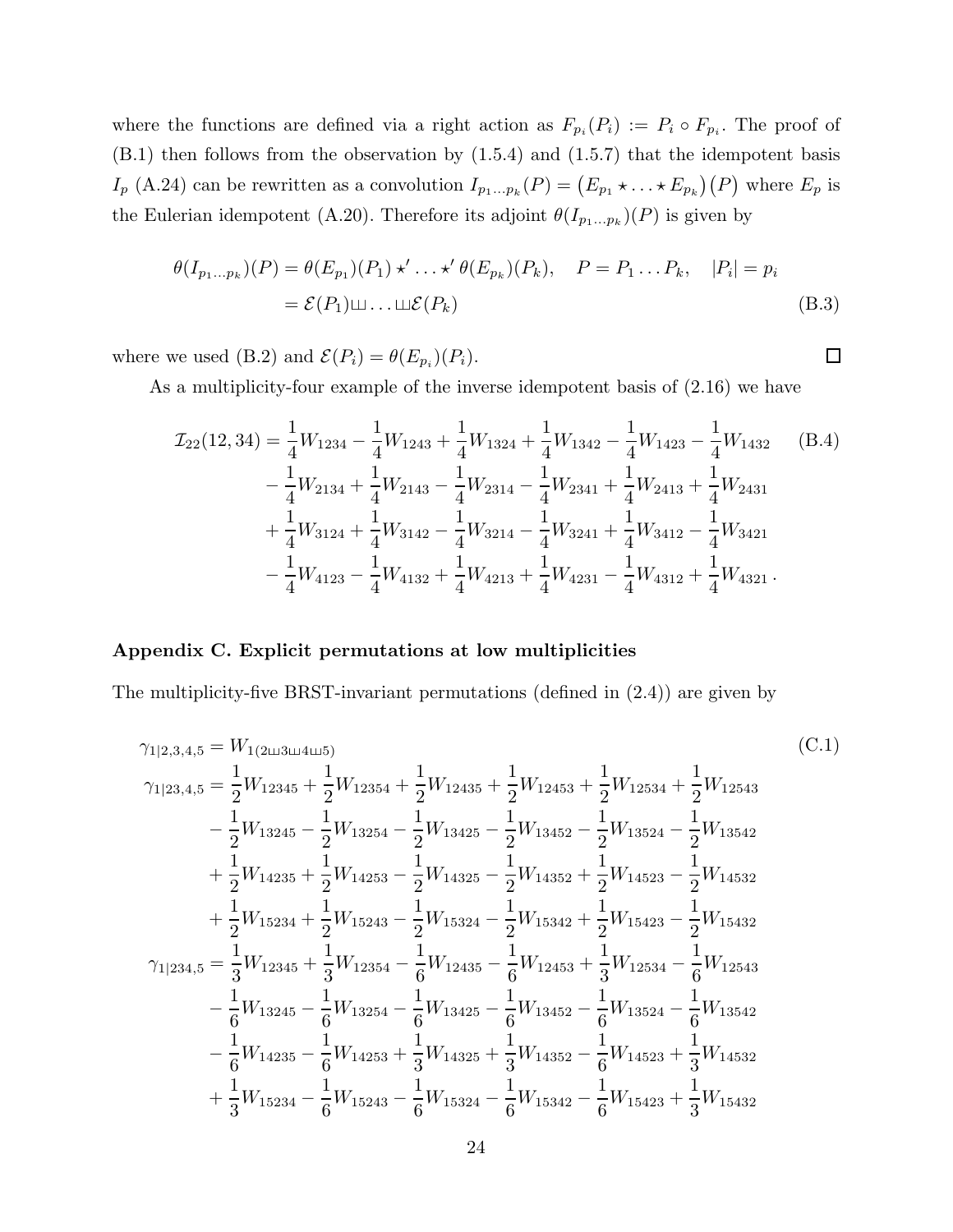$$
\begin{split} \gamma_{1|23,45} &= \frac{1}{4}W_{12345} - \frac{1}{4}W_{12354} + \frac{1}{4}W_{12435} + \frac{1}{4}W_{12453} - \frac{1}{4}W_{12534} - \frac{1}{4}W_{12543} \\ & - \frac{1}{4}W_{13245} + \frac{1}{4}W_{13254} - \frac{1}{4}W_{13425} - \frac{1}{4}W_{13452} + \frac{1}{4}W_{13524} + \frac{1}{4}W_{13542} \\ & + \frac{1}{4}W_{14235} + \frac{1}{4}W_{14253} - \frac{1}{4}W_{14325} - \frac{1}{4}W_{14352} + \frac{1}{4}W_{14523} - \frac{1}{4}W_{14532} \\ & - \frac{1}{4}W_{15234} - \frac{1}{4}W_{15243} + \frac{1}{4}W_{15324} + \frac{1}{4}W_{15342} - \frac{1}{4}W_{15423} + \frac{1}{4}W_{15432} \\ \gamma_{1|2345} &= \frac{1}{4}W_{12345} - \frac{1}{12}W_{12354} - \frac{1}{12}W_{12435} - \frac{1}{12}W_{12453} - \frac{1}{12}W_{12534} + \frac{1}{12}W_{12543} \\ & - \frac{1}{12}W_{13245} + \frac{1}{12}W_{13254} - \frac{1}{12}W_{13425} - \frac{1}{12}W_{13452} + \frac{1}{12}W_{13524} + \frac{1}{12}W_{13542} \\ & - \frac{1}{12}W_{14235} - \frac{1}{12}W_{14253} + \frac{1}{12}W_{14325} + \frac{1}{12}W_{14352} - \frac{1}{12}W_{14523} + \frac{1}{12}W_{14532} \\ & - \frac{1}{12}W_{15234} + \frac{1}{12}W_{1524
$$

According to the deconcatenation (2.22) these BRST-invariant permutations give rise to the following orthogonal idempotents:

$$
\begin{split} \gamma_{12345}^{(1)}&=\frac{1}{4}W_{12345}-\frac{1}{12}W_{12354}-\frac{1}{12}W_{12435}-\frac{1}{12}W_{12453}-\frac{1}{12}W_{12534}+\frac{1}{12}W_{12543}\\ &-\frac{1}{12}W_{13245}+\frac{1}{12}W_{13254}-\frac{1}{12}W_{13425}-\frac{1}{12}W_{13452}+\frac{1}{12}W_{13524}+\frac{1}{12}W_{13542}\\ &-\frac{1}{12}W_{14235}-\frac{1}{12}W_{14253}+\frac{1}{12}W_{14325}+\frac{1}{12}W_{14352}-\frac{1}{12}W_{14523}+\frac{1}{12}W_{14532}\\ &-\frac{1}{12}W_{15234}+\frac{1}{12}W_{15243}+\frac{1}{12}W_{15324}+\frac{1}{12}W_{15342}+\frac{1}{12}W_{15423}-\frac{1}{4}W_{15432}\\ \gamma_{12345}^{(2)}&=\frac{11}{24}W_{12345}-\frac{1}{24}W_{12354}-\frac{1}{24}W_{12435}-\frac{1}{24}W_{12453}-\frac{1}{24}W_{12534}-\frac{1}{24}W_{12543}\\ &-\frac{1}{24}W_{13245}-\frac{1}{24}W_{13254}-\frac{1}{24}W_{13425}-\frac{1}{24}W_{13452}-\frac{1}{24}W_{13524}-\frac{1}{24}W_{13542}\\ &-\frac{1}{24}W_{14235}-\frac{1}{24}W_{14253}-\frac{1}{24}W_{14325}-\frac{1}{24}W_{14352}-\frac{1}{24}W_{14523}-\frac{1}{24}W_{14532}\\ &-\frac{1}{24}W_{15234}-\frac{1}{24}W_{15243}-\frac{1}{24}W_{15324}-\frac
$$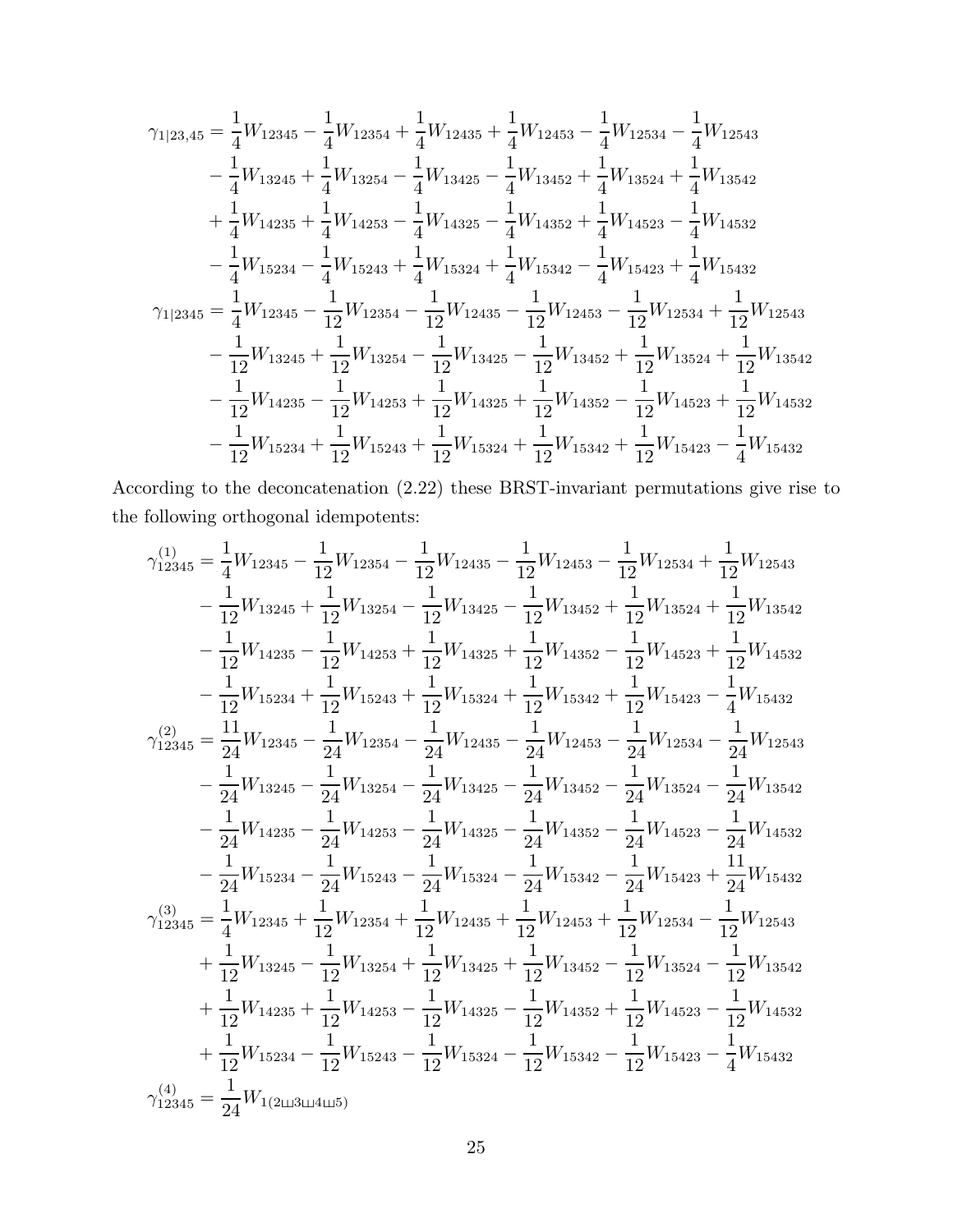Here we list the first few expansions of  $E_{\lambda}$  defined in  $(A.30)$ :

$$
E_2 = \frac{1}{2}W_{12} - \frac{1}{2}W_{21}, \qquad E_{11} = \frac{1}{2}W_{12} + \frac{1}{2}W_{21}
$$
(C.2)  
\n
$$
E_3 = \frac{1}{3}W_{123} - \frac{1}{6}W_{132} - \frac{1}{6}W_{213} - \frac{1}{6}W_{231} - \frac{1}{6}W_{312} + \frac{1}{3}W_{321}
$$
  
\n
$$
E_{21} = \frac{1}{2}W_{123} - \frac{1}{2}W_{321}, \qquad E_{111} = \frac{1}{6}W_{123} + \text{perm}(1, 2, 3)
$$
  
\n
$$
E_{211} = \frac{1}{4}W_{1234} + \frac{1}{12}W_{1243} + \frac{1}{12}W_{1324} + \frac{1}{12}W_{1342} + \frac{1}{12}W_{1423} - \frac{1}{12}W_{1432}
$$
  
\n
$$
+ \frac{1}{12}W_{2134} - \frac{1}{12}W_{2143} + \frac{1}{12}W_{2314} + \frac{1}{12}W_{2341} + \frac{1}{12}W_{2413} - \frac{1}{12}W_{2431}
$$
  
\n
$$
+ \frac{1}{12}W_{3124} - \frac{1}{12}W_{3142} - \frac{1}{12}W_{3214} - \frac{1}{12}W_{3241} + \frac{1}{12}W_{3412} - \frac{1}{12}W_{3421}
$$
  
\n
$$
+ \frac{1}{12}W_{4123} - \frac{1}{12}W_{4132} - \frac{1}{12}W_{4213} - \frac{1}{12}W_{4231} - \frac{1}{12}W_{4312} - \frac{1}{4}W_{4321}
$$

#### C.1. The Berends-Giele idempotents

The Berends-Giele idempotents  $\mathcal{E}(P)$  are defined in section 2.2 as the inverse  $\theta(E(P))$  of the Eulerian idempotent (A.20). Their expansions up to multiplicity three were given in (2.13) and now we write down the multiplicity four:

$$
\mathcal{E}(1234) = \frac{1}{4}W_{1234} - \frac{1}{12}W_{1243} - \frac{1}{12}W_{1324} - \frac{1}{12}W_{1342} - \frac{1}{12}W_{1423} + \frac{1}{12}W_{1432}
$$
 (C.3)  
\n
$$
- \frac{1}{12}W_{2134} + \frac{1}{12}W_{2143} - \frac{1}{12}W_{2314} - \frac{1}{12}W_{2341} + \frac{1}{12}W_{2413} + \frac{1}{12}W_{2431}
$$
\n
$$
- \frac{1}{12}W_{3124} - \frac{1}{12}W_{3142} + \frac{1}{12}W_{3214} + \frac{1}{12}W_{3241} - \frac{1}{12}W_{3412} + \frac{1}{12}W_{3421}
$$
\n
$$
- \frac{1}{12}W_{4123} + \frac{1}{12}W_{4132} + \frac{1}{12}W_{4213} + \frac{1}{12}W_{4231} + \frac{1}{12}W_{4312} - \frac{1}{4}W_{4321}
$$

As a curiosity, noting that  $E_4 = I_4$  one can derive these permutations using the conversion (A.28) together with (A.13) for the permutations in  $\theta(B_p)$  (note  $\theta^2 = 1$ ). So (A.29) yields the permutations in  $\mathcal{E}_{1234} = \theta(I_4)$  as

$$
\mathcal{E}(1234) = -\frac{1}{4}1 \sqcup 2 \sqcup 3 \sqcup 4 + \frac{1}{3}1 \sqcup 2 \sqcup 34 + \frac{1}{3}1 \sqcup 23 \sqcup 4 - \frac{1}{2}1 \sqcup 234
$$
\n
$$
+ \frac{1}{3}12 \sqcup 3 \sqcup 4 - \frac{1}{2}12 \sqcup 34 - \frac{1}{2}123 \sqcup 4 + 1234.
$$
\n(C.4)

#### Appendix D. Parity of the disk amplitude and even partitions

Parity of the amplitude  $A^{\text{string}}(1,\ldots,n) = (-1)^n A^{\text{string}}(n,\ldots,1)$  explains the vanishing of  $A_{\zeta_2^m\zeta_M}(\gamma_{1|P_1,...,P_k})$  for even k as observed in Table 1. A quick counting argument suggests why this is so as  $\sum_{k} \begin{bmatrix} n-1 \\ 2k \end{bmatrix}$  $\binom{k-1}{2k} = \frac{1}{2}$  $\frac{1}{2}(n-1)!$  is the upper bound in the dimension of string disk amplitudes from properties of the string worldsheet alone [2]. More precisely: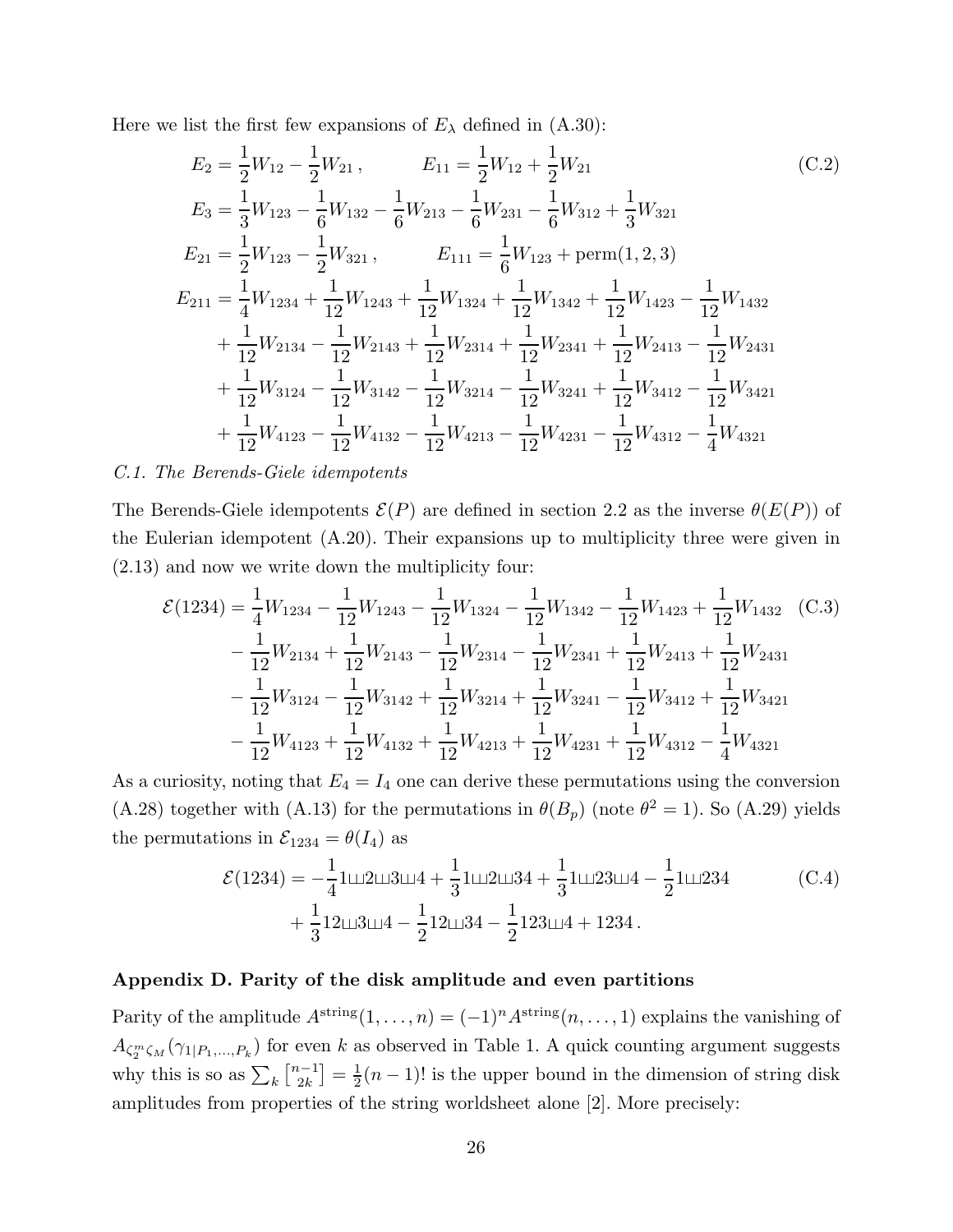**Proposition.** If k is even then the *n*-point disk amplitude satisfies

$$
A^{\text{string}}(\gamma_{1|P_1,\dots,P_k}) = 0,\tag{D.1}
$$

where  $\gamma_{1|P_1,...,P_k}$  is the BRST-invariant permutation (2.4).

*Proof.* The parity of  $A^{string}$  at n points can be written as  $A^{string}(1, \sigma) = (-1)^n A^{string}(1, \tilde{\sigma})$ by cyclicity. This means, by  $(2.20)$ , that  $A^{\text{string}}(\gamma_{1|P_1,...,P_k})$  will vanish whenever the parity of A<sup>string</sup> at n points is opposite to the parity of  $\mathcal{I}_p$  for  $p \models n-1$ . To see why this is true consider the example of  $A^{\text{string}}(\gamma_{1|23,4})$  with the expression for the BRST-invariant permutation in (2.8). The terms can be rearranged as

$$
A^{\text{string}}(\gamma_{1|23,4}) = \frac{1}{2} \left( A^{\text{string}}_{1234} - A^{\text{string}}_{1432} \right) + \frac{1}{2} \left( A^{\text{string}}_{1243} - A^{\text{string}}_{1342} \right) + \frac{1}{2} \left( A^{\text{string}}_{1423} - A^{\text{string}}_{1324} \right) = 0 \tag{D.2}
$$

which vanishes by parity  $A_{1234}^{string} = A_{1432}^{string}$ . Notice that this happens because the parity of  $\mathcal{I}_{21}(23,4)$  from  $(2.19)$  is the opposite of the string disk amplitude;  $\tilde{\mathcal{I}}_{21}(23,4) = -\mathcal{I}_{21}(23,4)$ . The proposition can now be proven by considering the two cases when  $n$  is even or odd.

For *n* even the parity of the *n*-point disk amplitude is + so  $A^{\text{string}}(\gamma_{1|P_1,...,P_k})$  vanishes if the parity of  $\mathcal{I}_p$  is – for a composition p of n–1. By (2.19) this means that there must be an odd number of even parts in the composition p (which sum to even). But since  $n-1$ is odd, there must be an odd number of odd parts in  $p$  (which sum to odd). Therefore the number of parts  $k(p)$  is even (= odd + odd). Similarly, when n is odd the number of parts  $k(p)$  in the composition of p is also even (from even + even). This finishes the proof. ⊔

## References

- [1] N.E.J. Bjerrum-Bohr, P.H. Damgaard and P. Vanhove, "Minimal Basis for Gauge Theory Amplitudes," Phys. Rev. Lett. 103, 161602 (2009). [arXiv:0907.1425].
- [2] S. Stieberger, "Open & Closed vs. Pure Open String Disk Amplitudes," [arXiv:0907.2211].
- [3] S. Mizera, "Inverse of the String Theory KLT Kernel," JHEP 06, 084 (2017) [arXiv:1610.04230].
- [4] N. E. J. Bjerrum-Bohr, P. H. Damgaard, H. Johansson and T. Sondergaard, "Monodromy–like Relations for Finite Loop Amplitudes," JHEP 1105, 039 (2011). [arXiv:1103.6190].
- [5] J. Broedel and L. J. Dixon, "Color-kinematics duality and double-copy construction for amplitudes from higher-dimension operators," JHEP 1210, 091 (2012). [arXiv:1208.0876].
- [6] O. Schlotterer and S. Stieberger, "Motivic Multiple Zeta Values and Superstring Amplitudes," J. Phys. A 46, 475401 (2013). [arXiv:1205.1516].
- [7] S. Stieberger and T. R. Taylor, "Closed String Amplitudes as Single-Valued Open String Amplitudes," Nucl. Phys. B 881, 269-287 (2014) [arXiv:1401.1218 [hep-th]].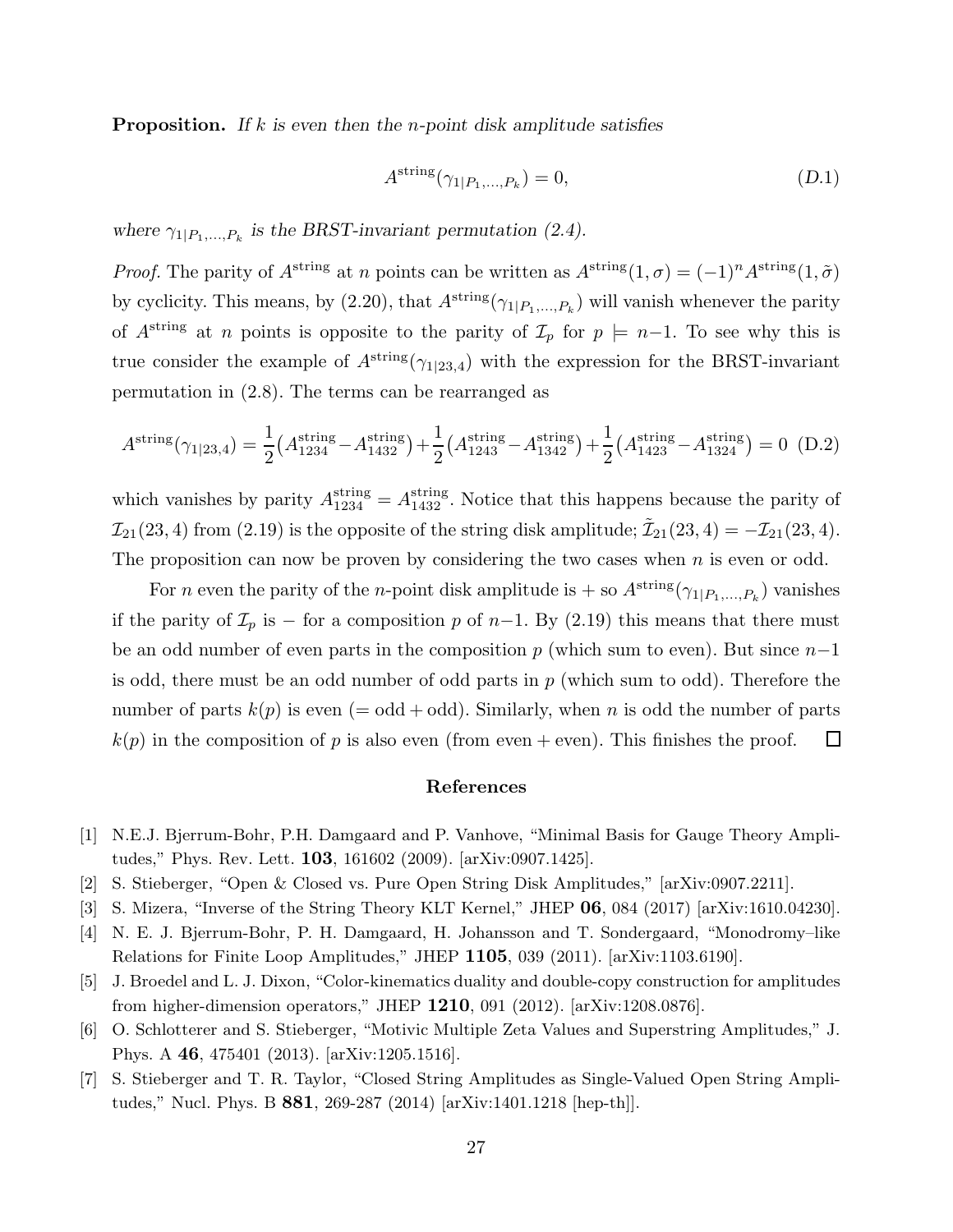- [8] J. Blumlein, D. J. Broadhurst and J. A. M. Vermaseren, "The Multiple Zeta Value Data Mine," Comput. Phys. Commun. 181, 582 (2010). [arXiv:0907.2557 [math-ph]].
- [9] R. Kleiss and H. Kuijf, "Multi Gluon Cross-sections and Five Jet Production at Hadron Colliders," Nucl. Phys. B 312, 616 (1989)..
- [10] L. Solomon, "A Mackey formula in the group ring of a Coxeter group," Journal of Algebra, 41(2), (1976) 255-264.
- [11] A.M. Garsia, C. Reutenauer, "A decomposition of Solomon's descent algebra". Advances in Mathematics, 77(2) (1989), 189-262
- [12] C. Reutenauer, "Theorem of Poincaré-Birkhoff-Witt, logarithm and symmetric group representations of degrees equal to Stirling numbers". In Combinatoire énumérative (pp. 267-284) 1986. Springer, Berlin, Heidelberg.
- [13] M. Schocker, "The descent algebra of the symmetric group," Representations of finite dimensional algebras and related topics in Lie theory and geometry 40 (2004): 145-161.
- [14] A.M.Garsia and J.Remmel, "Shuffles of permutations and the Kronecker product," Graphs Combin. 1 (1985), 217-263.
- [15] J.-Y. Thibon, "Lie idempotents in descent algebras" (lecture notes), Workshop on Hopf Algebras and Props, Boston, March 5 - 9, 2007 Clay Mathematics Institute.
- [16] C. Reutenauer, "Free Lie Algebras," London Mathematical Society Monographs, 1993
- [17] R. Bandiera and C.R. Mafra, "A closed-formula solution to the color-trace decomposition problem," [arXiv:2009.02534 [math.CO]].
- [18] T. van Ritbergen, A. N. Schellekens and J. A. M. Vermaseren, "Group theory factors for Feynman diagrams," Int. J. Mod. Phys. A 14, 41 (1999). [hep-ph/9802376].
- [19] L. Solomon "On the Poincaré-Birkhoff-Witt theorem". Journal of Combinatorial Theory. 1968 May 1;4(4):363-75.
- [20] C.R. Mafra and O. Schlotterer, "The Structure of n-Point One-Loop Open Superstring Amplitudes," JHEP 1408, 099 (2014). [arXiv:1203.6215].
- [21] C.R. Mafra and O. Schlotterer, "Multiparticle SYM equations of motion and pure spinor BRST blocks," JHEP 1407, 153 (2014). [arXiv:1404.4986].
- [22] Lothaire, M., "Combinatorics on Words", (Cambridge Mathematical Library), Cambridge University Press (1997).
- [23] M. Schocker, "Lie elements and Knuth relations," Canad. J. Math. 56 (2004), 871-882. [math/0209327].
- [24] F.A. Berends and W.T. Giele, "Recursive Calculations for Processes with n Gluons," Nucl. Phys. B 306, 759 (1988).
- [25] R. Ree, "Lie elements and an algebra associated with shuffles", Ann.Math. 62, No.2 (1958), 210–220.
- [26] H. Frost, C.R. Mafra and L. Mason, "A Lie bracket for the momentum kernel," [arXiv:2012.00519].
- [27] D.E. Knuth, "Two notes on notation", Amer. Math. Monthly 99 (1992), no. 5, 403–422 [math/9205211].
- [28] J.A.M. Vermaseren, "New features of FORM," arXiv:math-ph/0010025. M. Tentyukov and J.A.M. Vermaseren, "The multithreaded version of FORM," arXiv:hep-ph/0702279.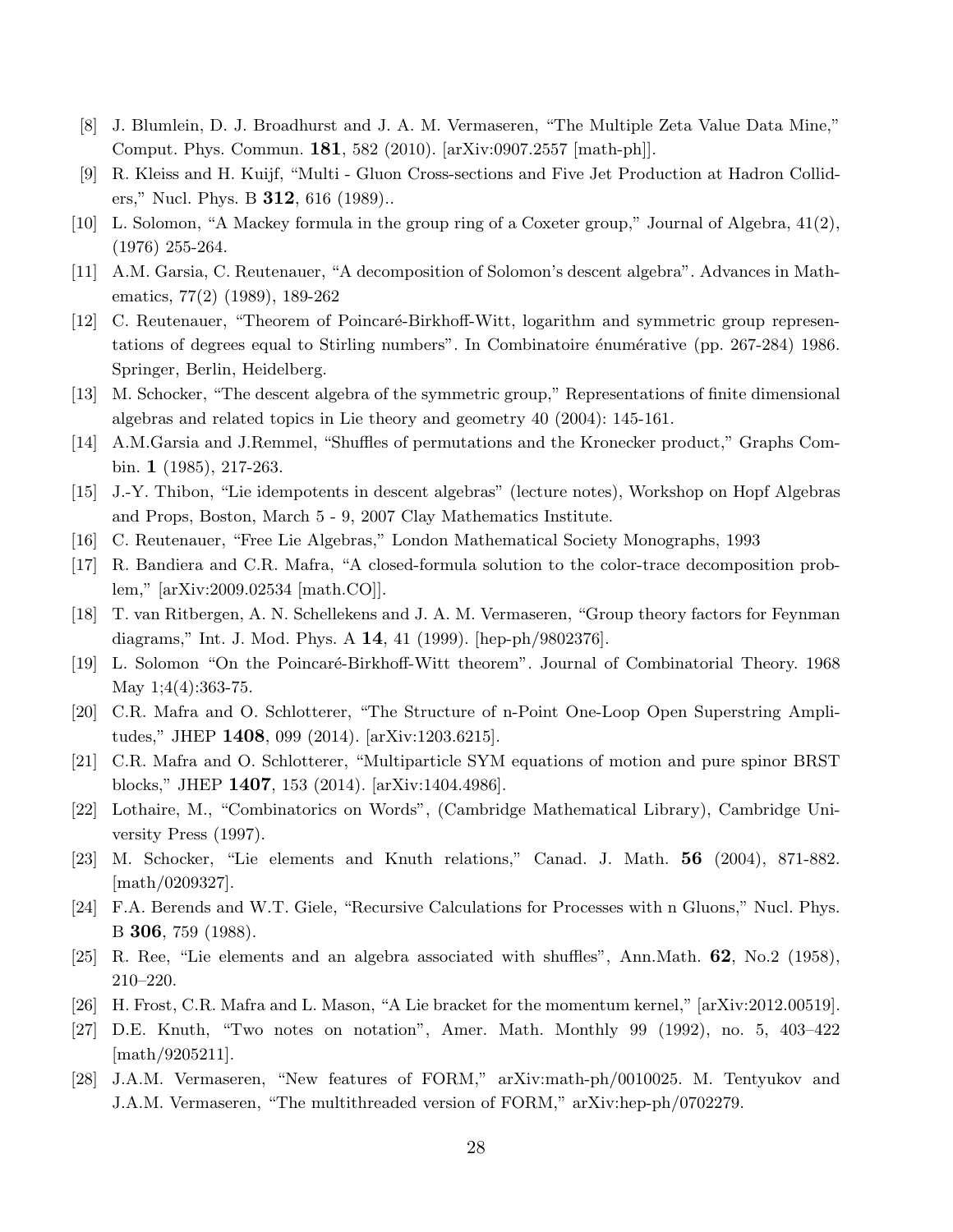- [29] L. Brink, J. H. Schwarz and J. Scherk, "Supersymmetric Yang-Mills Theories," Nucl. Phys. B 121, 77-92 (1977)
- [30] C.R. Mafra, O. Schlotterer and S. Stieberger, "Complete N-Point Superstring Disk Amplitude I. Pure Spinor Computation," [arXiv:1106.2645].
- [31] C.R. Mafra and O. Schlotterer, "Non-abelian Z-theory: Berends-Giele recursion for the  $\alpha'$ expansion of disk integrals," [arXiv:1609.07078]. http://repo.or.cz/BGap.git
- [32] Z. Bern, L. J. Dixon, M. Perelstein and J. S. Rozowsky, "Multileg one loop gravity amplitudes from gauge theory," Nucl. Phys. B 546, 423 (1999). [hep-th/9811140].
- [33] N. E. J. Bjerrum-Bohr, P. H. Damgaard, B. Feng and T. Sondergaard, "Gravity and Yang-Mills Amplitude Relations," Phys. Rev. D 82, 107702 (2010). [arXiv:1005.4367].
- [34] N. E. J. Bjerrum-Bohr, P. H. Damgaard, T. Sondergaard and P. Vanhove, "The Momentum Kernel of Gauge and Gravity Theories," JHEP 1101, 001 (2011)=. [arXiv:1010.3933].
- [35] J.J.M. Carrasco, C.R. Mafra and O. Schlotterer, "Abelian Z-theory: NLSM amplitudes and α' corrections from the open string," JHEP 06, 093 (2017) [arXiv:1608.02569].
- [36] C.R. Mafra, "Planar binary trees in scattering amplitudes." Algebraic Combinatorics, Resurgence, Moulds and Applications (CARMA) (2020): 349-365. [arXiv:2011.14413 [math.CO]].
- [37] J. Broedel, O. Schlotterer and S. Stieberger, "Polylogarithms, Multiple Zeta Values and Superstring Amplitudes," Fortsch. Phys. 61, 812 (2013). [arXiv:1304.7267].
- [38] F. Brown, "On the decomposition of motivic multiple zeta values." In GaloisTeichmller theory and arithmetic geometry, pp. 31-58. Mathematical Society of Japan, 2012 [arXiv:1102.1310 [math.NT]]
- [39] J.H. Schwarz, "Superstring Theory," Phys. Rept. 89, 223-322 (1982)
- [40] R.M. Schabinger, "One-Loop  $N = 4$  Super Yang-Mills Scattering Amplitudes to All Orders in the Dimensional Regularization Parameter," [arXiv:1103.2769 [hep-th]].
- [41] J. J. M. Carrasco, C.R. Mafra and O. Schlotterer, "Semi-abelian Z-theory:  $NLSM + \phi^3$  from the open string," JHEP 08, 135 (2017) [arXiv:1612.06446].
- [42] C.R. Mafra, O. Schlotterer and S. Stieberger, "Complete N-Point Superstring Disk Amplitude II. Amplitude and Hypergeometric Function Structure," [arXiv:1106.2646].
- [43] J. Broedel, O. Schlotterer, S. Stieberger and T. Terasoma, "All order  $\alpha'$ -expansion of superstring trees from the Drinfeld associator," Phys. Rev. D 89, no. 6, 066014 (2014). [arXiv:1304.7304]. http://mzv.mpp.mpg.de
- [44] R. Medina, F. T. Brandt and F. R. Machado, "The Open superstring five point amplitude revisited," JHEP 0207, 071 (2002). [hep-th/0208121]. ; L. A. Barreiro and R. Medina, "5-field terms in the open superstring effective action," JHEP 0503, 055 (2005). [hep-th/0503182].
- [45] D. Oprisa and S. Stieberger, "Six gluon open superstring disk amplitude, multiple hypergeometric series and Euler-Zagier sums," [hep-th/0509042].
- [46] S. Stieberger and T. R. Taylor, "Multi-Gluon Scattering in Open Superstring Theory," Phys. Rev. D 74, 126007 (2006). [hep-th/0609175].
- [47] J. M. Drummond and E. Ragoucy, "Superstring amplitudes and the associator," JHEP 1308, 135 (2013). [arXiv:1301.0794].
- [48] F.A. Berends and W.T. Giele, "Multiple Soft Gluon Radiation in Parton Processes," Nucl. Phys. B 313, 595 (1989).